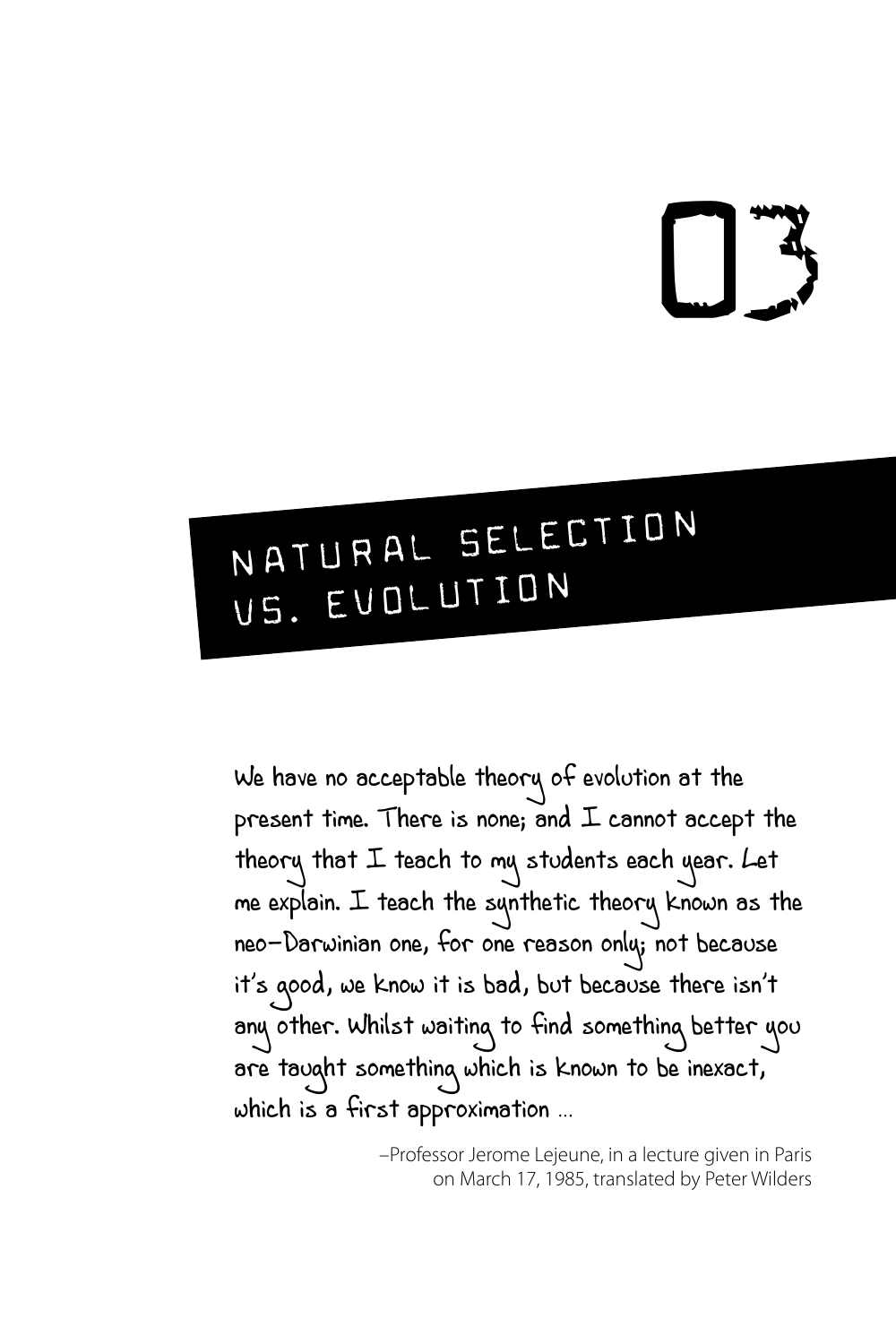### What You Will Learn

Textbooks present evolution in two different ways—small, observable changes (natural selection, speciation, adaptation) and large, unobservable changes (molecules-to-man evolution). They show evidence for the former and then conclude that this proves that the latter took place as well.

As our understanding of genetics has improved, it has become increasingly clear that mutations  $+$  time  $+$  chance do not equal evolution. All observed mutations demonstrate a loss of genetic information from the genetic code, or they are neutral. Evolution claims that the process has no direction or goal. If you look at the complexity of the "first" organism, it must be accepted that a massive amount of information has been produced to explain the variety of life we see today. Mutations cannot generate new genetic information; so they cannot be used to explain how evolution has proceeded from a cell with less information than is present in modern cells.

Despite the claims of evolution, the appearance of new species, antibiotic resistance in bacteria, pesticide resistance, and sickle-cell anemia are not evidence in favor of evolution. They do, however, demonstrate the principle of natural selection acting on existing traits—a concept that creationists and evolutionists agree on. The creationist model of how life spread across the globe after the Flood of Genesis uses many of the same principles of natural selection and adaptive radiation that are used in the evolution model. One of the main differences is that the biblical creation model recognizes that one kind cannot change into another and that the changes are a result of variation within the created kinds—not descent from a single common ancestor. As a result of the Curse, genetic mutations, representing a loss of information, have been accumulating, but these do not cause new kinds to emerge. Accepting the idea of a single common ancestor denies the authority of God's Word.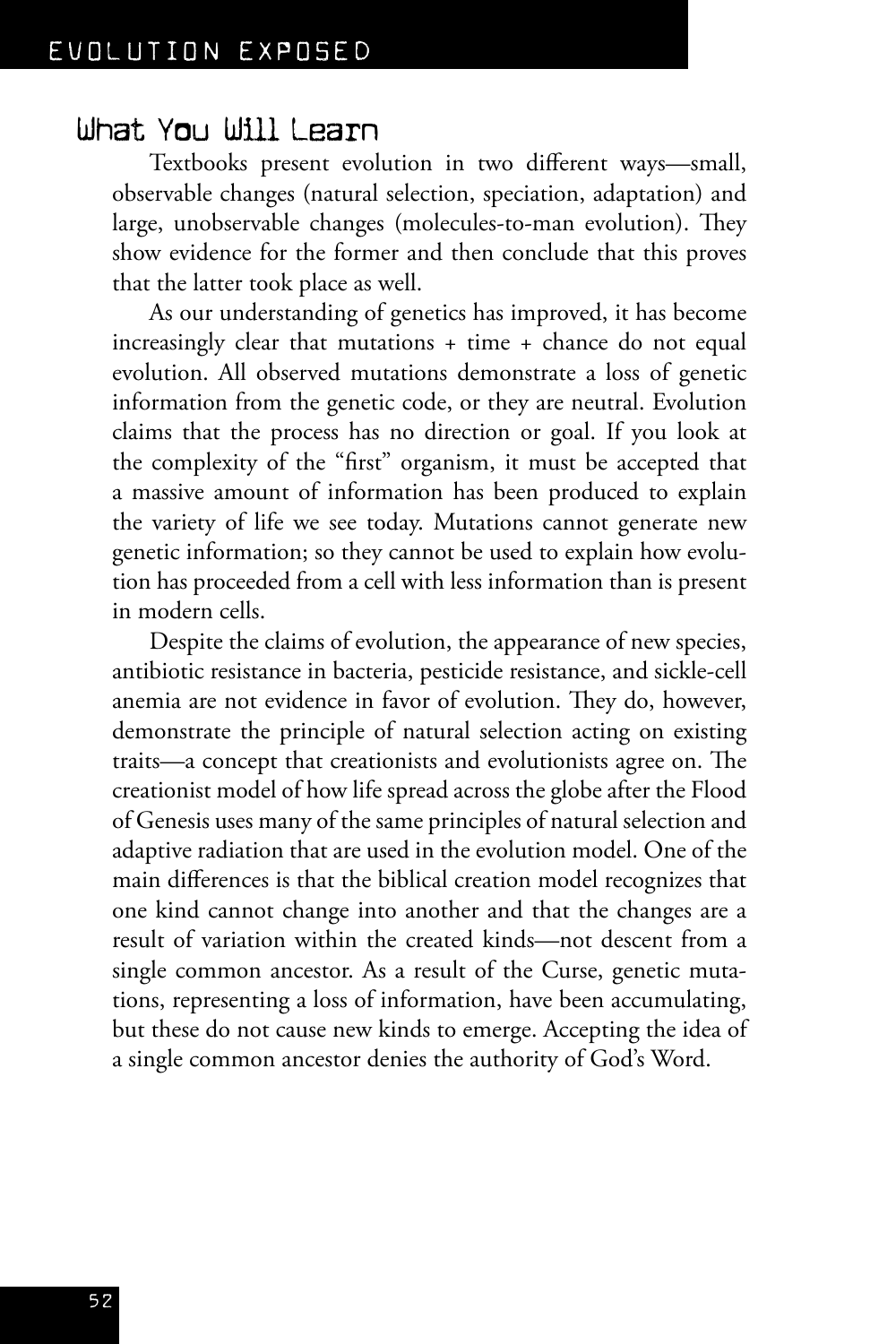# What Your Textbook Says about Natural Selection and Evolution

| <b>Evolutionary Concept</b>                                                                  | Glencoe              | PH-Campbell   | <b>PH-Miller</b>                                                                | Holt                                     | <b>Articles</b>                                                                |
|----------------------------------------------------------------------------------------------|----------------------|---------------|---------------------------------------------------------------------------------|------------------------------------------|--------------------------------------------------------------------------------|
| Evolution is believed by<br>most scientists and is<br>the unifying theory of<br>biology.     | $9 - 10,$<br>392-393 | T290, T343    | $T366 - 367$ ,<br>367, 369,<br>386,410                                          | T6, 9,<br>276,<br>283,<br>$T410-$<br>411 | 3:1, 3:7                                                                       |
| <b>Evolution is not</b><br>observable on a human<br>timescale.                               | 396-397              |               | 447                                                                             |                                          | 3:2,3:7,<br>3:11,<br>3:13,<br>3:19,<br>3:24,<br>3:27,3:28                      |
| Origin of Species<br>provided a unifying<br>explanation for the<br>history of life on earth. | 396                  | 39, 297       | $374 - 375$ ,<br>T374,<br>378-379                                               | $277-$<br>280                            | 3:1, 3:3,<br>3:4, 3:13,<br>3:24                                                |
| Genetic drift in isolated<br>populations                                                     | 280                  | $327 - 329$   | T371, 372,<br>400, 404-<br>405, T405,<br>$406 - 409$ ,<br>$T407 -$<br>T409, 439 | 281,<br>292,<br>328                      | 3:5, 3:10,<br>3:11,<br>3:12,<br>3:13,<br>3:15, 3:22                            |
| All life has a single<br>common ancestor.                                                    |                      | 304           | 369                                                                             | 283                                      | 3:6, 3:7,<br>3:8, 3:13,<br>3:19                                                |
| Mutation is the raw<br>material for evolution.                                               |                      | 310, 314, 243 | 17,308,<br>392, 394-<br>395, T406,<br>406-409                                   | 147,<br>T160,<br>281,<br>416             | 3:1, 3:10,<br>3:13,<br>3:15,<br>3:16,<br>3:19,<br>3:21,<br>3:22,<br>3:23, 3:28 |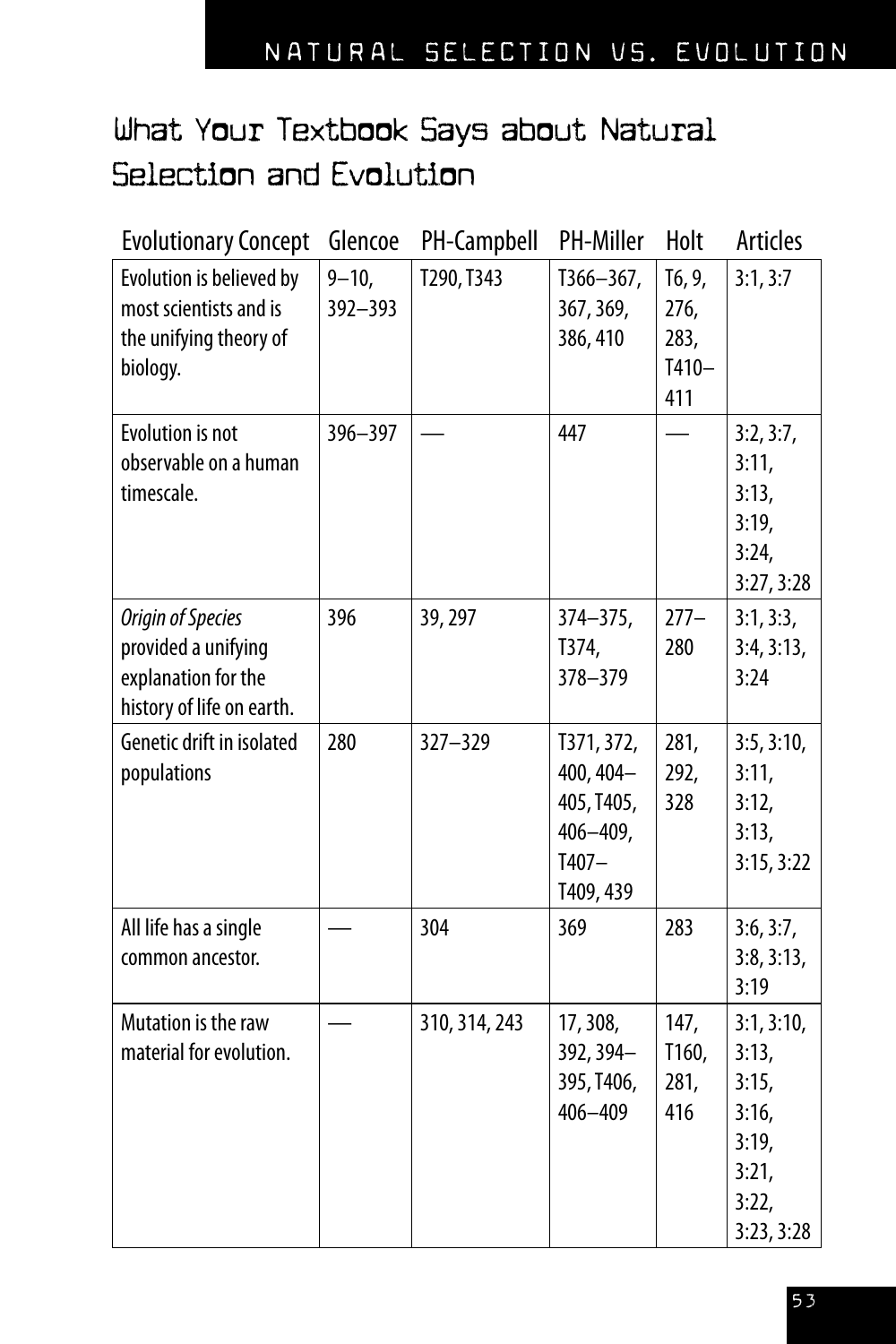# E V O L U T I O N E X P O S E D

| <b>Evolutionary Concept</b>                                        | Glencoe | PH-Campbell      | <b>PH-Miller</b>                | Holt                            | <b>Articles</b>                                                                                      |
|--------------------------------------------------------------------|---------|------------------|---------------------------------|---------------------------------|------------------------------------------------------------------------------------------------------|
| Mechanisms of evolution                                            |         |                  | T262, 376,<br>T376, 393,<br>401 | 326,<br>329,<br>T330            | 3:10,<br>3:11,<br>3:12,<br>3:13,<br>3:15,<br>3:16,<br>3:19,<br>3:22,<br>3:23,<br>3:27,<br>3:28, 3:35 |
| Rapid adaptation/<br>natural selection                             |         | 316              | 435, 439                        | 290                             | 3:1, 3:5,<br>3:11,<br>3:12,<br>3:13, 3:27                                                            |
| Macroevolution and<br>microevolution                               |         | 311, 324-325     | 435                             |                                 | 3:1, 3:12,<br>3:13, 3:27                                                                             |
| Coevolution in symbiotic<br>relationships                          |         |                  | 441                             | $362 -$<br>364,<br>T362,<br>447 | 3:7,3:14                                                                                             |
| Mendelian genetics                                                 | 253     | 206, 310         | $263 - 266$<br>393              | $162 -$<br>169                  | 3:10,<br>3:13,<br>3:15, 3:21                                                                         |
| Polyploidy generally<br>causes death in animals.                   | 273     | 250              | 321                             |                                 | 3:16                                                                                                 |
| <b>Evolution has no</b><br>purpose or direction.                   |         | T <sub>295</sub> | T748                            | T307                            | 3:4,3:17,<br>3:18, 3:19                                                                              |
| Evidence is correlated<br>from many areas to<br>support evolution. | 403     | 299-300, 344     | 386                             | 283,<br>287                     | 3:7                                                                                                  |
| <b>Natural selection</b><br>recycles functions of<br>traits.       |         | $331 - 333$      |                                 |                                 | 3:19                                                                                                 |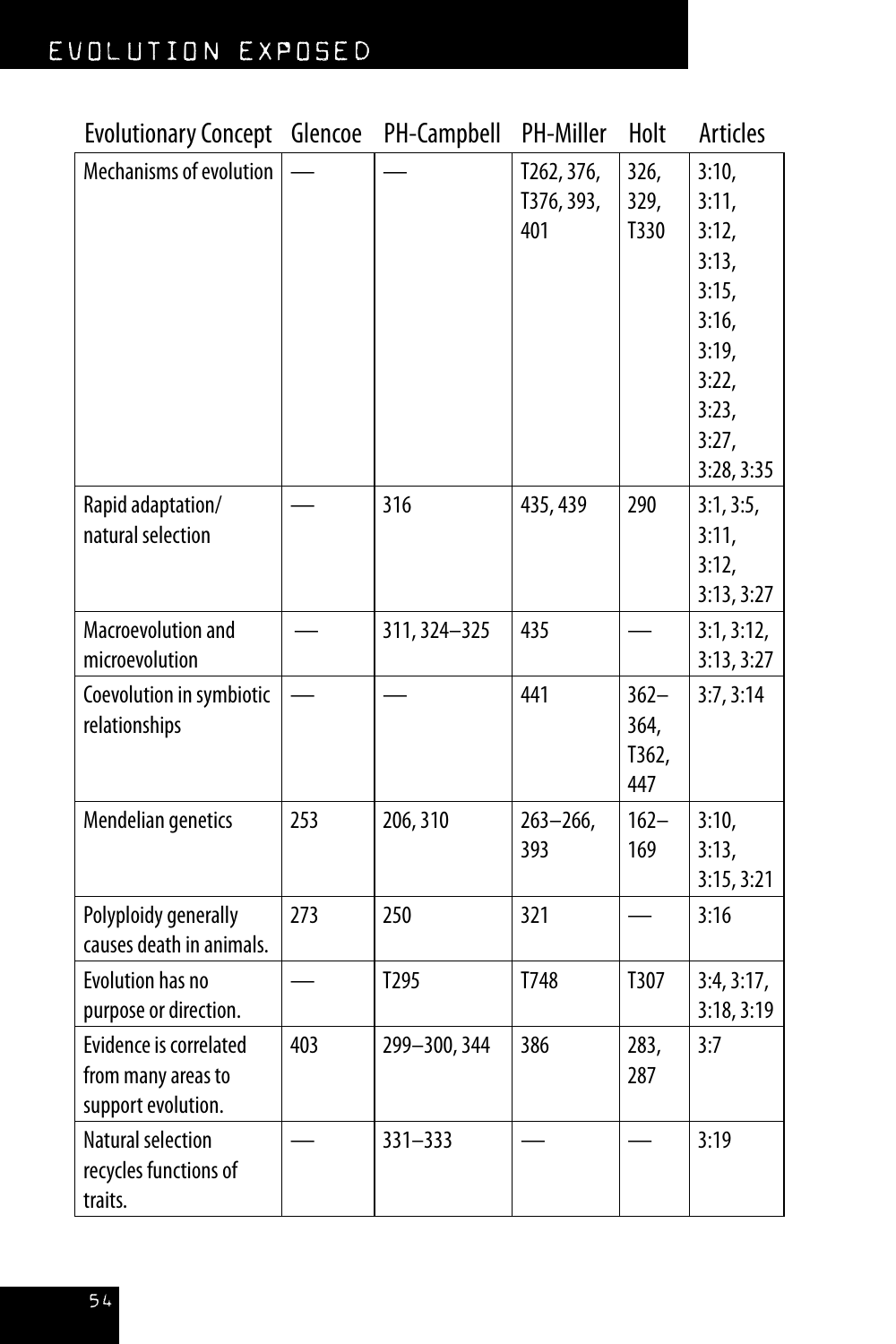# N A T U R A L SEL E C T I O N V S. EV OL U T I O N

| <b>Evolutionary Concept</b>                                       | Glencoe     | PH-Campbell    | <b>PH-Miller</b>                                | Holt                                         | <b>Articles</b>                                                     |
|-------------------------------------------------------------------|-------------|----------------|-------------------------------------------------|----------------------------------------------|---------------------------------------------------------------------|
| Intelligent design of<br>eyes is not necessary.                   |             | 331-332, 334   |                                                 |                                              | 3:2,3:4,<br>3:19                                                    |
| Types of mutations                                                | 280         |                | $302, 307 -$<br>308, T310,<br>T394              | 124,<br>T123,<br>180,<br>219,<br>327,<br>216 | 3:10,<br>3:13, 3:16                                                 |
| DNA requires proteins to<br>produce proteins.                     | 293         | 125, 238-241   | $300 - 301$                                     | $208 -$<br>210                               | 3:20                                                                |
| DNA has evolved to<br>maintain its integrity.                     | 296         |                | 297                                             |                                              | 3:6, 3:15,<br>3:21                                                  |
| <b>Beneficial mutations are</b><br>evidence for evolution.        | $296 - 297$ | 314            | 308                                             | 291,<br>332                                  | 3:10,<br>3:13,<br>3:15,<br>3:22,3:28                                |
| Definitions of natural<br>selection, adaptation,<br>and evolution | 297         | $17 - 18, T16$ | T2, 16, 381                                     | 279,<br>$288 -$<br>291,<br>825               | 1:3,3:1,<br>3:13                                                    |
| Definition of evolution                                           | 10          | 298            | 20,369                                          | 825                                          | 1:3,3:2,<br>3:4,3:13,<br>3:23                                       |
| Process of evolution                                              | 392         | 290, 305       | 125, 377,<br>394, 397,<br>435, T439,<br>878-882 |                                              | 1:3,3:13,<br>3:23,<br>3:28, 3:35                                    |
| Natural selection drives<br>evolution.                            | 392         | $17 - 18$      | 380, 386,<br>397-398,<br>T399, 872,<br>878      |                                              | 1:3,3:1,<br>3:10,<br>3:11,<br>3:12,<br>3:13,<br>3:22,<br>3:23, 3:27 |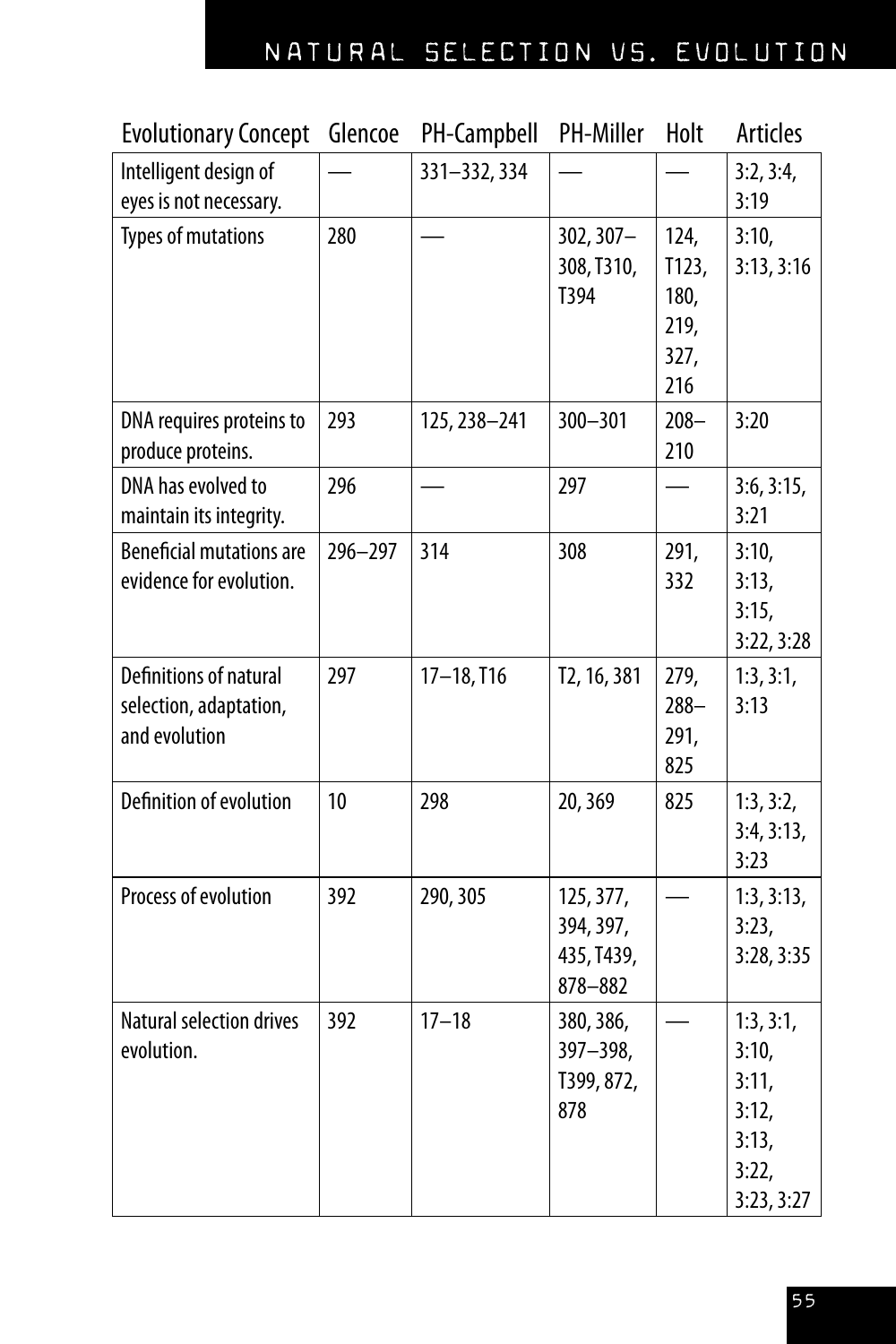| <b>Evolutionary Concept</b>                                                                    | Glencoe         | PH-Campbell                           | <b>PH-Miller</b>                | Holt                                                  | <b>Articles</b>     |
|------------------------------------------------------------------------------------------------|-----------------|---------------------------------------|---------------------------------|-------------------------------------------------------|---------------------|
| Uniformitarian geology<br>is the basis of the<br>timescale needed for<br>biological evolution. | 393,<br>466-469 | 295, 356                              | 374-375                         | 277                                                   | 3:13,<br>3:25,3:29  |
| People used to believe<br>the earth was less than<br>10,000 years old.                         | 367             | 292                                   | 373                             | 277                                                   | 3:26                |
| Peppered moth and<br>coloration as evolution                                                   | 397             | T <sub>296</sub>                      |                                 |                                                       | 3:15,<br>3:13, 3:27 |
| Pesticide resistance is an<br>example of evolution.                                            |                 | $307 - 308$                           | T367, 410                       | T289,<br>332,<br>688                                  | 3:13, 3:28          |
| Antibiotic resistance and<br>information in DNA                                                | 399, 498        | 18, 266, 268,<br>317-319, 364,<br>370 | T367, T386,<br>403, 410,<br>487 | T <sub>279</sub><br>289,<br>449                       | 3:13,<br>3:22,3:28  |
| Whales evolved from<br>a wolf-like, hoofed<br>ancestor.                                        | 400             | 300, 344                              |                                 | T <sub>267</sub> ,<br>$284 -$<br>285,<br>T308,<br>814 | 3:9, 3:29           |
| <b>Camel and horse</b><br>evolution series based<br>on fossil record.                          | 400             |                                       | 439                             |                                                       | 3:29, 3:30          |
| Homology is evidence of<br>common ancestor.                                                    | 400, 450        | 301, 304, 343                         | 384-385                         | 286,<br>307,<br>594                                   | 3:6, 3:7,<br>3:33   |
| Vestigial organs<br>demonstrate evolution.                                                     | $401 - 402$     | 302                                   | 384, T384                       | T285,<br>286                                          | 3:7,3:8             |
| Whale pelvis is vestigial.                                                                     | 402             | 302                                   |                                 | 286                                                   | 3:8,3:9             |
| Embryonic recapitulation<br>demonstrates descent<br>from a common<br>ancestor.                 | 402             | $302 - 303$                           | $384 - 385$ ,<br>T385           | 286                                                   | 3:7, 3:31           |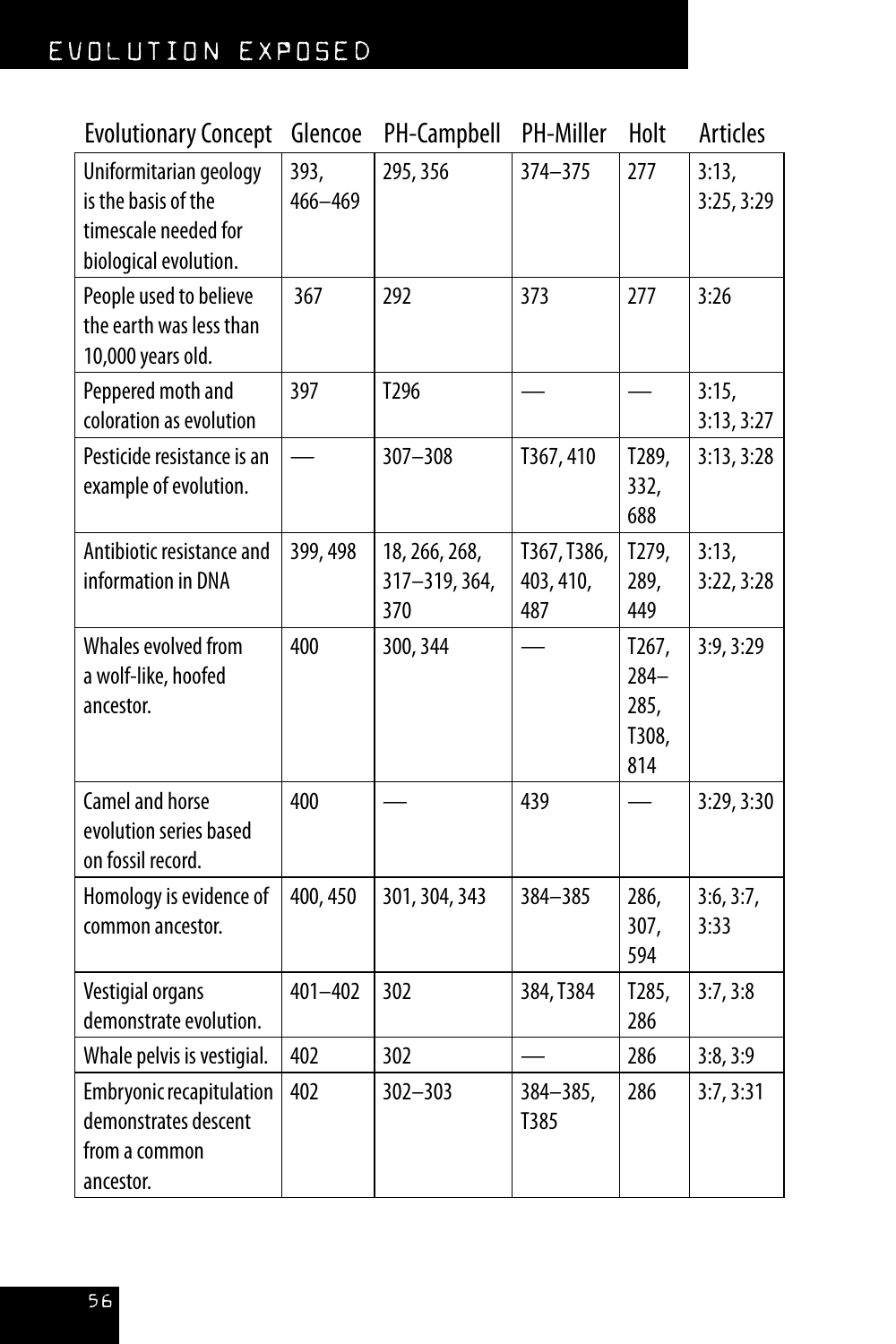# N A T U R A L SEL E C T I O N V S. EV OL UT I O N

| <b>Evolutionary Concept</b>                                                                     | Glencoe                 | PH-Campbell                               | <b>PH-Miller</b>                                 | Holt                       | <b>Articles</b>                                |
|-------------------------------------------------------------------------------------------------|-------------------------|-------------------------------------------|--------------------------------------------------|----------------------------|------------------------------------------------|
| Hox genes demonstrate<br>evolutionary<br>relationships.                                         |                         | 285, 333-334                              | 312, 440,<br>T440                                |                            | 3:7,3:32                                       |
| Amino acid sequence<br>of proteins determines<br>evolutionary<br>relationships.                 | 403                     | $303 - 304$                               | 865                                              | 287,<br>T308               | 3:6, 3:7                                       |
| Speciation and adaptive<br>radiation (divergent<br>evolution) demonstrate<br>evolution.         | $395 - 397,$<br>404-413 | $305 - 306$<br>568-569                    | 436                                              |                            | 3:1, 3:5,<br>3:6, 3:11,<br>3:12,<br>3:13, 3:28 |
| Punctuated equilibrium<br>describes gaps in fossil<br>record.                                   | 411                     | 329-330                                   | 439, T439                                        | 282                        | 3:35                                           |
| Convergent evolution<br>demonstrates evolution<br>of two organisms to look<br>like one another. | 413                     | 33, 39, T101,<br>343, T383,<br>T391, T572 | 383, T383,<br>$436 - 437$ ,<br>T436, 828,<br>832 | 307                        | 3:6, 3:7,<br>3:33                              |
| Malaria and sickle-cell<br>anemia are evidence of<br>evolution.                                 | 508-509                 | 317                                       | $347 - 348$<br>T402                              | 8,<br>T180,<br>180,<br>329 | 3:23,<br>3:28, 3:34                            |
| Diet can be inferred from<br>tooth structure.                                                   | 843, 844                |                                           |                                                  |                            | 3:30, 3:36                                     |
| Genetic engineering<br>shows how humans<br>can interfere with or<br>accelerate evolution.       | $1076 -$<br>1079        | $274 - 277$                               | $322 - 333$<br>360                               | $228 -$<br>243             | 3:37                                           |
| Brain complexity is<br>evidence of evolution.                                                   | $1090 -$<br>1091        |                                           |                                                  |                            | 3:4,3:6                                        |
| Viral evolution affects<br>humans.                                                              |                         |                                           | T367, 483                                        | 934                        | 3:38                                           |

Note: Page numbers preceded by "T" indicate items from the teacher notes found in the margins of the Teacher's Edition.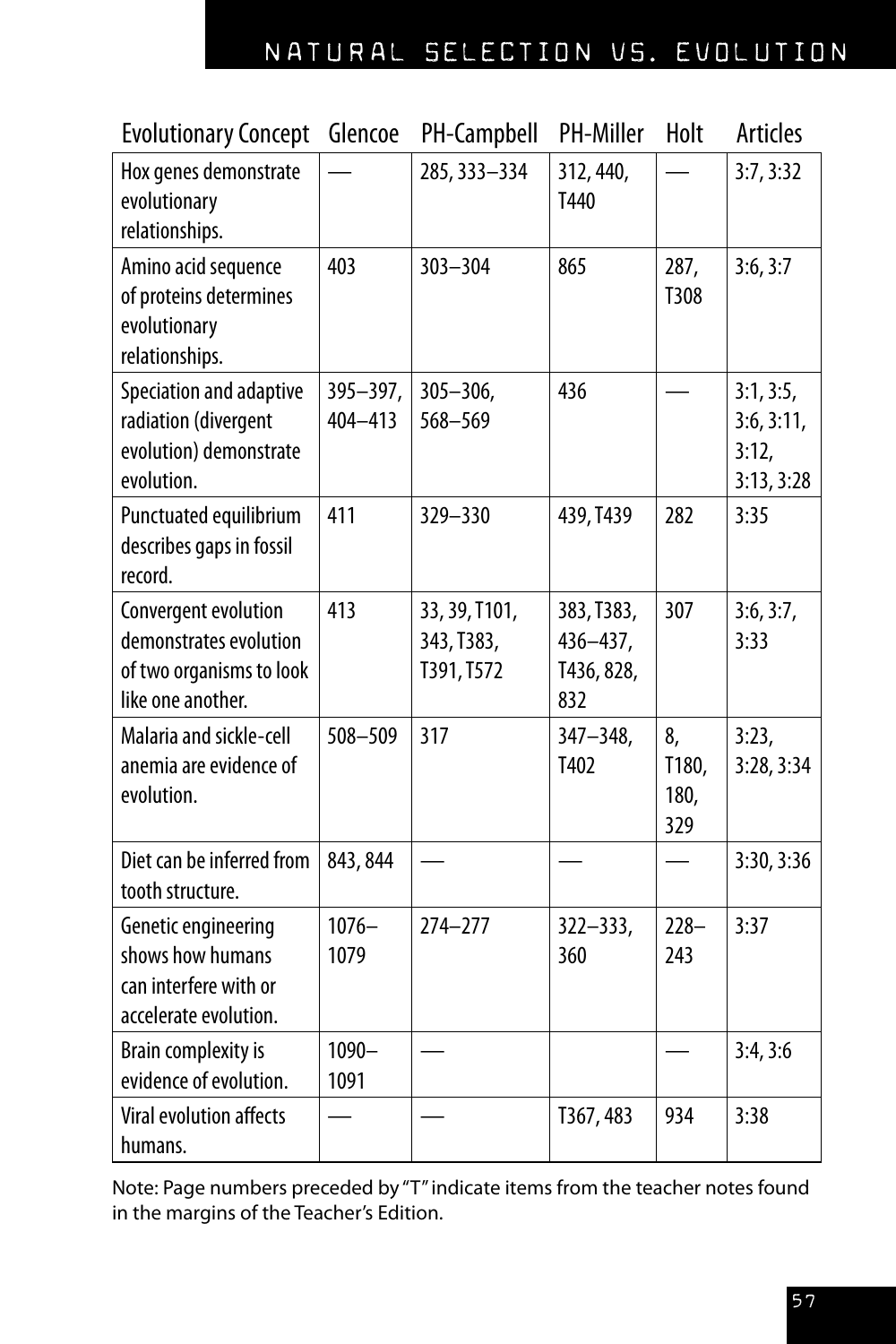# What We Really Know about Natural Selection and Evolution

The ideas of natural selection, speciation, adaptation, and evolution are often used interchangeably by secular scientists. All three of the textbooks reviewed use the terms in this way. When scientists and authors use *evolution* to mean both "change in features over time" and "the history of life on earth," it is difficult to know which definition is being used in each instance. This is often used as a bait-and-switch technique (equivocation). When small changes that arise as a result of the loss of information are used as evidence for molecules-to-man evolution, the switch has occurred. Let's define the terms and see where the switch is happening.

**Natural Selection:** the process by which individuals possessing a set of traits that confer a survival advantage in a given environment tend to leave more offspring on average that survive to reproduce in the next generation.

Natural selection is an observable process that falls into the category of operational science. We have observed mosquitoes, birds, and many microorganisms undergoing change in relatively short periods of time. New species have been observed to arise. Biblical creationists agree with evolutionists on most of the ideas associated with natural selection, except the idea that natural selection leads to molecules-to-man evolution.

**Speciation:** the process of change in a population that produces distinct populations which rarely naturally interbreed due to geographic isolation or other factors.

Speciation is observable and fits into the category of operational science. Speciation has never been observed to turn one kind of animal into another. Lions *(Panthera leo)* and tigers *(Panthera tigris)* are both members of the cat kind, but they are considered different species primarily due to their geographic isolation. However, it is possible to mate the two. Ligers (male lion and female tiger) and tigons (male tigers and female lions) are produced (with varying degrees of fertility). These two species came from the origi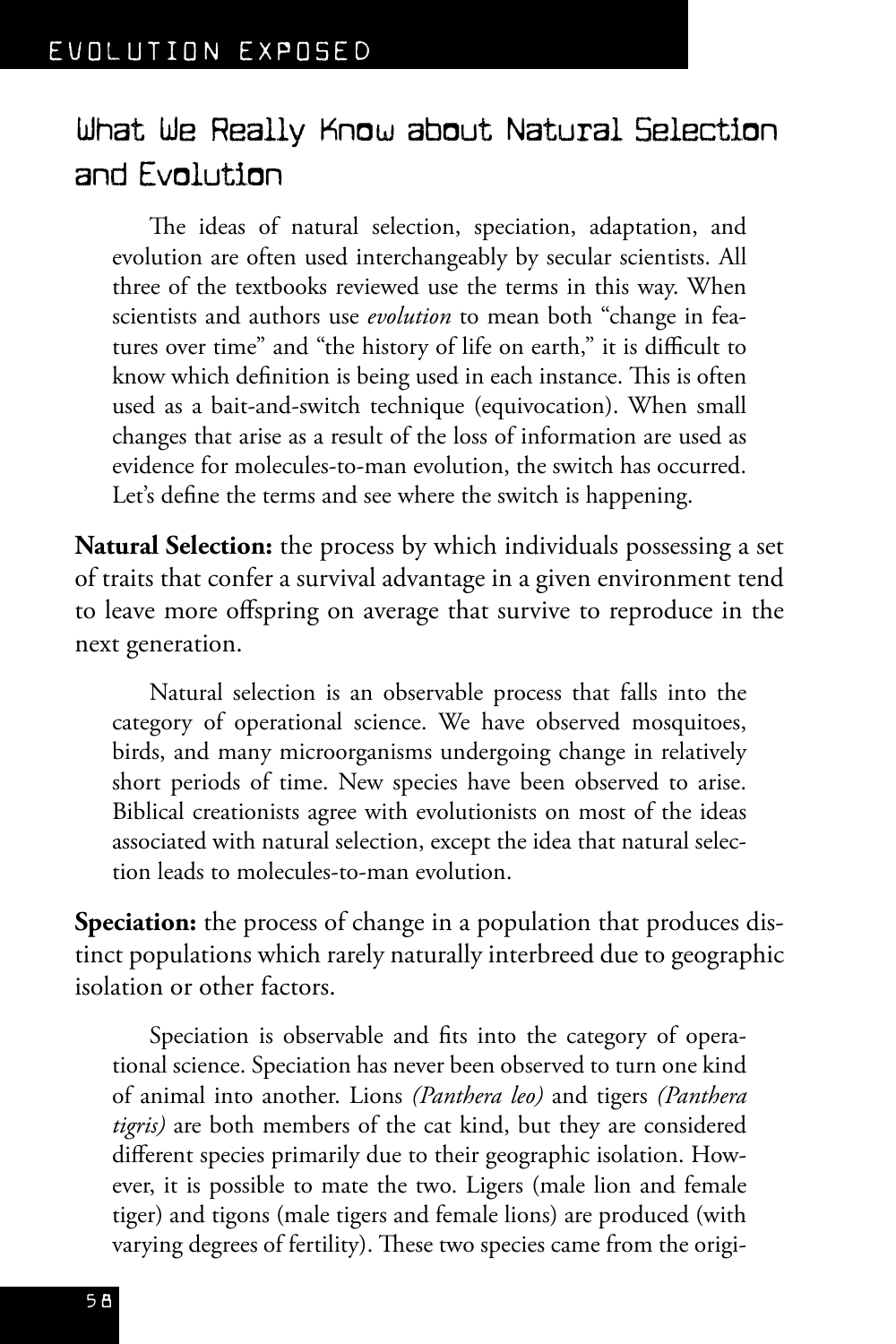nal cat kind that would have been present on Noah's Ark.

**Adaptation:** a physical trait or behavior due to inherited characteristics that gives an organism the ability to survive in a given environment.

Evolutionists often look at a characteristic of an organism and assume that it was produced through a gradual series of changes and call it an adaptation to a given environment. To an evolutionist, legs on tetrapods are an adaptation that arose as a fish's fins became adapted to crawling in a shallow stream, providing some form of advantage. The fins with more bones were better adapted to a life partially lived on the land. Fins that developed bones attached to a pectoral girdle (another set of bones that had to develop) gave

### The two tree frogs shown in this figure have been separated by a physical barrier. They certainly had a common ancestor with more genetic variety. As

the two populations became separated, certain genes were lost and two new species eventually formed. The text does not explain how they evolved; it just states it as a fact. The formation of new species as a result of loss of information is the opposite type of change required to demonstrate molecules-to-man evolution. This, and other examples found in the textbooks, confirms the biblical creationist model of variation within a kind.

Figure 15.15 When geographic isolation divides a population of tree frogs, the individuals no longer mate across populations. Explain and Illustrate How could geographic isolation result in natural selection and possibly new species?



single population.

**Glencoe 408**

The formation of a river may divide the frogs into two populations. A new form may appear in one population.

Over time, the divided populations may become two species that may no longer interbreed, even if reunited.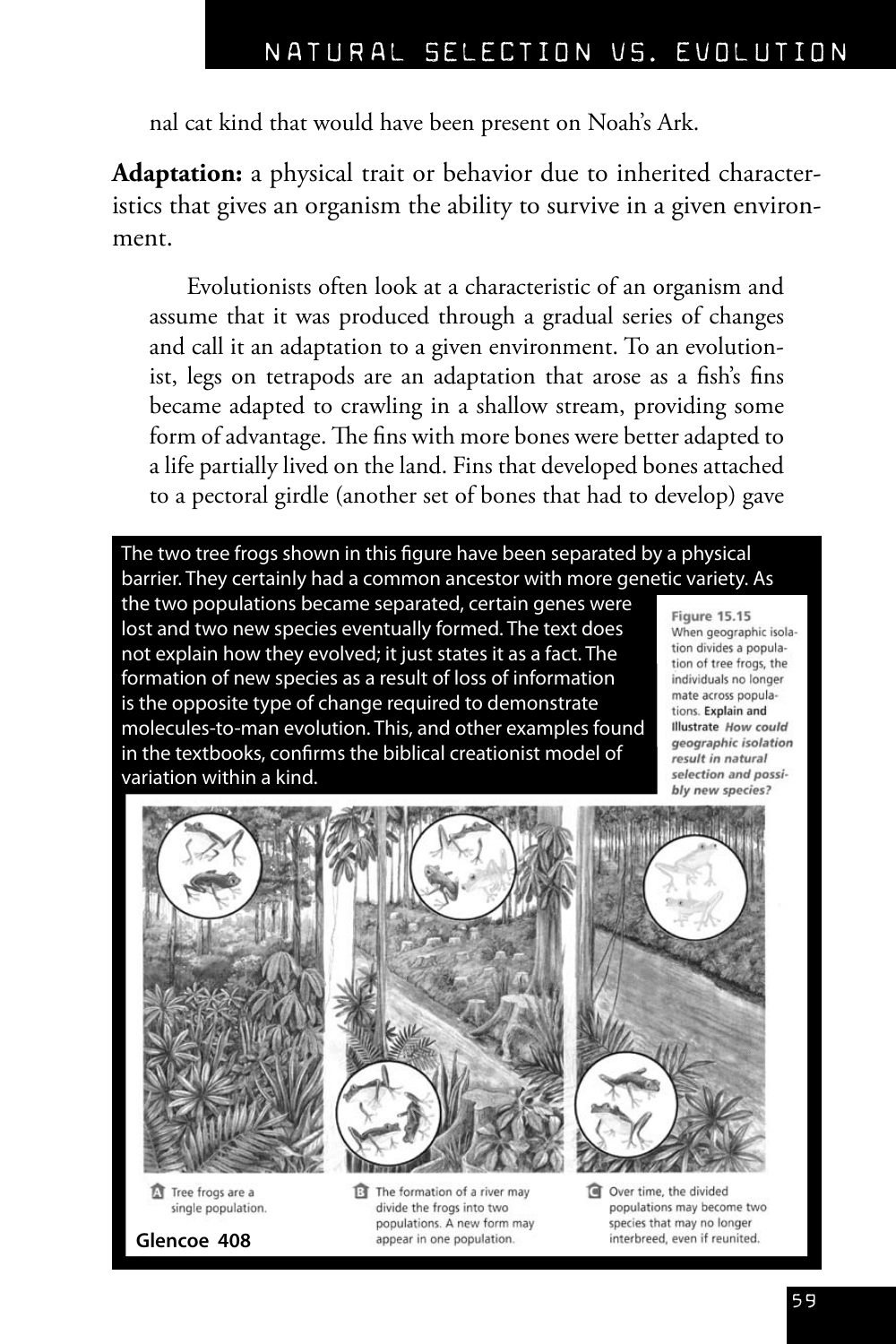an advantage to those individuals that wandered onto land to find food or avoid predators. The problems with this scenario are in the amount of time such a change would require and the lack of a mechanism to cause the change.

Evolutionary biologists assume, based on geologic interpretations, that there have been billions of years for this process to occur. But if long ages did not exist, the hypothesis cannot be true.

The other requirement, a mechanism for change, is also assumed to exist—even though it has never been observed. We mentioned earlier that natural selection tends to delete information from the population. If natural selection is the mechanism that explains the successive adaptations in the fish fin example above, it must provide new genetic information. To produce the new bones in the fins requires an elaborate orchestration of biologic processes. The bones don't just have to be present; they must develop at the right time in the embryo, have their shape and size predetermined by the DNA sequence, be attached to the correct tendons, ligaments, and blood vessels, attach to the bones of the pectoral girdle, and so on. The amount of information required for this seemingly simple transformation cannot be provided by a process that generally deletes information from the genome.

Biblical creationists consider major structures to be part of the original design provided by God. Modifications to those structures, adaptations, occur due to genetic recombination, random mutations, and natural selection. These structures do not arise from the modification of similar structures of another kind of animal. The beak of the woodpecker, for example, did not arise from the beak of a theropod dinosaur ancestor; it was an originally designed structure. The difference in beak shapes among woodpeckers fits with the idea of natural selection leading to changes within a population of woodpeckers—within the created kind.

Consider a woodpecker pair getting off the Ark. The pair may contain genes (information) for long and short beaks. As the birds spread out into the lush new world growing in the newly deposited soil, they produce offspring that contain both long-beak and shortbeak genes. (Although the actual control of beak growth is complex, we will assume that long is dominant over short for this simplistic example.) Areas populated by trees with thick, soft bark would tend to select for woodpeckers with longer beaks. Areas where the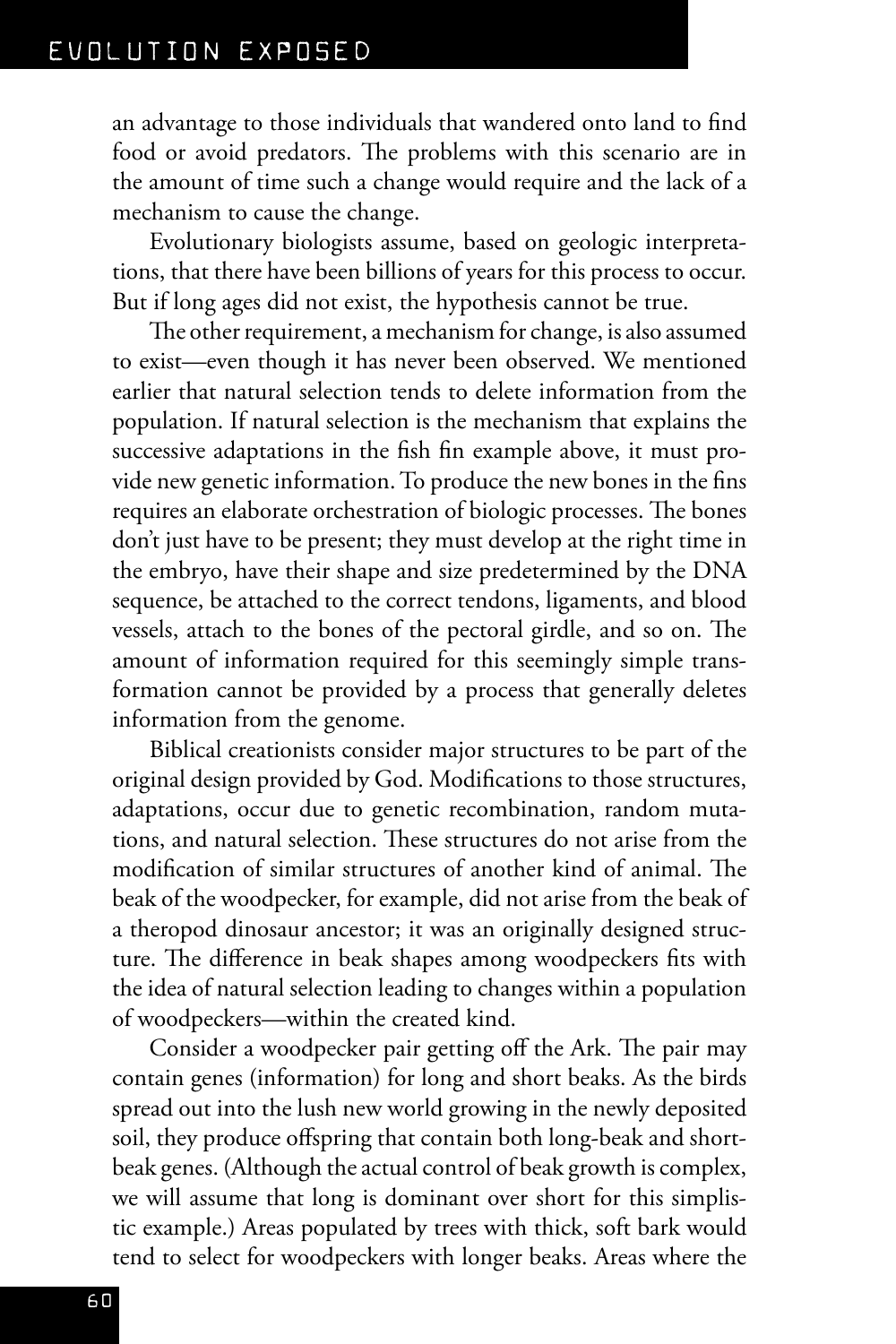The variation within the woodpecker population is capable of producing birds with longer beaks, but there is no evidence that new information has been produced. This explains how the different varieties of animals and plants that we see today are a result of diversification after the Flood.



bark was thinner and harder would tend to be populated by woodpeckers with shorter beaks. Two new species, with slightly different adaptations, could arise if the two populations were geographically separated. The population of short-beaked woodpeckers would have lost the information for long beaks. No more long-beaked woodpeckers would be produced without a significant addition of genetic information affecting the beak length. The long-beaked woodpeckers would still have the ability to produce short-beaked offspring, but they would be less able to compete, and those genes would tend to decrease in frequency in the population. Due to their isolation, two new species of woodpecker would develop, but within their kind. Observational science supports this type of subtle change within a kind but not molecules-to-man evolution, as we will see in the next section.

**Evolution:** all life on earth has come about through descent with modification from a single common ancestor (a hypothetical, primitive, single-celled organism).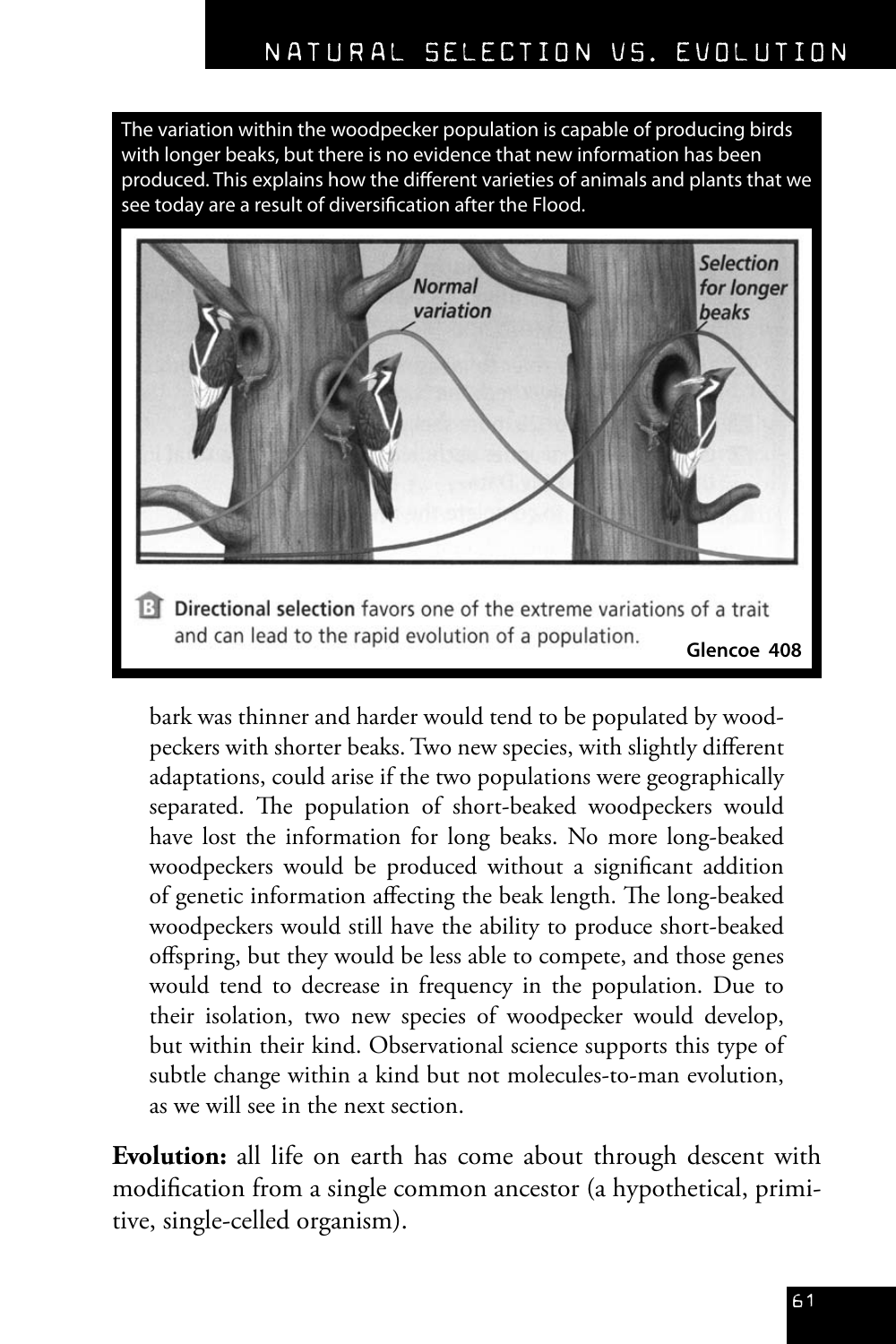Evolution is generally assumed to happen as a natural consequence of natural selection. However, no direct observational evidence supports the concept of a fish turning, however gradually, into an amphibian. Evolutionists will argue that there has simply not been enough time to observe such changes. Man has only been recording information that would be useful for a short period of time relative to the immense amounts of time required by evolutionary theory. This raises the question, "Is evolution a valid scientific idea since it cannot be observed in experiments and repeated to show that the conclusions are valid?"

The fact that evolutionary processes, on the scale of millions of years, cannot be observed, tested, repeated, or falsified places them in the category of historical science. In secular science, evaluating historical events is considered just as acceptable as conducting laboratory experiments when it comes to developing scientific theories. Since scientific theories are subject to change, it is acceptable to work within an admittedly deficient framework until a better or more reasonable framework can be found.

A major problem for evolution, as mentioned above, is the huge increase in information content of organisms through time. Evolutionary theory accepts additions and deletions of information as evidence of evolution of a population. The problem is that through the imagined history of life on earth, the information content of the genomes of organisms must have increased dramatically. Beginning with the most primitive form of life, we have a relatively simple genome compared to the genomes that we see today. Mutations are said to provide the fuel for the evolutionary engine. Virtually all observed mutations result in a loss in the information content of a genome. There would need to be some way to consistently add information to the genome to arrive at palm trees and people from a simple single-celled organism—the hypothetical common ancestor of all life on earth. Evolutionists have failed to answer the question, "Where did all the new information come from since mutations are known to reduce information?" You cannot expect evolution, which requires a net gain in information over millions of years, to occur as a result of mutation and natural selection. Natural selection, evolution's supposed mechanism, causes a loss of information and can only act on traits that are already present! (The origin of the information is discussed in chapter 5.)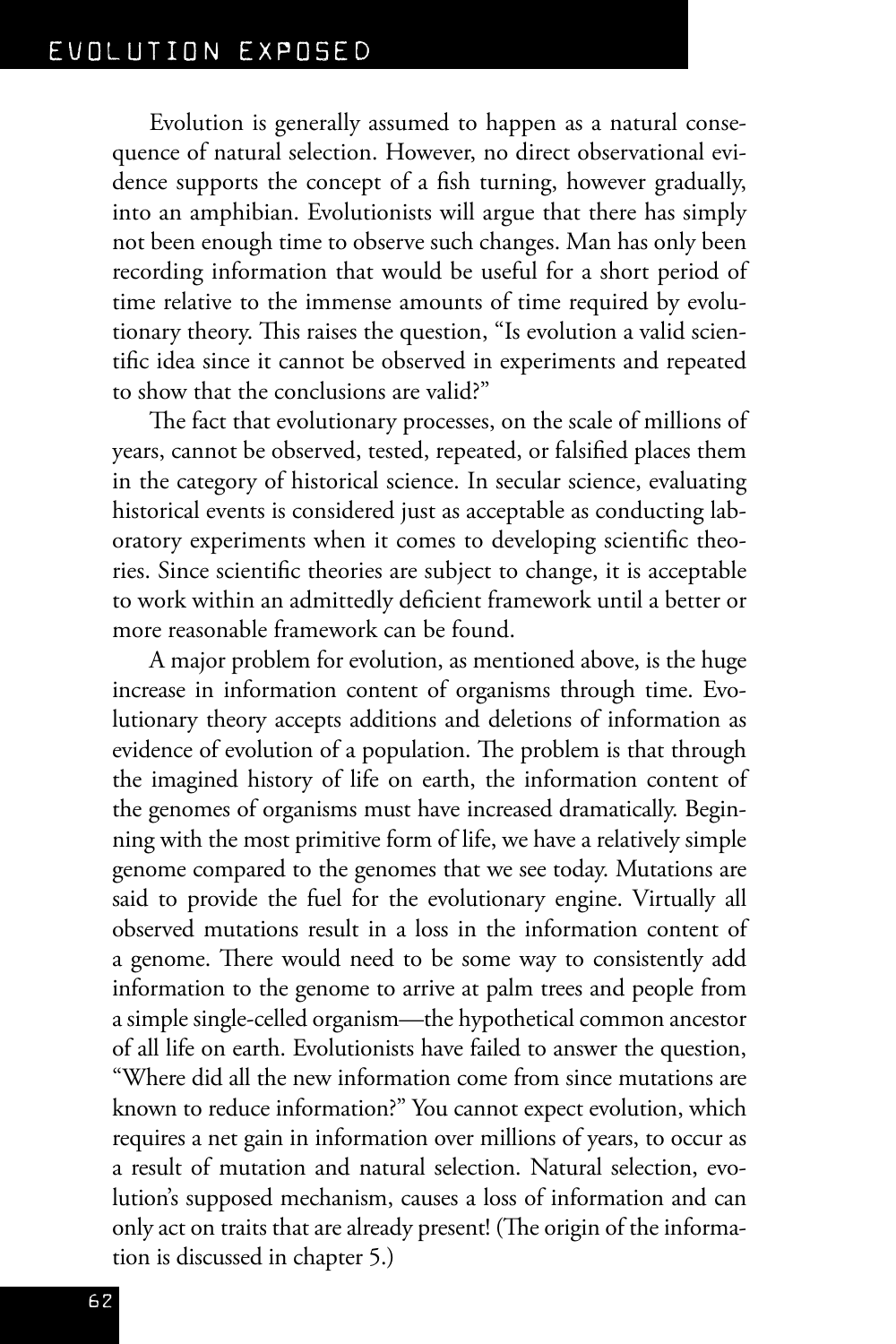### N A T U R AL SELECTION VS. EVOLUTION



We have observed the change in dogs over time, but that doesn't mean that evolution has occurred. You can breed wolves to get to chihuahuas, but you can't breed chihuahuas to get wolves—variation in the genetic information has been lost. Darwin used this type of change as evidence without an understanding of the limits of genetic change that are known today.

Creationists agree with the idea of "descent with modification" but not with the notion of a single common ancestor. To accept a common ancestor for all life on earth requires a rejection of the biblical account of creation recorded in Genesis and corroborated by many other Scriptures. The order of events of evolutionary history cannot be reconciled with the account recorded in Genesis 1, without compromising one or the other. The philosophies of evolution and biblical Christianity are not compatible. The examples from the texts below and the articles and books will demonstrate this from a biblical creationist perspective.

### Reference Articles

**3:1 Natural selection and speciation,** Ham, Wieland, and Batten, www.answersingenesis.org/home/area/OneBlood/chapter2.asp

Evolutionists often set up straw man arguments which suggest that creationists believe life was created just as it is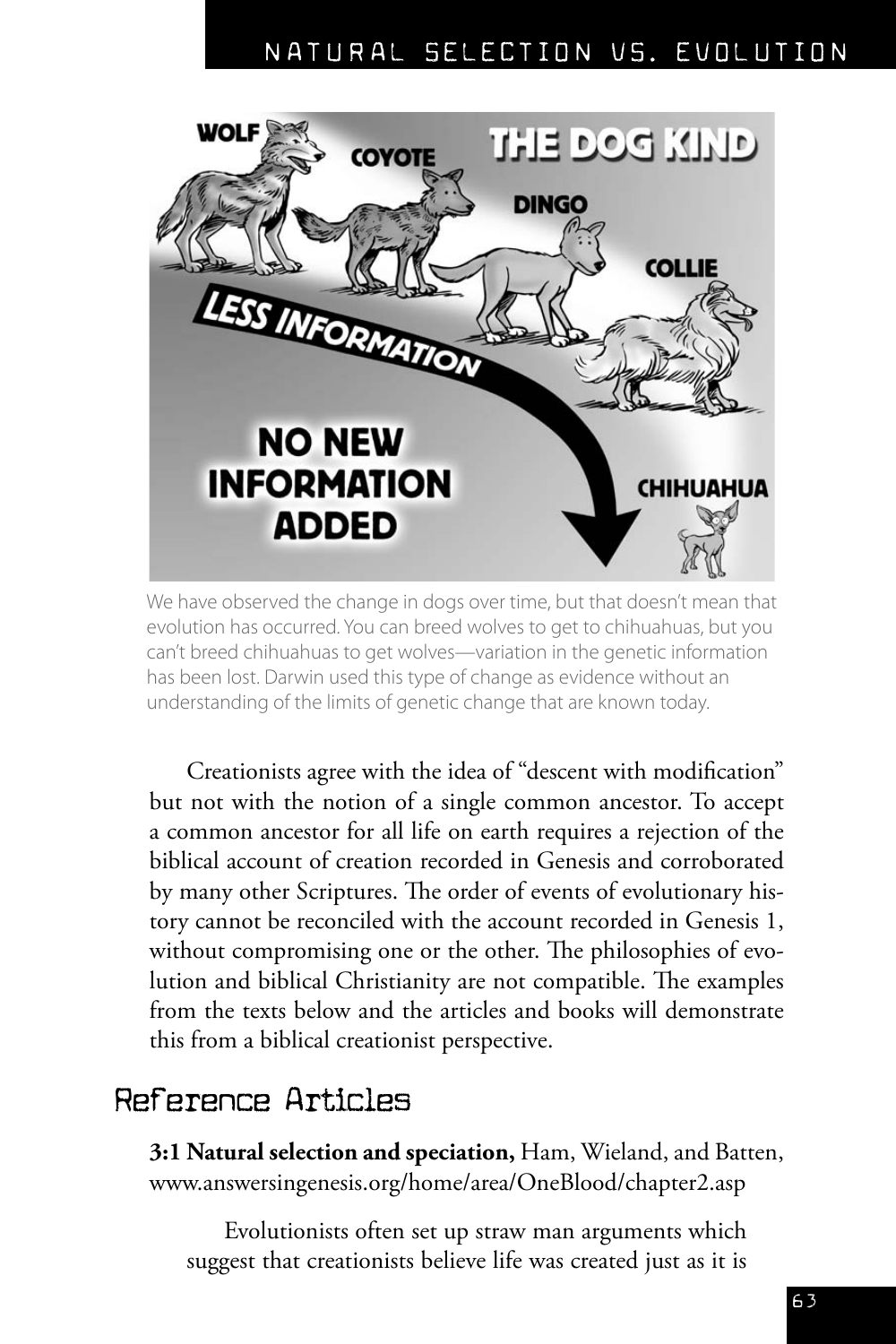seen today. Evolutionists demonstrate that there are many examples of change over time in species and suggest they have disproved creationism. This is an inaccurate description of the biblical creationist model of life on earth. Creationists accept change in animals over time—God didn't create poodles—but within the boundaries of the created kinds according to Genesis 1.

Using the dog kind as an example, we can see the amazing variety that was programmed into the DNA from creation. Using basic genetic principles and operational science, we can understand how the great diversity seen in the dogs of the present world could have come from one pair of dogs on Noah's Ark. Using the genes A, B, and C as examples of recessive/dominant traits in dogs, if an AaBbCc male were to mate with an AaBbCc female, there are 27 different combinations (AABBCC … aabbcc) possible in the offspring. If these three genes coded for fur characteristics, we would get dogs with many types of fur—from long and thick to short and thin. As these dogs migrated around the globe after the Flood, they encountered different climates. Those that were better suited to the environment of the cold North survived and passed on the genes for long, thick fur. The opposite was true in the warmer climates. Natural selection is a key component of the explanation of events following the Flood that led to the world we now see.

This type of speciation has been observed to happen very rapidly and involves mixing and expression of the preexisting genetic variability. Not only does natural selection select from already existing information, it causes a loss of information since unfavorable genes are removed from the population. Mutations are not able to add new information to the genome. Not a single mutation has been observed to cause an increase in the amount of information in a genome. The differences in groups of similar organisms that are isolated from one another may eventually become great enough so that the populations no longer interbreed in the wild. This is how new species have formed since the Flood and why the straw man argument set up at the beginning is a false representation of creationist interpretations.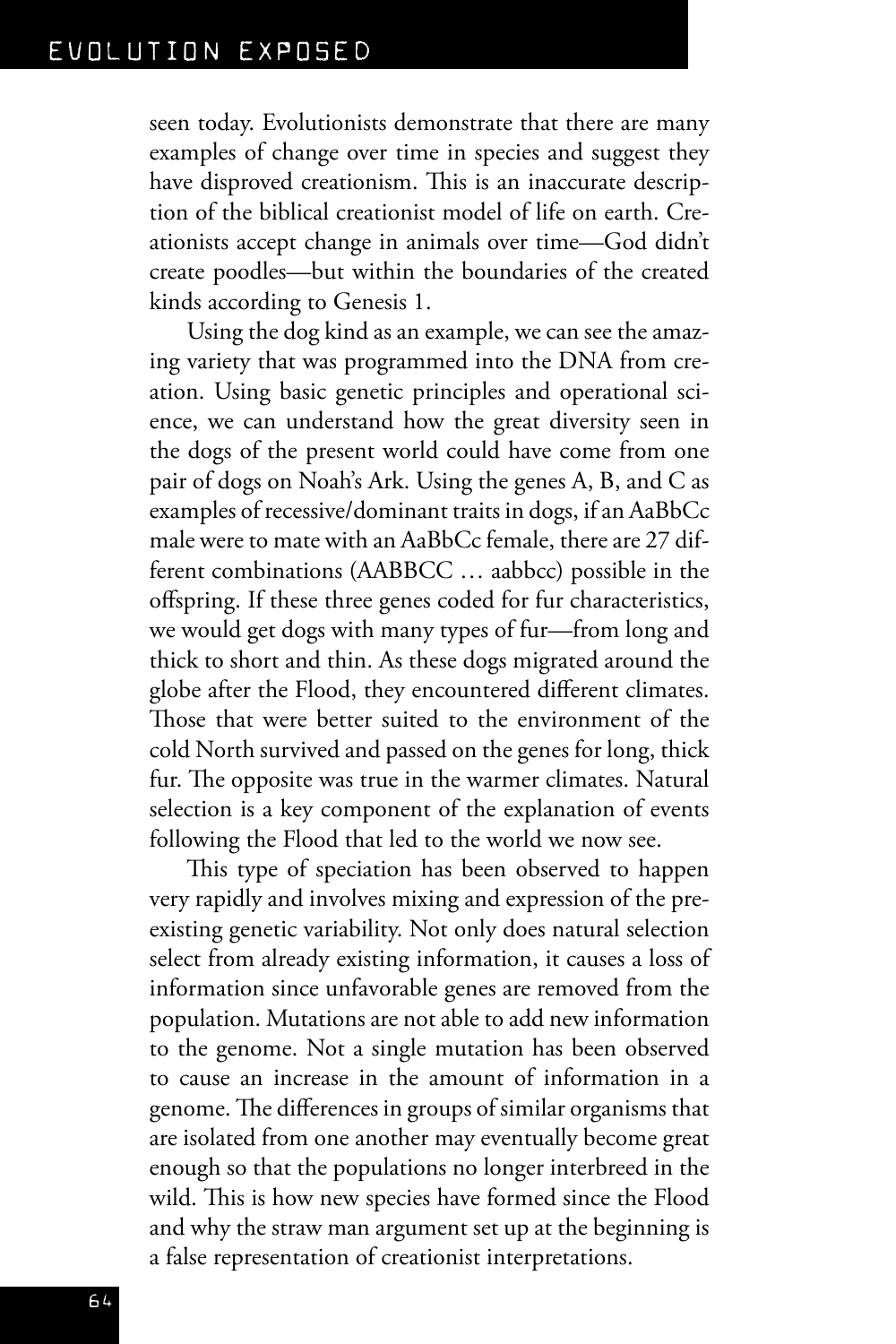No matter how hard evolutionists try, they cannot explain where the new information that is necessary to turn a reptile into a bird comes from. The typical neo-Darwinian mechanism of mutation, chance, and time cannot generate new information. The failure of evolutionary models to explain how a single cell could have evolved more complex information by additive mutations challenges the entire concept. If we start from the Bible, we begin with the idea of specially created organisms possessing large amounts of genetic variability. These original kinds have undergone mutations—which cause a loss of information—and have been changed into new species by natural selection. In this biblical framework, the history of life makes sense.

**3:2 Is evolution a "fact" of science?** Thompson, www.apologeticspress.org/articles/1985

In the media, textbooks, and scientific literature the occurrence of evolution has become a "fact." The definition of the word *evolution* has also taken on two different meanings that are not equal. Evolution can be used in the sense of change in a species by natural selection. This is often referred to as microevolution and is accepted by evolutionists and creationists alike as good observational science. This type of evolution allows change within groups but not between groups. The other meaning of evolution involves the idea that all organisms on earth share a common ancestor by descent with modification. This idea is commonly referred to as macroevolution. (AiG does not endorse using the terms "microevolution" and "macroevolution." It is not the amount of change that is different, but the type and direction of change that is different. These terms do not clarify that difference.) The two definitions are often used interchangeably. Typically, textbooks show that new species can form—evolution has occurred—so they argue that it is obvious that evolution, in the molecules-to-man sense, must have occurred. The problem is that just because natural selection and speciation have occurred (and there is strong evidence to support such claims) the claim that all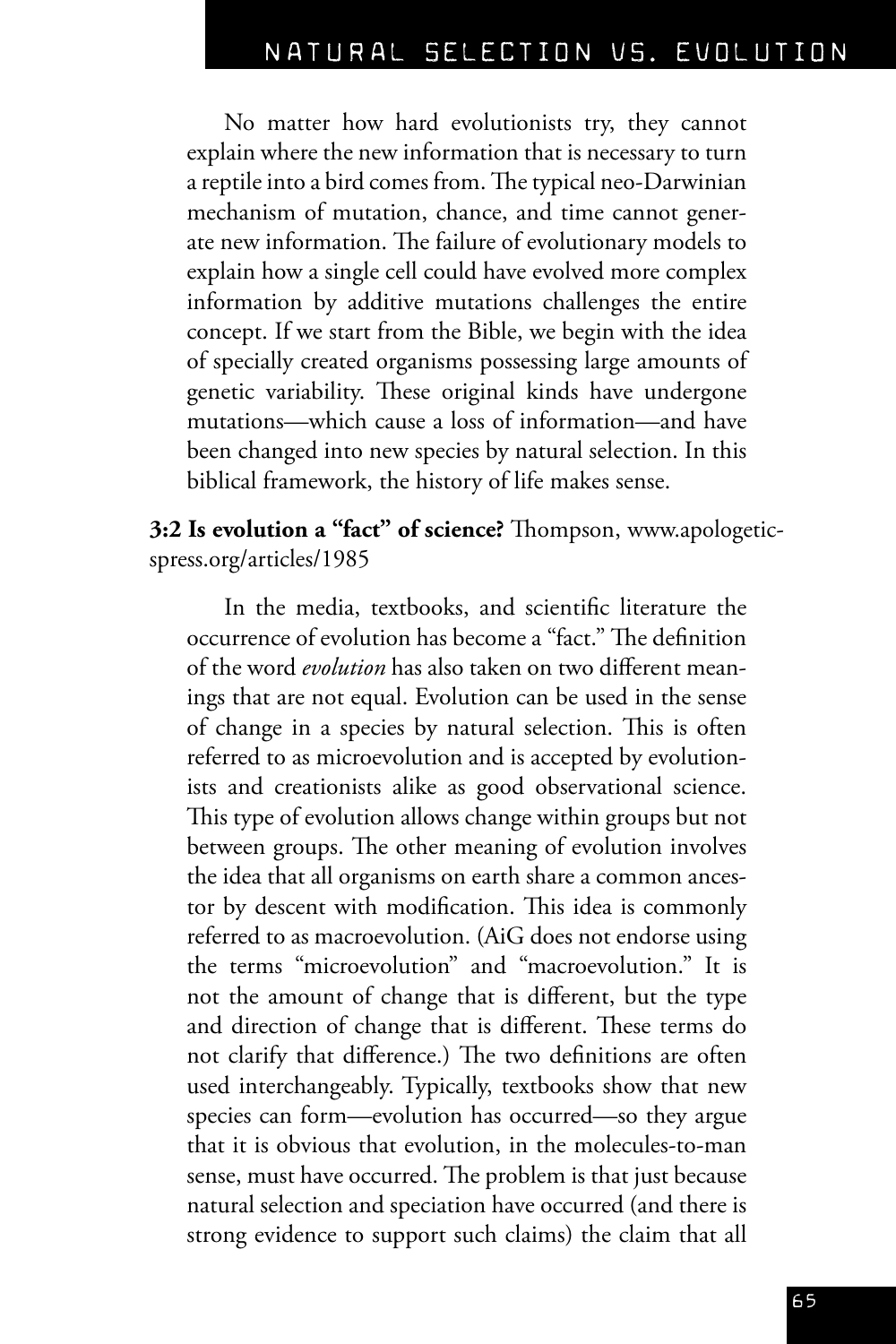life has evolved from a common ancestor is based on many assumptions that cannot be ultimately proven.

People believe the ideas of the evolutionary development of life on earth for many reasons: it is all that they have been taught and exposed to, they believe the evidence supports evolution, they do not want to be lumped with people who do not believe in evolution and are often considered to be less intelligent or "backward," evolution has the stamp of approval from real scientists, and evolutionary history allows people to reject the idea of God and legitimize their own immorality. Evaluating the presuppositions behind belief in evolution makes for a much more productive discussion. Two intelligent people can arrive at different conclusions using the same evidence; so their starting assumptions is the most important issue in discussing historical science.

When we deal with the issue of origins, we must realize that no people were there to observe and record the events. When scientists discuss the origins of the universe, the earth, or life on earth, we must realize that the discussion is based on assumptions. These fallible assumptions make the conclusions of the discussion less valid than if the discussion were based on actual observation. Almost all biology books and textbooks written in the last two generations have been written as if these presuppositions were true.

Proponents of the evolutionary worldview expect everyone to accept evolution as fact. This is a difficult case to make when the how, why, when, and where of evolutionary history are sharply contested or unknown by the scientists who insist evolution is a fact.

Evolutionists often claim that creation is not scientific because of the unprovable assumptions that it is based on. The fact that evolution is based on its own set of unprovable, untestable, and unfalsifiable assumptions is recognized by many in the scientific community.

Within the scientific literature, the mathematical and chemical impossibilities of the origin of the universe and life on earth are recognized. Many notable scientists, including Sir Fred Hoyle and Sir Francis Crick, have gone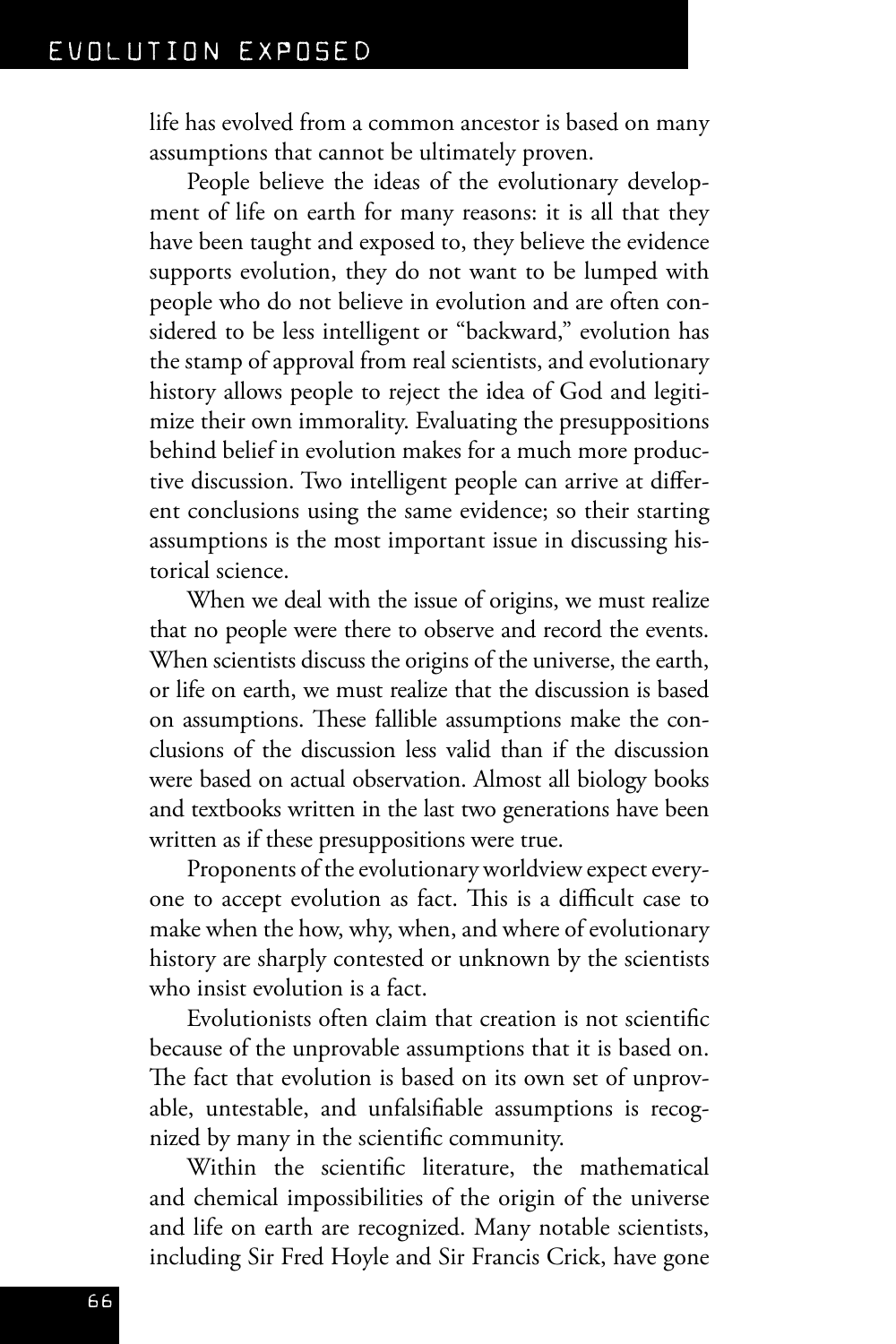so far as to suggest that life originated on other planets or was brought to earth by an intelligent being. These ideas are no less testable than special creation but avoid invoking God as our Creator.

**3:3 Darwin's illegitimate brainchild,** Grigg, www.answersingenesis.org/go/brain-child

The idea of natural selection was published well before Darwin wrote *Origin of Species*. Darwin was most likely exposed to the idea in his days as a student in Edinburgh, and those ideas were integrated with the information gathered on his *Beagle* voyage. Several scholars have suggested that Darwin borrowed ideas from the works of many of his predecessors and contemporaries. It is suggested that Darwin failed to give credit to Edward Blyth for seminal ideas because Blyth was a "special creationist" who viewed natural selection in light of selecting among preexisting



Darwin developed his ideas over many years after his journey aboard the *Beagle*. The idea of natural selection was recognized by creationists before Darwin used it to remove the glory from God.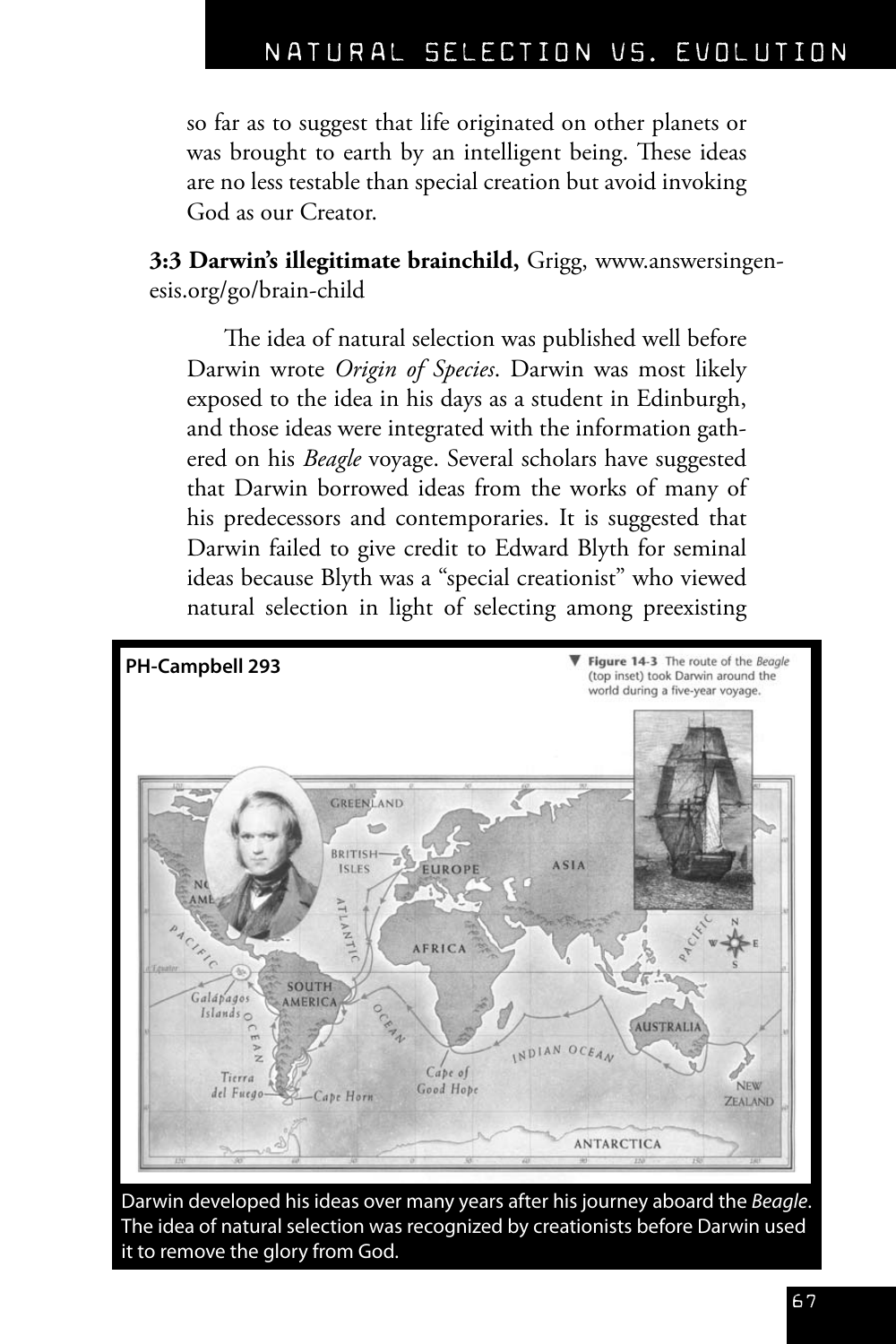traits. Darwin is credited with the idea of evolution by natural selection, but it remains impotent in light of modern genetic concepts of information.

**3:4 Design without a designer,** Parker, www.answersingenesis. org/cec/docs/cfl-pdfs.asp

Darwin grew up in an England that acknowledged a biblical worldview. When he wrote *On the Origin of Species by Means of Natural Selection, or The Preservation of Favoured Races in the Struggle for Life*, he had witnessed a world full of death and disease. How could this be the world created by the God of the Bible? Evolutionary ideas offered people an alternative to a supernatural Creator. Life may appear to be designed, but it is just a product of random changes over millions of years of earth history. This offered people a "scientific" means to reject God and believe in a naturalistic view of the universe. Michael Denton suggests that the chief impact of Darwin's ideas was to make atheism possible and respectable in light of the evidence for a Designer. Darwin's ideas fostered an environment where God was no longer needed—nature was all that was necessary. Darwin's ideas ushered in a pagan era that is now reaching a critical point. The idea that the appearance of design suggests a designer became an invalid argument in the eyes of evolutionists.

**3:5 Did God create poodles?** Ham, www.answersingenesis.org/ go/poodles

Poodles and all other current breeds of dogs are descended from a dog kind that was created on Day 6 and was present on the Ark. The varieties of dogs that we see today, from wolves to coyotes to poodles, are all descendants of the dog kind that came off Noah's Ark. As populations of wild dogs were spreading across the globe, the environment shaped their characteristics through natural selection. As humans began to domesticate dogs, they artificially selected the traits that they desired in populations. The breeds of modern domestic dogs are a result of the diversity that was programmed into the DNA of the original dog kind. All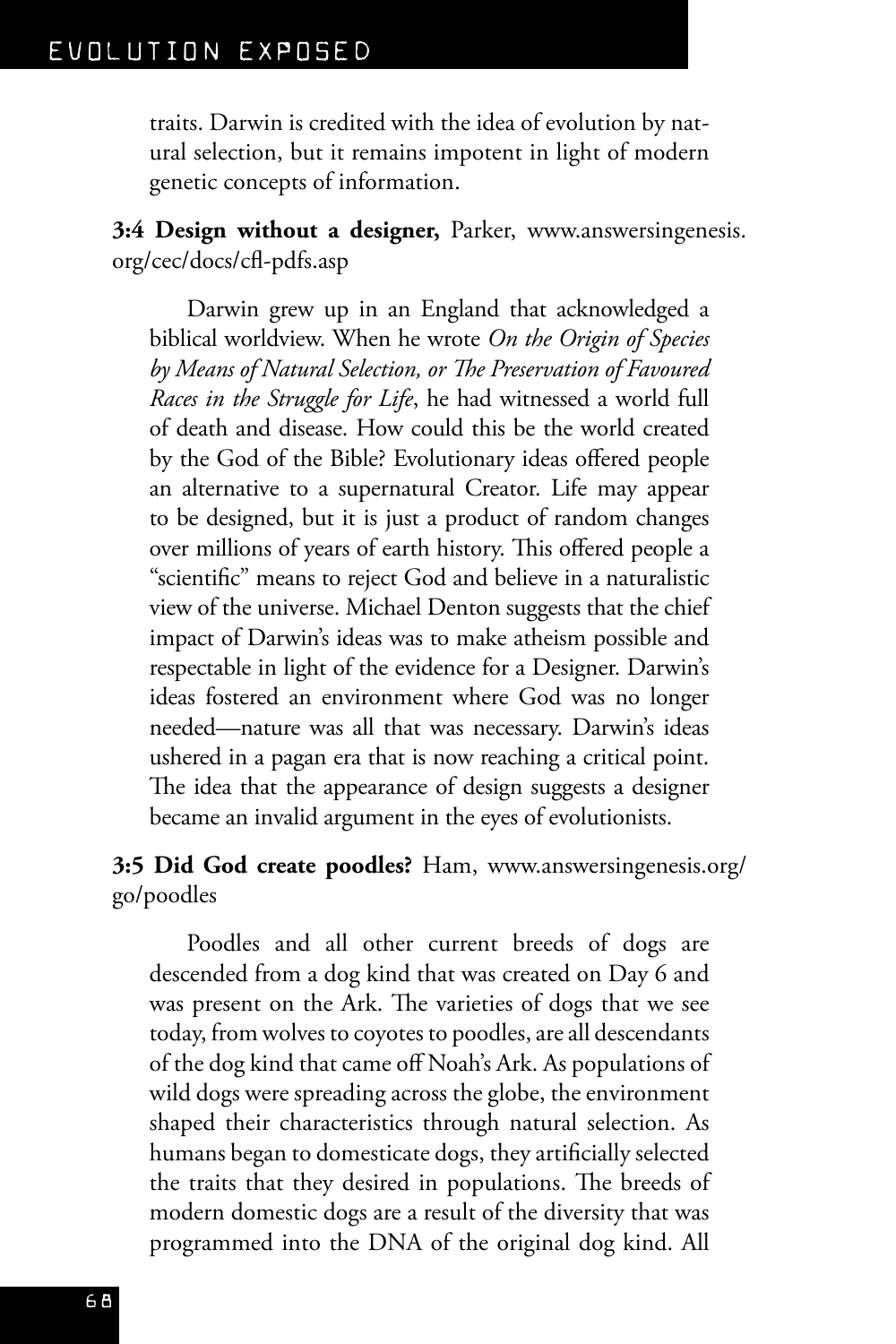domestic dogs belong to the same species *Canis familiaris* and can interbreed.

Purebred dogs have many genetic problems that result from close breeding of individuals over time to concentrate desirable traits. Many breeds have hip dysplaysia, vision problems, and blood disorders. We know that these dogs could not have been in the Garden of Eden because God called His creation "very good" and He would not have included these genetic mutations in that description. We do know that all of the breeds did come from a very narrow gene pool, and this is confirmed by secular scientists. In the journal *Science*, November 22, 2002, researchers reported, "The origin of the domestic dog from wolves has been established… . We examined the mitochondrial DNA (mtDNA) sequence variation among 654 domestic dogs representing all major dog populations worldwide, … suggesting a common origin from a single gene pool for all dog populations." It is still important to remember that no new information exists in these mutant forms, only a loss of information from the population, resulting in distinct traits.

**3:6 Comparative similarities: homology,** Parker, www.answersingenesis.org/cec/docs/cfl-pdfs.asp

Evolutionists use the idea of "descent from a common ancestor" to explain why the forearm bones of a penguin, bat, and human are so similar. This explanation works for traits in your family, but can it be applied to the history of life on earth? The fact that we use such characteristics to classify organisms into groups does not mean that they are related to a common ancestor. The equally valid alternative is that all of these organisms were created by a common Designer who used the same design principles to accomplish similar functions. Although either explanation may appear equally valid, some instances make the case for a Creator clear.

When structures that appear to be similar to one another develop under the control of genes that are not related, the common ancestor idea fails. Evolution would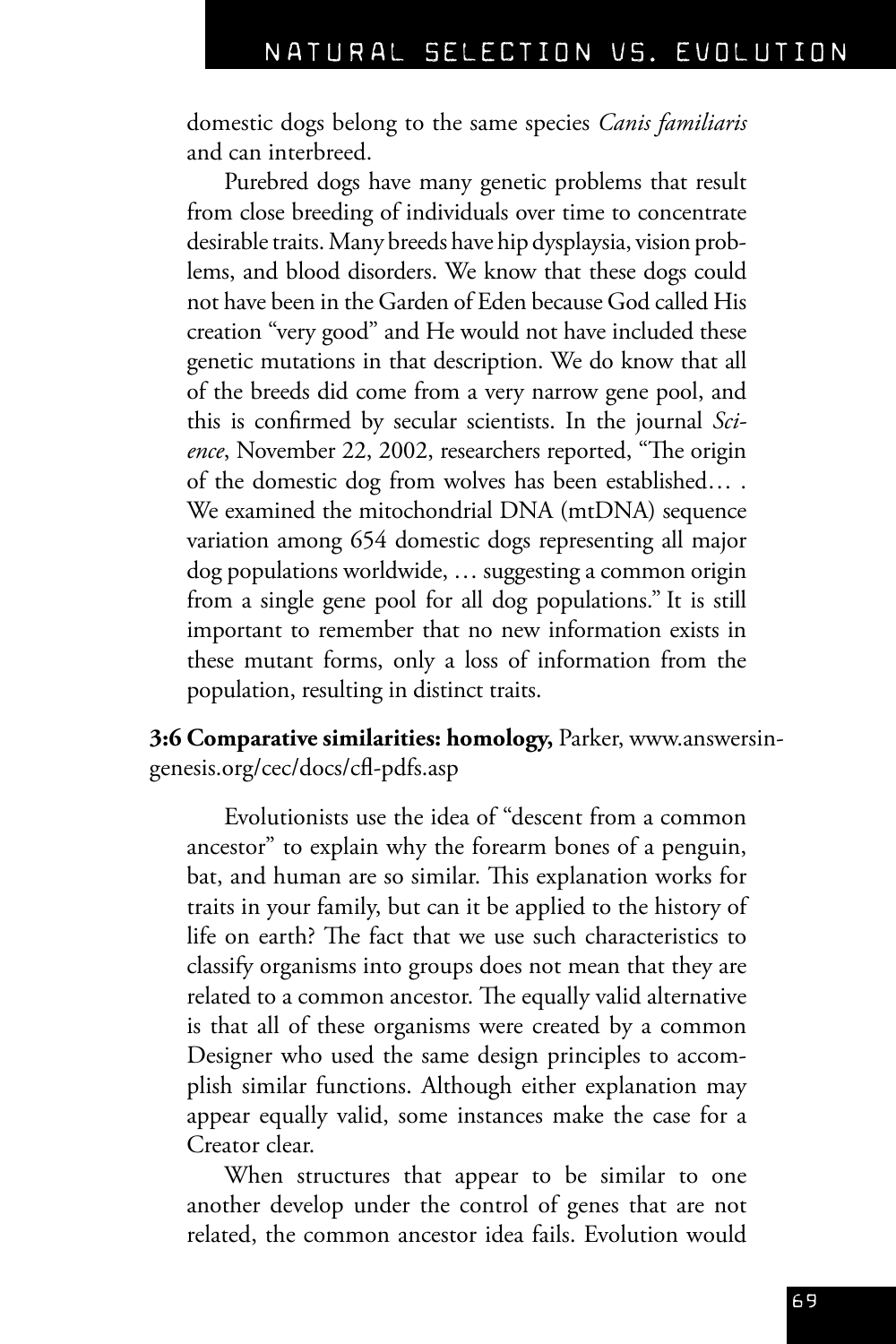predict that the structures would be formed from a derived gene that has undergone modification through mutation and natural selection. Frogs and humans supposedly share a common ancestor that would account for the similarity of the limb structures. The problem is that when a frog's digits develop, they grow out from buds in the embryonic hand. In humans, the digits begin as a solid plate and then tissue is removed to form the digits. These entirely different mechanisms produce the same result, but they are not the result of the same genes.

Another challenge to evolutionary explanations is when two structures appear to be homologous but evolutionists know they don't share a common ancestor. Such cases are called "convergent evolution." The eyes of squids and vertebrates are an example where the eyes would be called homologous, but there is no common ancestor to account for the similarities. The common designer argument can once again be used to more easily explain the similarities.

The opposite occurs in "divergent" structures where organisms that appear to be evolutionary cousins have drastically different mechanisms that cannot be explained by a common ancestor. Different light-focusing methods in shrimp provide an example. These systems accomplish the same goal with different and intricate design features more evidence of their Creator.

Abandoning proof of evolution based on the similarities in large structures, many now look to the similarity in molecular and genetic structure to support evolution. The sporadic presence of hemoglobin in the evolutionary branches of invertebrates is one example. If evolution had occurred, we would expect a predictable pattern—that pattern does not exist. The hemoglobin must have evolved, despite its intricacies, in each of these groups independently. The facts confirm the creationist model of created kinds with great genetic variety and deny evolution from a common ancestor.

The alleged 98% similarity of human and chimp DNA, for example, is often touted as proof of the evolutionary closeness of the two. The 2% difference actually translates into about 60 million base pair differences. The small dif-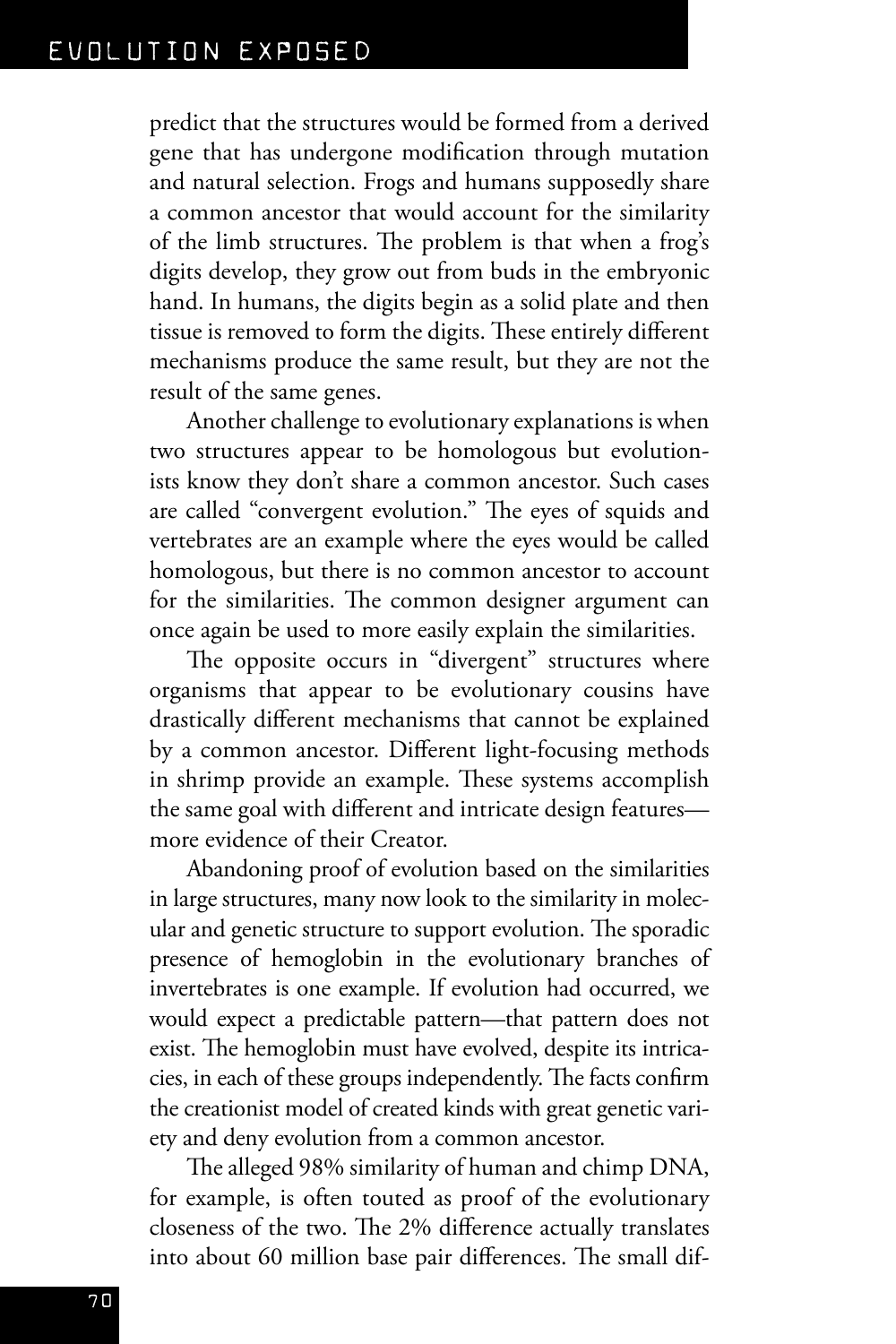ferences in the genes are actually turned into a large difference in the proteins produced.

The evidence supports the idea of a matrix of specially created organisms with traits occurring where and when they are needed. Discovering the details of this predictive pattern may someday strengthen the validity of the creationist perspective in the minds of skeptics.

**3:7 Does homology provide evidence of evolutionary naturalism?** Bergman, www.answersingenesis.org/tj/v15/i1/homology.asp

Evolutionists commonly point to the amazing similarity of muscle, bone, and cell structure and function among living things as evidence that all life on earth evolved from a common protocell ancestor some 3.5 billion years ago. Connecting existing animals to the fossil record extends the comparison back to the alleged beginning of time. The idea of homology as proof for evolution is present in almost every high-school or college text on the subject. Evolutionists argue that the only naturalistic explanation for homology is that all of the organisms evolved from a common ancestor. Design arguments are dismissed in naturalistic/materialistic scientific explanations—even though a common designer can explain the similarities as well.

Before Darwin, creationists used the idea of "ideal archetypes" as evidence for a common designer. The features of comparative anatomy were later reinterpreted by evolutionary biologists to argue for descent from a common ancestor. The real question is: "Does the similarity prove that one structure evolved into another?" Since the requirements are similar for living things, homologous structures would be predicted based on a common designer—structures appear similar because they were designed to accomplish the same task. Tires on bicycles look like tires on motorcycles, with design modifications. Kidneys in a skunk look similar to kidneys in a human because they perform the same task and were designed by a common Designer. Evolutionists tend to accept homologies that fit within the evolutionary framework and set aside those that do not support their predictions; sup-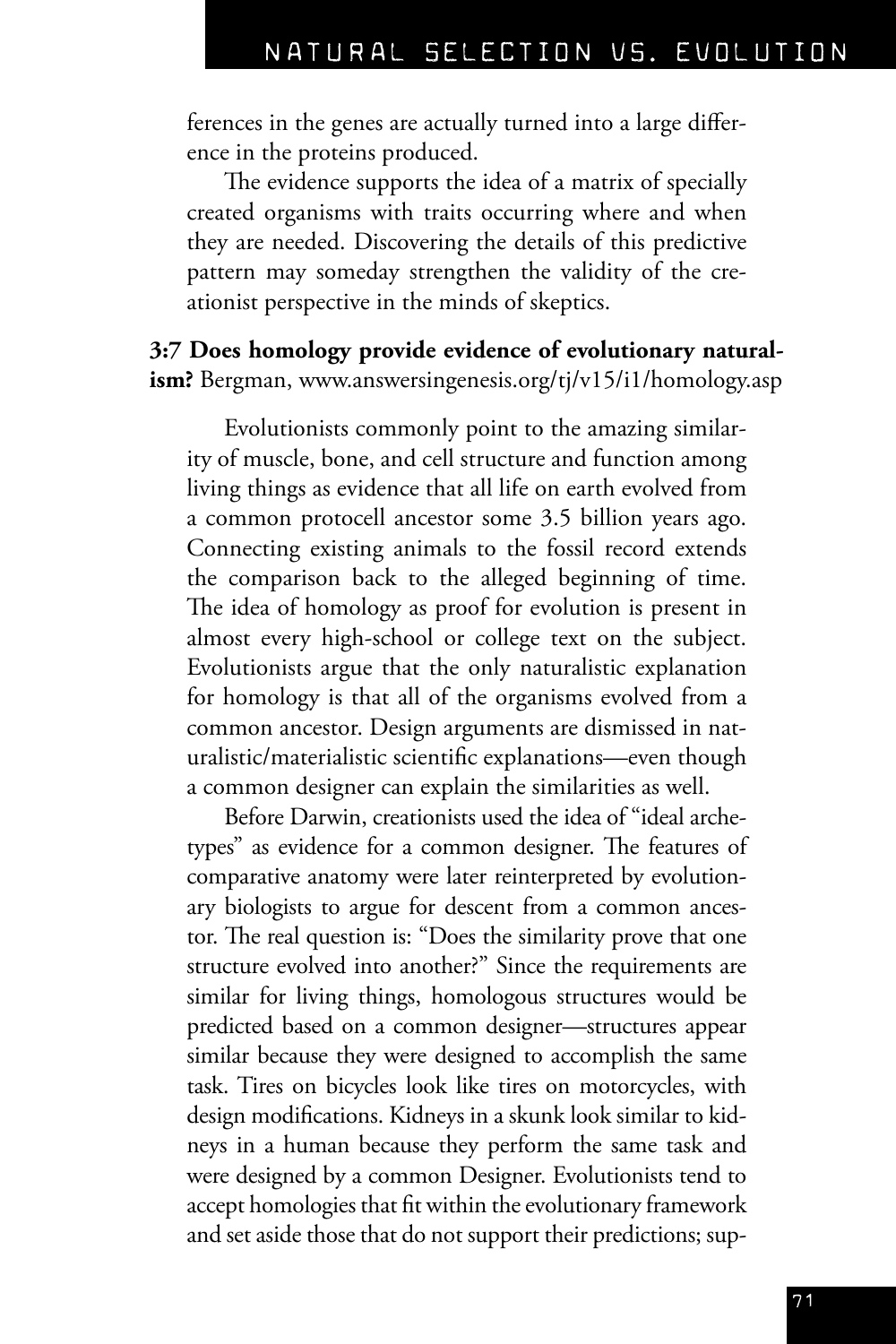### EVOLUTION EXPOSED

The presence of homologous structures can actually be interpreted as evidence for a common designer. Contrary to the oversimplified claim in this figure, the forelimbs of vertebrates do not form in the same way. Specifically, in frogs the phalanges form as buds that grow outward and in humans they form from a ridge that develops furrows inward. The fact that the bones can be correlated does not mean that they are evidence of a single common ancestor.<sup>2</sup>



porting structures are called "homologous," while those that don't fit the theory are called "analogous." The existence of similar body plans in organisms that are not considered to be closely related in evolutionary terms is said to demonstrate convergent evolution. The body plan works, so it evolved independently in the two organisms. There are also many exceptions and there is no way to trace many components back to their alleged ancestors due to the incomplete nature of the fossil evidence. Homologous structures cannot exclude the idea of design.

The idea of convergent evolution of analogous structures has trouble explaining exactly how these structures have evolved at different times to be analogous. Wings are supposed to have evolved in at least four different groups as analogous structures. Another example of convergent evolution is the striking similarity between dogs and the Tasmanian tiger (a marsupial). Evolutionists must say that the two evolved independently of one another even though the homology indicates otherwise. Convergent evolution is used as a way to explain away homologies that appear in organisms that aren't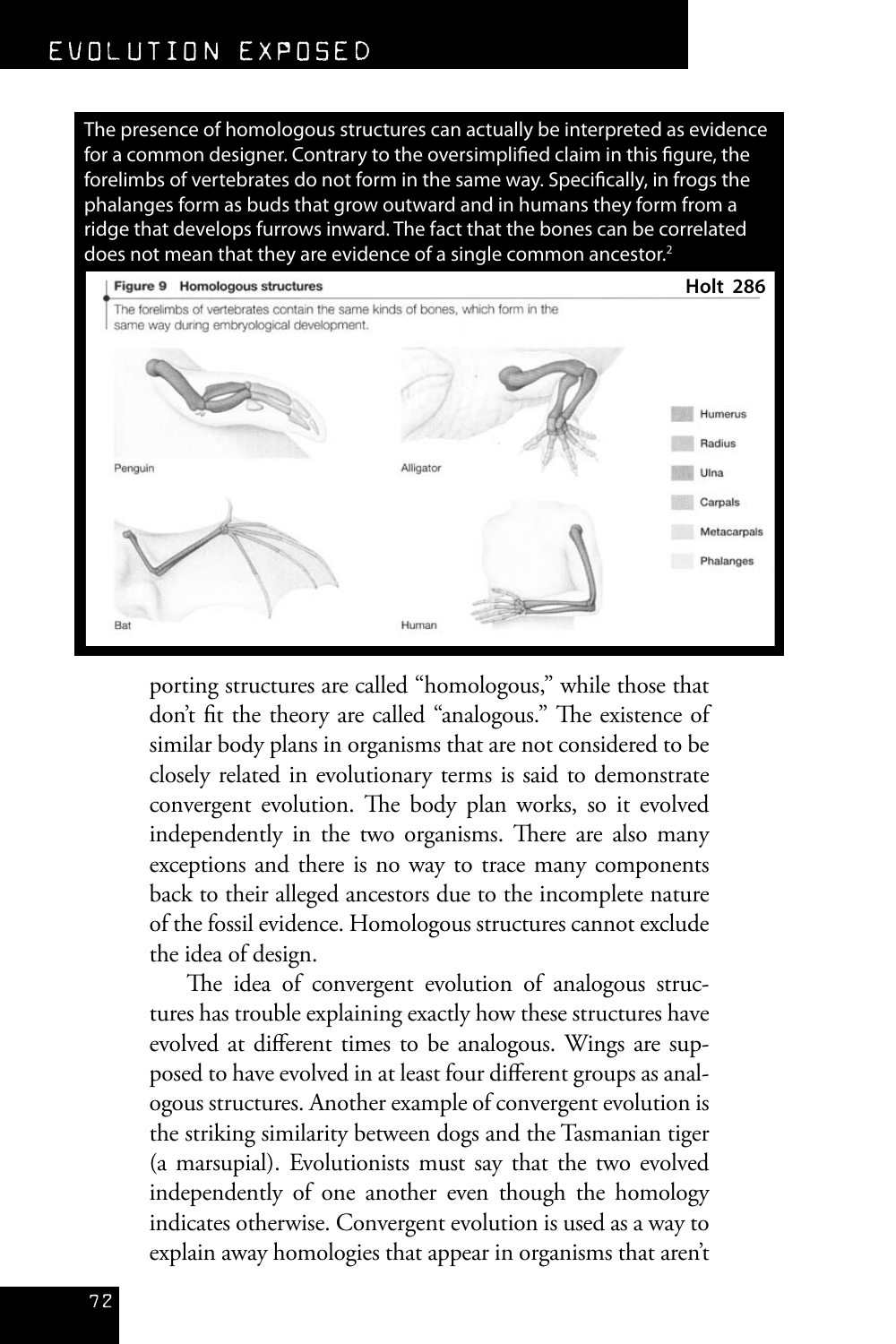supposed to be closely related.

Evolutionists use embryological development, the presence of vestigial organs, and biochemical and genetic homologies to argue for descent from a common ancestor. Yet the patterns expected from the Darwinian model of evolution are not seen in most instances. On the other hand, homologies confirm the creationist model of a common Designer, the Creator God of the Bible.

**3:8 Cutting out a useless vestigial argument,** Wilkinson, www. answersingenesis.org/creation/v26/i3/vestigial.asp

The idea of vestigial organs has been passed on for over 100 years. Vestigial organs are said to be remnants of organs that were used by an organism's ancestors but are no longer needed, or they function in a reduced capacity in the modern organism. The human appendix is one of the most used, or misused, examples. Just because we do

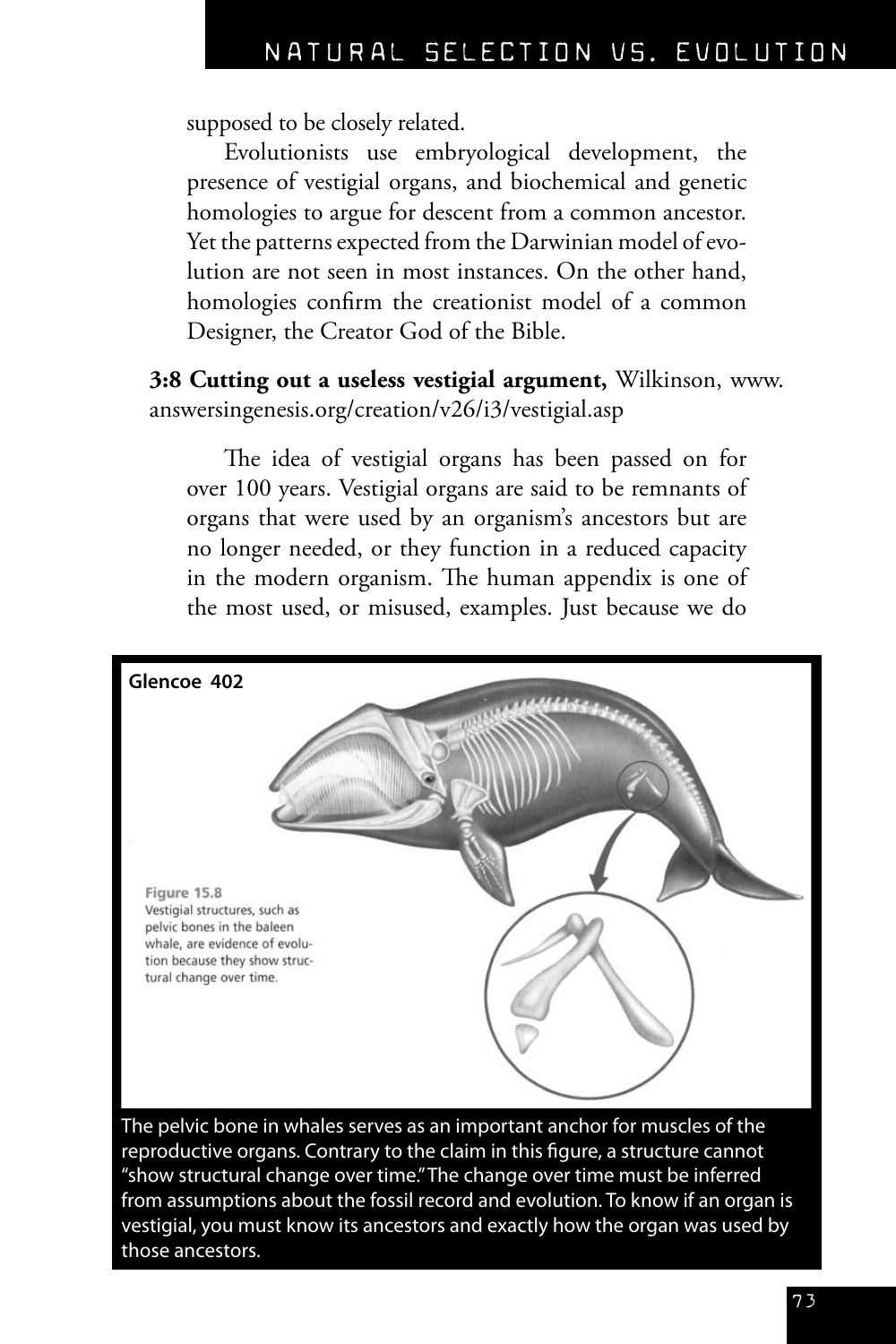not understand the function of an organ doesn't mean that it serves no function. The appendix was once thought to be an evolutionary leftover, but today we know it serves an important immunological function. Most of the organs that were once thought to be vestigial have been shown to have functions.

### **3:9 When is a whale a whale?** Gish, www.icr.org/article/379

Evolutionists predict the presence of billions of transitional life forms that have existed in earth's history. Despite the presence of 250,000 fossil species, clear transitional forms, which would bolster evolutionary theory, are virtually absent. The situation of transitional forms is glaringly obvious in the case of whales and other marine mammals. The gap in transitional forms was supposedly filled by a partial fossil specimen named *Pakicetus inachus*. Even though the fossil was only a fraction of the skull and a few teeth, the media and scientists portrayed it as a whale-like transitional form. The fact that it was found in a deposit that was likely from a river area puts the interpretation of *Pakicetus* in doubt. (More complete specimens have been found that show *Pakicetus* as a dog-like land animal.)

Fossils of *Ambulocetus natans* were later discovered, and this creature was considered to be a walking whale. Despite the lack of a pelvic girdle (a partial pelvis was found in later specimens), *Ambulocetus* is described as having walked on land much as sea lions do and swimming with a combined motion much as otters and seals do. Why a whale would have hooves on its rear feet and be living near the seashore are questions that are not answered by the fossils.

The deposits containing *Ambulocetus* were found 400 feet higher than where *Pakicetus* was found, but both are supposedly 52 million years old. *Pakicetus* is called the oldest whale (cetacean), but *Ambulocetus* is supposed to display transitional features as land animals turned into whales. Based on teeth alone, several other wolf-like carnivores (mesonychids) are thought to be ancestors as well. The exact arrangement of these groups is disputed, and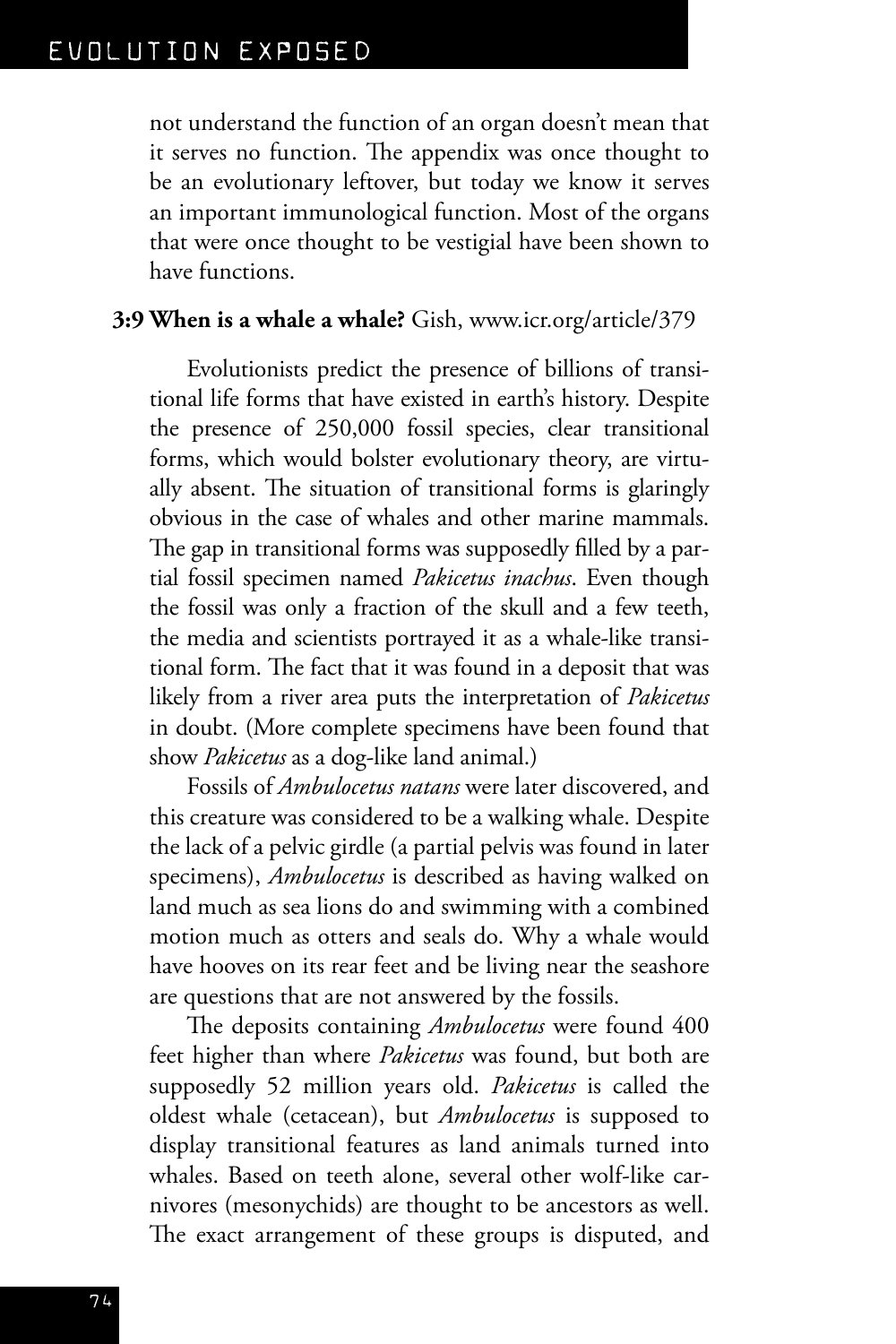### N A T U R AL SELECTION VS. EVOLUTION

There is little agreement about the evolutionary ancestor of whales. Some believe it was an ancestor of hippos and pigs, while others believe it was a group known as mesonychids. The contrary nature of the evidence and the lack of transitional forms in the fossil record strengthen the case for distinct groups of created organisms.

Figure 15-27 When independent types of evidence support the same hypothesis, the hypothesis is strengthened. Fossil evidence and molecular evidence both suggest that whales (left) and the group of mammals that include hippos (middle) are closely related. The painting at right is an artist's depiction of an early ancestor of whales, based on fossils discovered in the early 2000s.



some consider the mesonychids to be a branch separate from whales.

This interpretation of scant fossil evidence is very imaginative and totally necessary to support the notion that whales evolved from land animals. Such imaginative claims of evolutionary history have been claimed in the past only to be shown false. Further evidence will certainly change the current thinking in drastic ways.

**3:10 Are mutations part of the "engine" of evolution?** Hodge, preview available at www.answersingenesis.org/home/area/wow/ preview/part3.asp

This chapter of *War of the Worldviews* details the common mechanisms of genetic mutation and explains how the mechanisms actually provide examples of a loss of information rather than the creation of new information necessary to explain molecules-to-man evolution. In evolutionary theory, mutations are described as the mechanism that fuels the engine of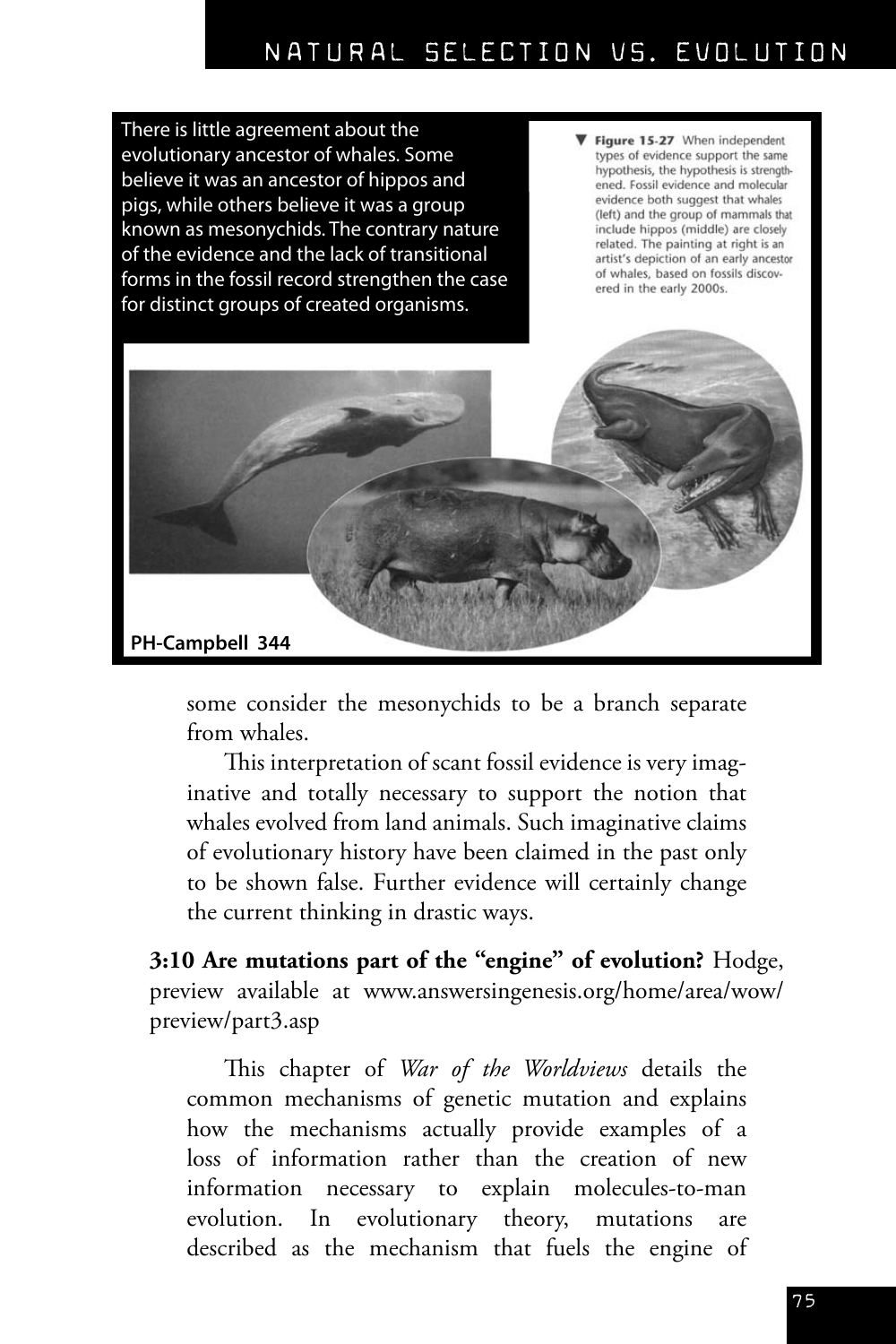

Recent advances in the mechanisms of genetics have made it even clearer that the complex information system found in every living cell must be the result of a Designer. Mutations cannot explain how new information can be formed over time. natural selection, creating new organisms as a result. However, the vast majority of mutations are either neutral or cause a loss of information in the genetic code of an individual.

Evolution teaches that mutations have accumulated over millions of years to increase the complexity of organisms on the earth. The Bible teaches that, as a result of Adam's sin, all of creation is in a downward slide—including the genetic information that is in every living cell. The law against marrying close relations was not given to Israel until Leviticus 18. Up to this point, the accumulation of genetic mistakes was apparently not significant enough to cause genetic disorders in the offspring of close family members. Today, with thousands of years of accumulated genetic mistakes in the human gene pool, intermarriage would be much more likely to

produce children with genetic disorders. So it seems that the explanation of a genetic degradation since the Curse of Adam actually fits the evidence better than the evolution model of increasing complexity.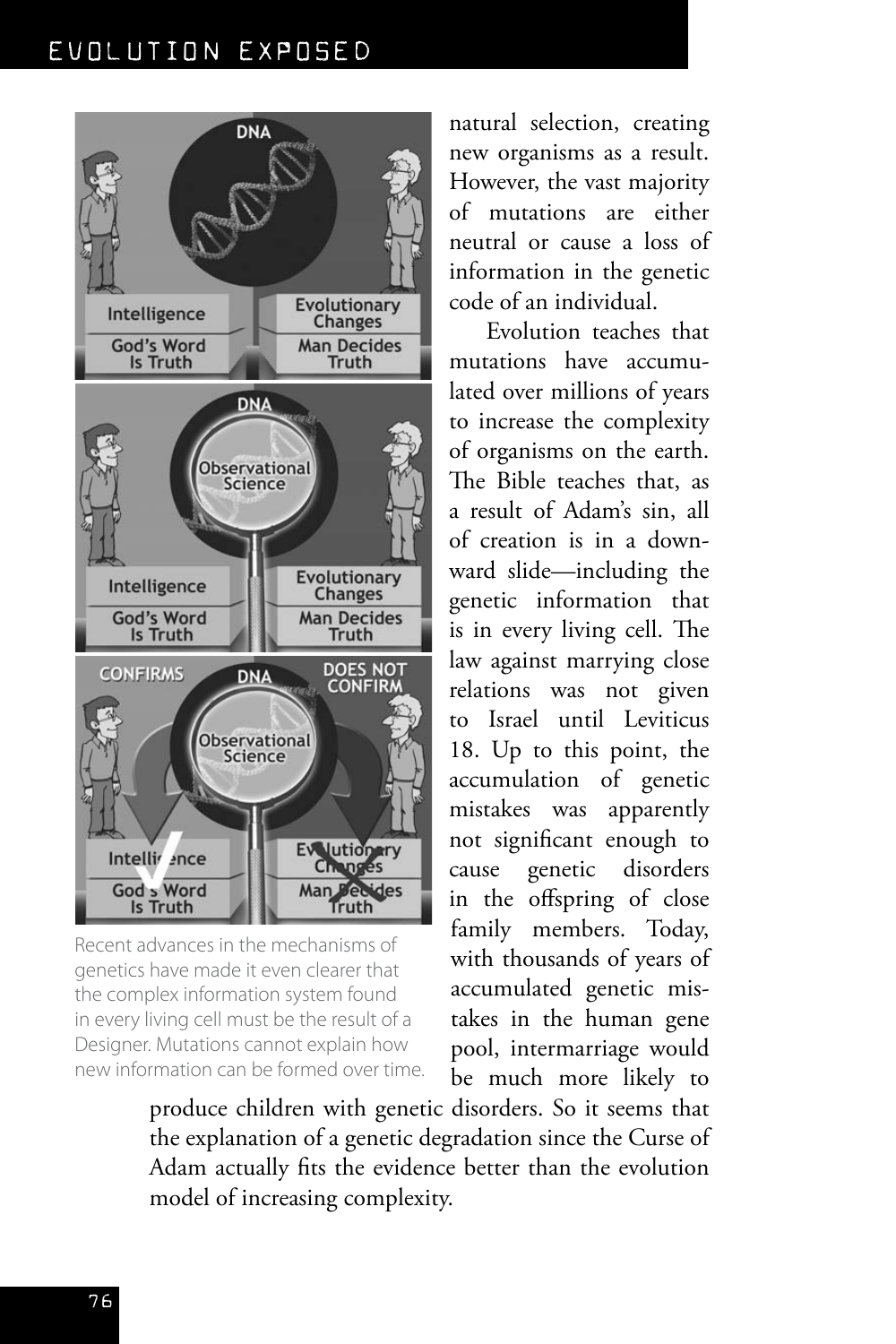**3:11 Does the beak of the finch prove Darwin was right?** Morris, www.icr.org/article/1135

While on his journey aboard the *Beagle,* Darwin had an extended stay in the Galapagos Islands. He observed a group of finches that were similar to ones he had seen on the mainland 600 miles away. Darwin concluded that these birds were related to the birds on the mainland but had developed unique traits suited to the islands. The structure of the beaks was one of the key characteristics he studied. This interpretation was contrary to some creationists of his day who believed species could not change.

Darwin's conclusion concerning finches matches that of the modern creationist models and demonstrates the variation within a kind that is observed in nature—the finches are still finches. Studies by Drs. Peter and Rosemary Grant over the past decades have shown that the beak size of the finches changes with the climate of the islands they inhabit. Beaks got larger during droughts and smaller during wet periods. All the while, the birds were observed to interbreed. This cannot be considered evidence of evolution in the molecules-to-man sense because there was no



Often cited as evidence for evolution, the finches of the Galapagos actually demonstrate variation within a kind and the limits of change. Note that the graph shows no net change in the beak size of the finch—it leaves off right where it started. This is certainly evidence that populations can change but not that they can change into new kinds.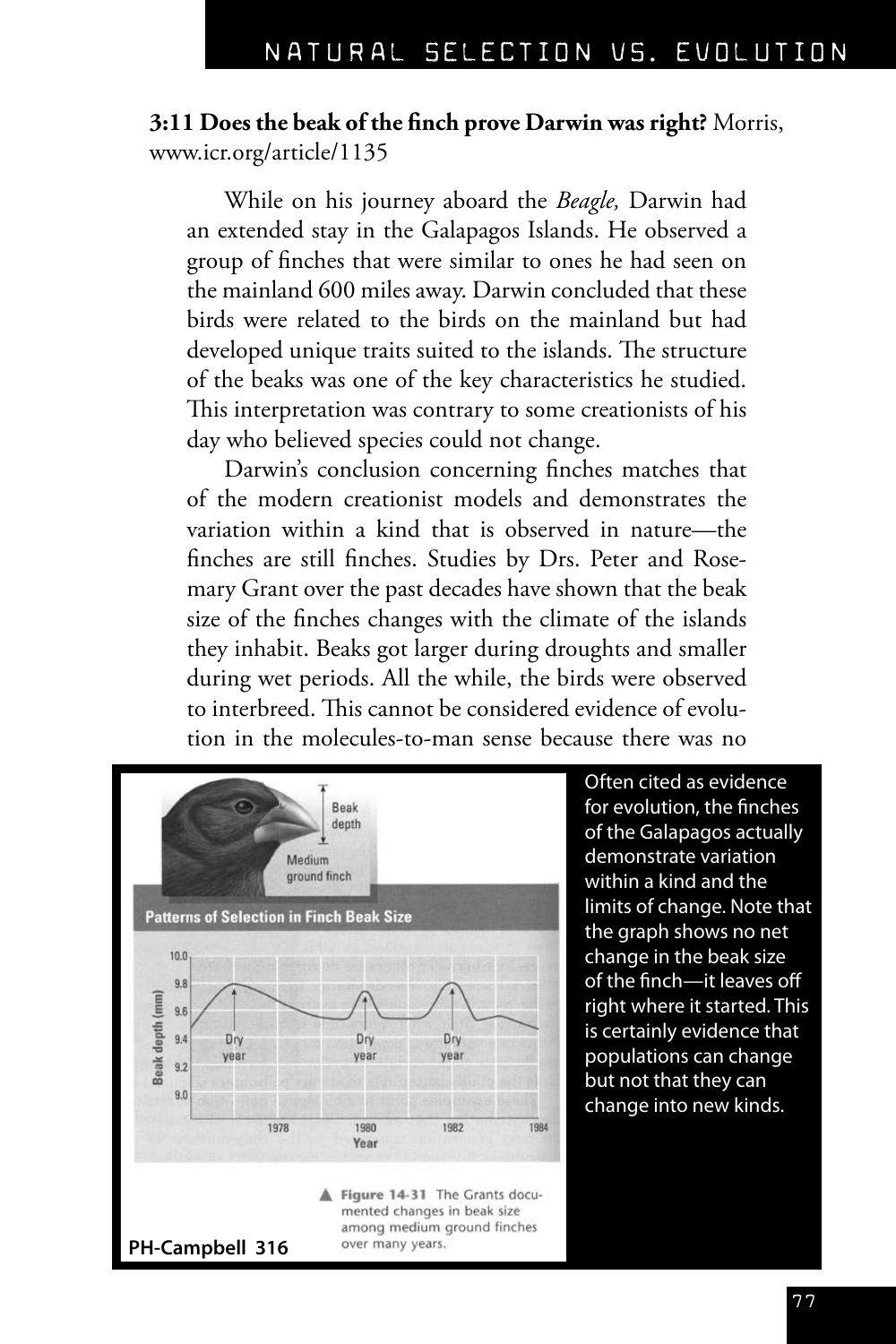net change in the population, even though rapid changes in beak size were observed. The Grants' work is an example of a good study using the principles of operational science arriving at a faulty interpretation based on evolutionary presuppositions.

### **3:12 Reticulate evolution,** Cumming, www.icr.org/article/418

The Grants began studying the finch population of the Galapagos Islands in 1973. They monitored breeding, feeding, and physical data in the birds. The finches' beak shape and size are the main characteristics that are used in classifying them. Even this is difficult with the variability seen in the beaks. One of the biggest problems for the finch studies is the extensive hybridization that occurs between the alleged species. The fact that these hybrids also reproduced should suggest that the three interbreeding species are actually one species. This conclusion was set aside to suggest that hybridization is essential for and accelerates the rate of evolutionary change. The standard species concept was rejected to promote evolution. The hybridization demonstrates the common gene pool that these finches all share and the high degree of variability that was present in the first birds on the islands. The branches and stems in the finch tree of life seem to be more like a thicket with interconnecting lines (termed reticulate evolution). The range of explanations for the process of evolution—it is a "fact" that it has occurred now includes rapid or gradual, directed or undirected, tree or thicket. The creationist model can still be said to accommodate the data in a much more complete way. Variation within the created kind is confirmed in Darwin's finches.

**3:13 Change, yes; evolution, no,** Parker, www.answersingenesis. org/cec/docs/cfl-pdfs.asp

The most persuasive—and dangerous—definition for evolution is "change through time." Just because organisms can be observed to change over a period of time does not mean that all life has a common ancestor. If we think of the classic peppered moth example, we started with light and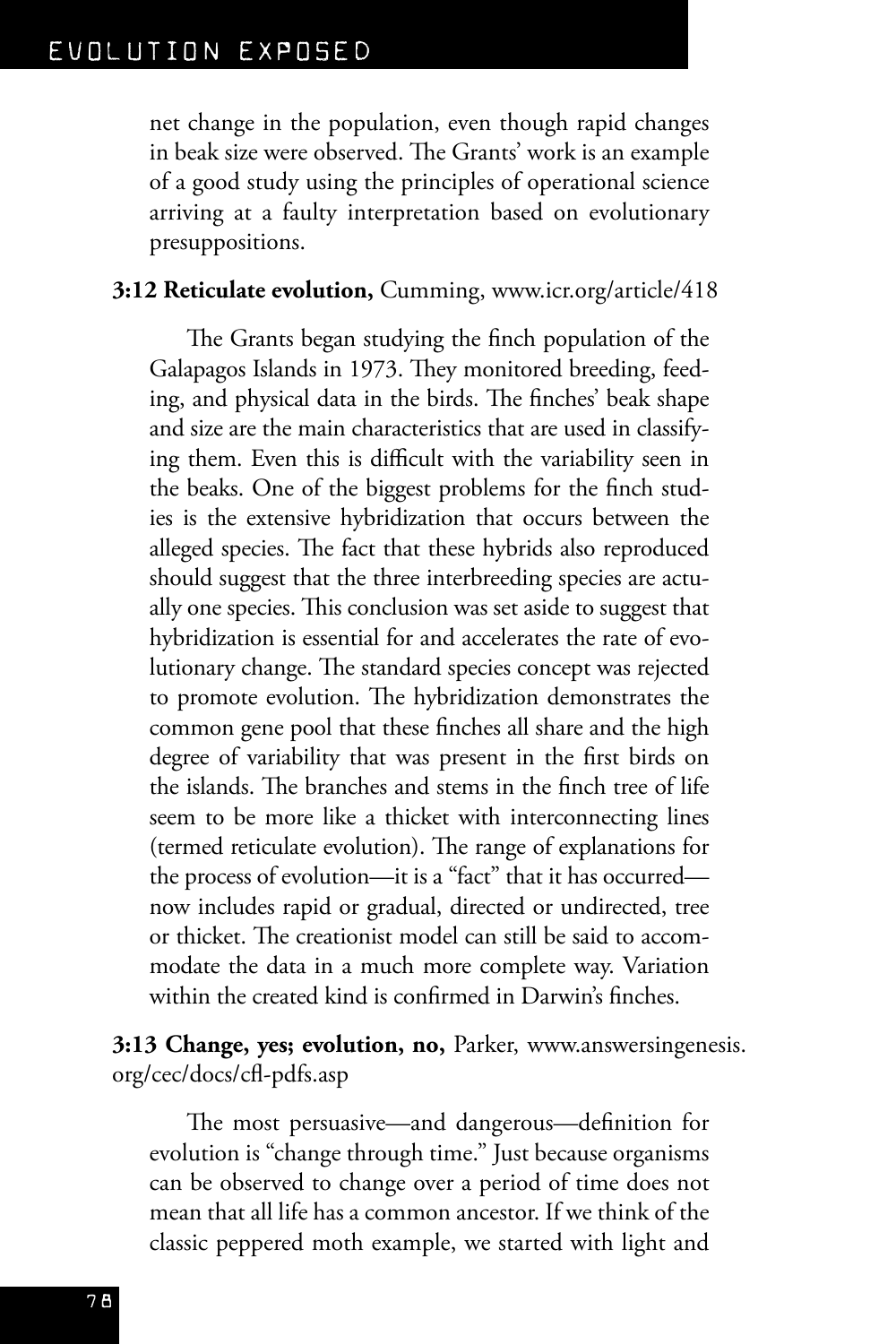dark moths (*Biston betularia*) and ended up with light and dark—colored moths of the same species in different proportions. This exemplifies the creationist idea of variation within a kind.

The natural selection that produces the variety of living things we see today began after Adam rebelled against God. The concept of natural selection was published in a biblical context by Edward Blyth 24 years before Darwin published *Origin of Species*. Blyth is forgotten and Darwin is remembered because of the philosophic and religious implications of his idea, not the scientific applications.

Natural selection has been shown to change organisms but always within the boundaries of the created kinds. This type of change is often termed "microevolution," and the hypothetical type of change that turns fish into philosophers is known as "macroevolution." The large-scale changes through time are simply dramatic extrapolations of the observed phenomenon of natural selection. This degree of extrapolation has no basis in operational science. There are limits to the amount and type of genetic change that can occur—no matter what amount of time is allowed. As an illustration: if you can pedal a bicycle at 10 mph, how long would it take to reach the moon? Bicycles have limits that would make this goal impossible regardless of the time you have to accomplish it.

**3:14 Henry Zuill on biology,** Ashton, www.answersingenesis.org/ home/area/isd/zuill.asp

When we look at the world, we see a complex interaction between living things, from bacteria to grizzly bears; all life depends on other life around it. The complexities of relationships in the ecosystems that make up the earth are just as complex as those seen inside each living cell. Biodiversity and the relationships that it incorporates are a hallmark of the design of the Creator. The more diverse and complex an ecosystem is, the more stable it is. Each species in an ecosystem provides a service, but often providers of that service overlap and each species may perform several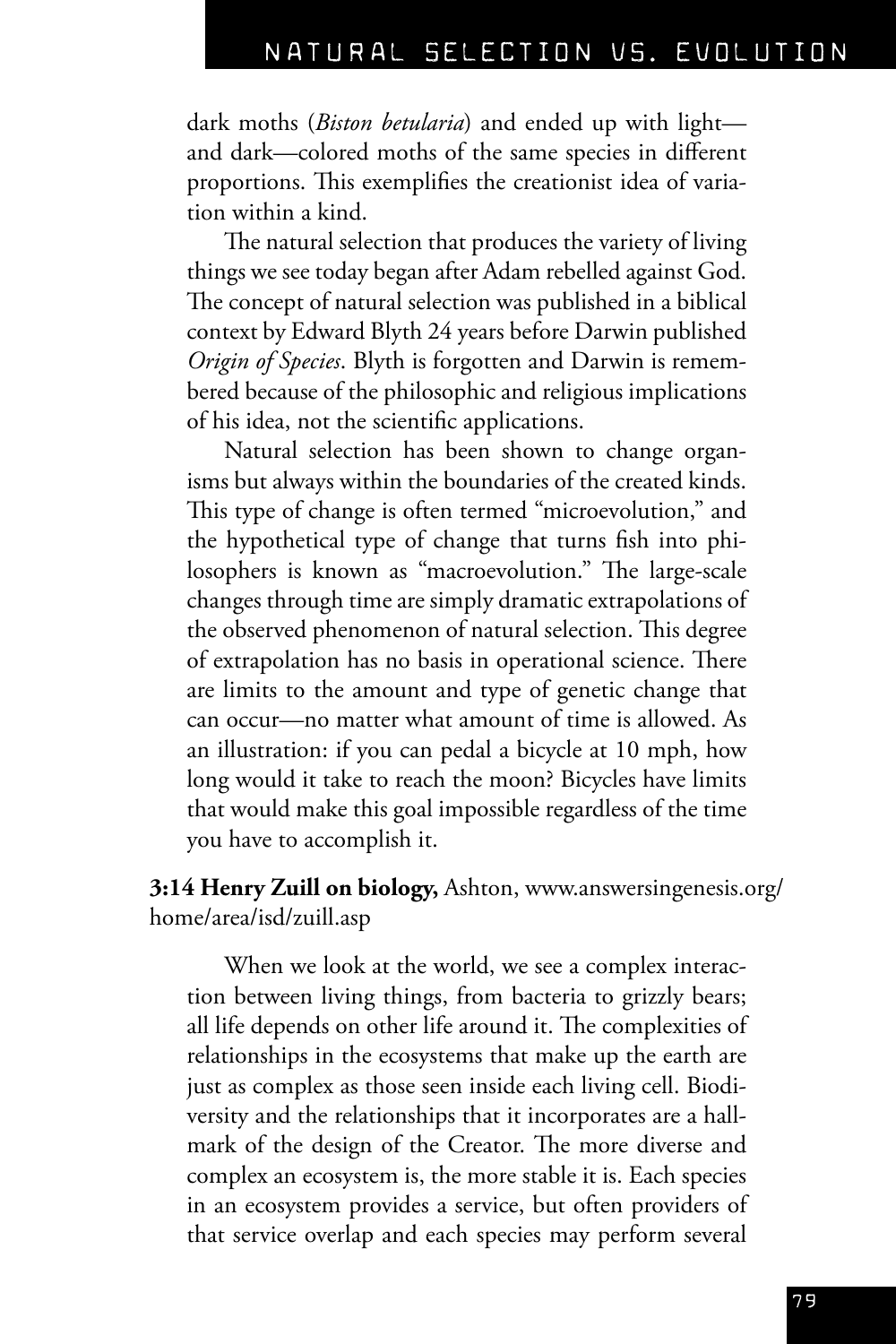services. Removal of one of the species has an impact on all other species. This interdependency is supposed to demonstrate how organisms have evolved alongside one another. But how did the first organism survive without the second, and vice versa?

Being created together is a simple explanation, and evolution has great difficulty explaining the many instances of species that absolutely depend on one another for their survival. When cells were described as simple blobs of jelly, it was easy to imagine that they arose spontaneously. Today, the complexity of a single cell defies an origin from simple matter. As we understand more about ecological interactions, it is apparent that the evolutionary relationships that were once assumed to be simplistic are now known to have many layers of complexity. The coevolution of complex symbiotic relationships required the existence of relationships. This provides no answer to the origin of the relationships. If the two organisms were created to coexist, a fine-tuning of the relationship would be expected in the creationist framework. Predators and parasites developed in response to the degraded world after the Flood. The created kinds may have changed, but the general relationships present before the Fall probably remained intact to some degree. The relationships seen are a testament to the Creator who instilled order and flexibility into the system. Evolutionary views cannot adequately explain the symbiotic nature of all living things.

**3:15 Genetics: no friend of evolution,** Lester, www.answersingenesis.org/creation/v20/i2/genetics.asp

Mendel and Darwin were contemporaries whose theories were formulated in different ways and clashed with one another. Mendel used careful observations of traits and calculations to develop his theory of inheritance, while Darwin's ideas were based on erroneous ideas about inheritance. Four factors can be considered in genetic variation: environment, recombination, mutation, and creation. It has long been known that environmental effects on individuals cannot be passed on to offspring as the information is not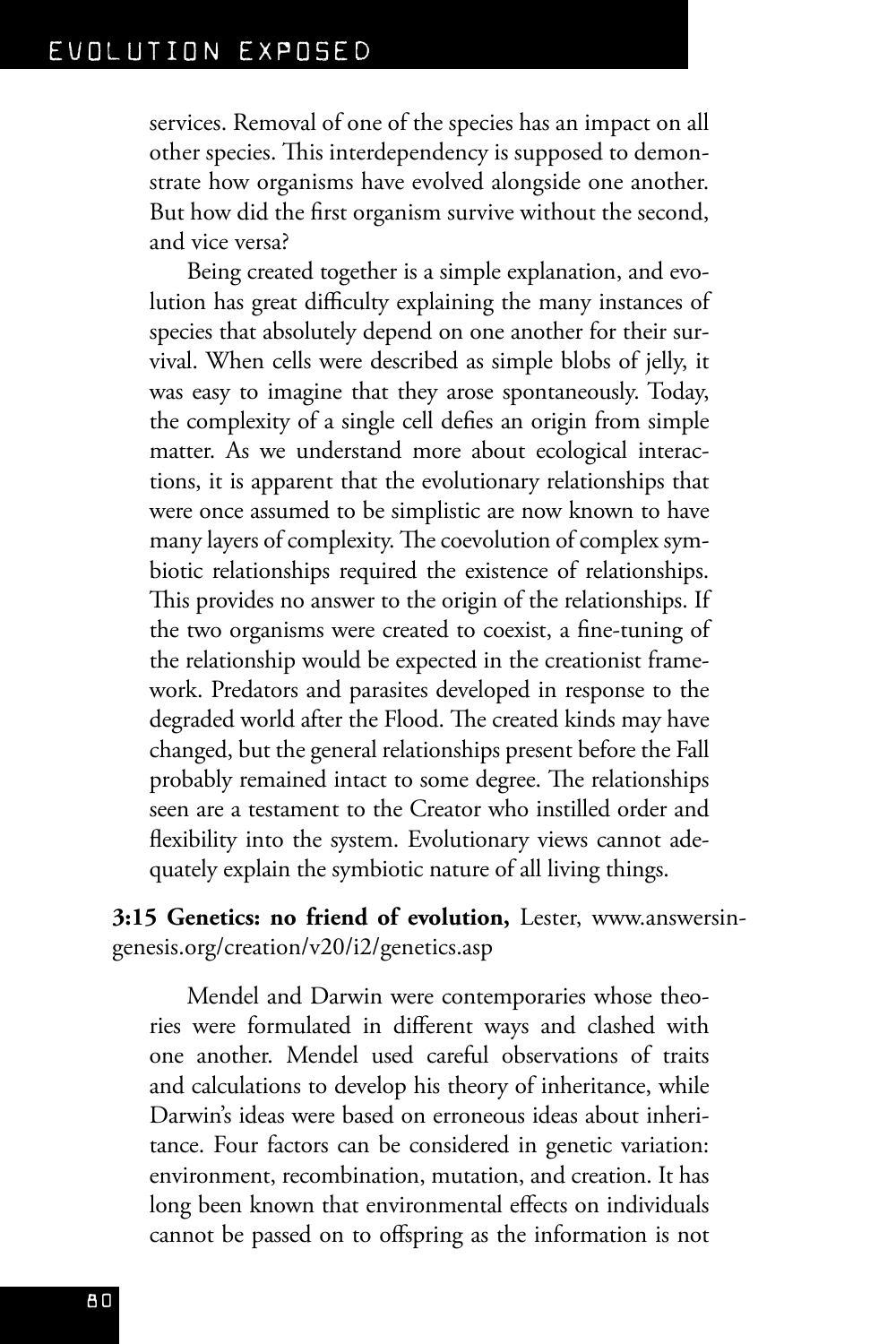contained in the DNA. Mendel recognized the constancy of traits with variation, while Darwin, to some degree, accepted environmental influence on variation. This is evident from Darwin's discussion of the giraffe's neck becoming longer by "the inherited effects of the increased use of parts."

Mendel showed that traits are reorganized independently when they are passed on to offspring. The variation would not always be evident, but it would only reappear if the trait was present in a previous generation. The amount of variation is limited by the information in the parents. Darwin's finches offer an example of this recombination of traits. Mutations are rare in a given gene, and the cell has elaborate machinery to correct mistakes when they occur. Mutations, when they do occur, tend to be neutral but others are harmful. In the creation model, mistakes in the DNA would be expected to have harmful effects. In evolution, these mistakes are supposed to increase information even though in over 3,000 known fruit fly mutations not one produces a fly that has a survival advantage. Examples of mutations that are beneficial to the individual or population are shown to be a loss of information. Natural selection acts to preserve or eliminate traits that are beneficial or harmful, as the creation model would predict. Creation of organisms by a divine Creator is the only mechanism that is adequate to account for the variation seen in the world today. Each of the created kinds started with considerable genetic variability that has caused the variety of life we see today.

**3:16 Copying confusion,** Williams, www.answersingenesis.org/ creation/v25/i4/DNAduplication.asp

Molecules-to-man evolution requires the production of large amounts of new genetic information. In searching for possible mechanisms, evolutionists have sometimes pointed to the ability of cells to make, and retain, multiple copies of their DNA. If this were the source of evolution, one would expect to find a general increase in the amount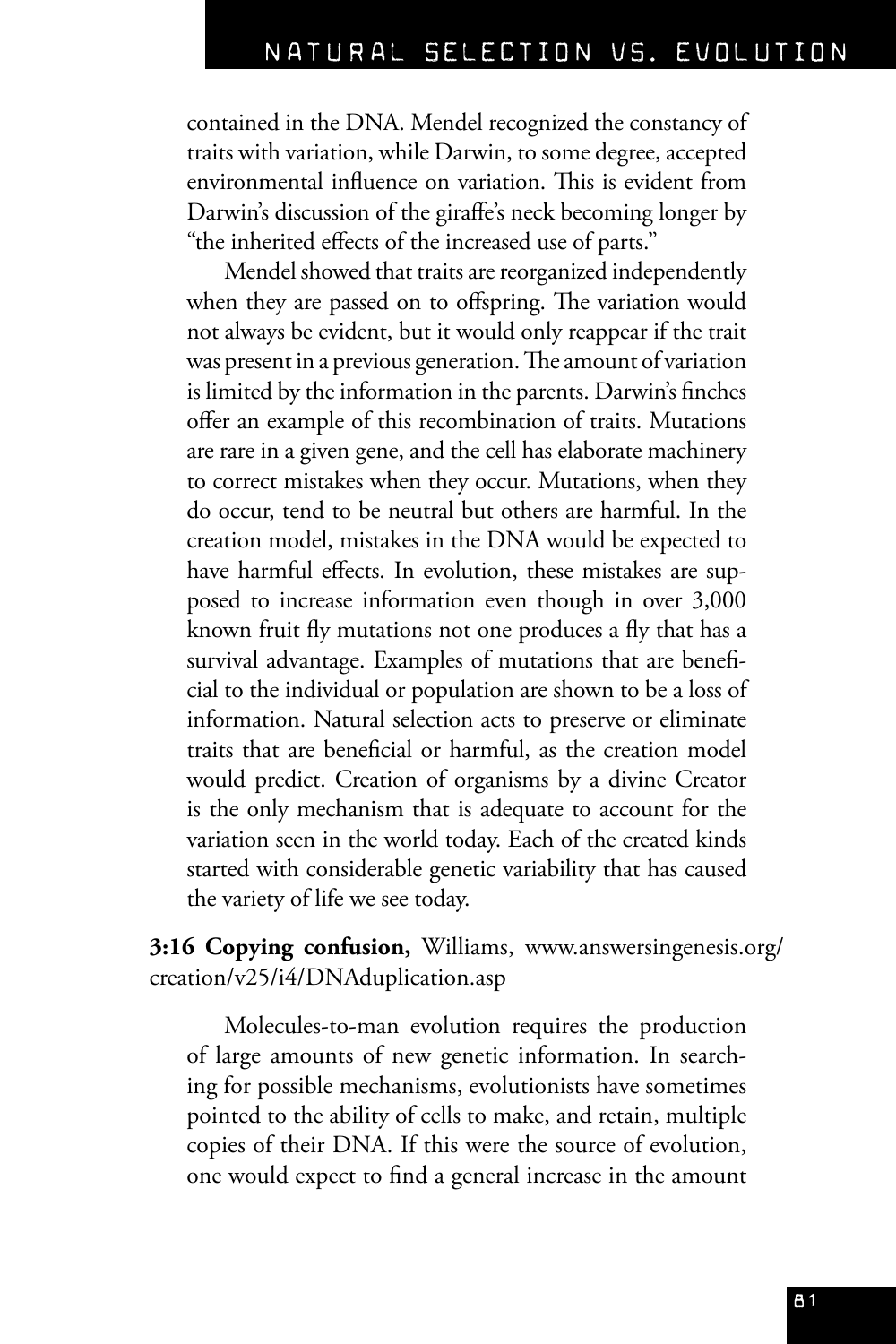of DNA as you move up the evolutionary tree of life. This, however, is not the case. Humans are certainly more complex organisms than bacteria and plants, but they have less DNA in general. The organism with the most DNA is actually a bacterium *(Epulopiscium fishelsoni)* that has at least 25 times as much DNA as a human cell. There are also 85,000 copies of one of its genes per cell. If these extra copies of genes were indeed the raw material for evolutionary mechanisms to act on, this bacterium should be a hallmark of evolutionary adaptation—but it is still a bacterium.

**3:17 Man: the image of God,** Rendle-Short, www.answersingenesis.org/creation/v4/i1/man.asp

Evolutionists suggest that evolution is a meaningless, undirected process and that humans are a mere accident with no purpose or meaning in the universe. If humans evolved, then there is no eternal life and no God. This obviously flies in the face of Christian beliefs; we were created in the image of God. This view of creation gives our life meaning and purpose. Without God, there is no foundation for morality and each person can do what seems right at the time with no real consequences regarding eternity eternity does not exist. Man shares characteristics with both animals and God. The Bible equates man and animals on a certain level, but the presence of a spirit and the ability to communicate ideas are attributes man shares with God. We also see God's attributes in human creativity, reasoning, and the ability to express love and pursue the holiness that existed before sin entered the world. The impulse to survive seen in every living thing cannot be described in biological terms; a divine Creator must have instilled this desire in each organism. Evolutionists suggest that the hope of an afterlife is a coping mechanism that has developed as a response to the bleakness of our existence, but God says it is a promise to all. Some will be in the presence of God and others will be cast into Hell.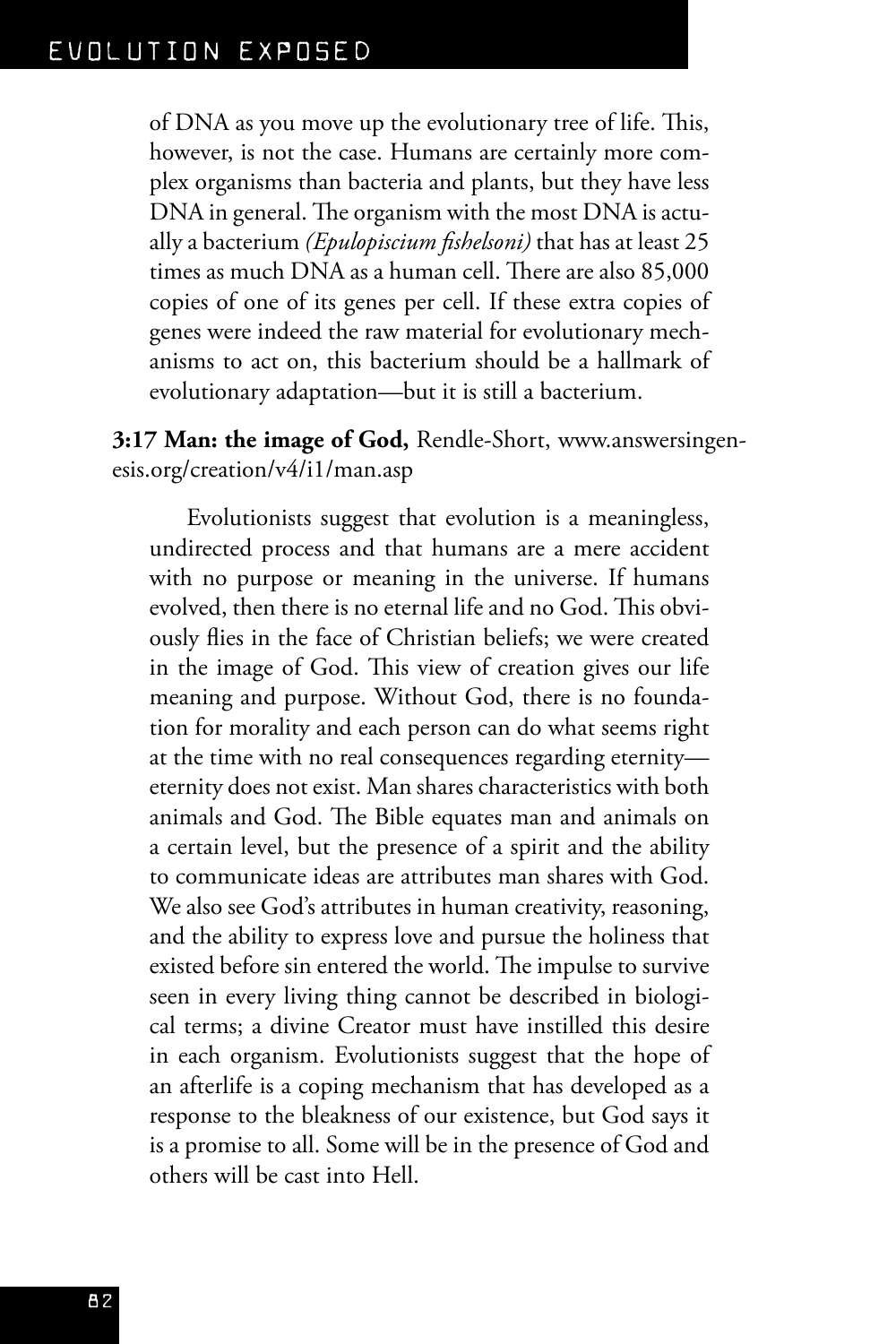**3:18 Evolution—atheism,** Provine, www.answersingenesis.org/ home/area/tools/Quotes/provine.asp

"Let me summarize my views on what modern evolutionary biology tells us loud and clear … . There are no gods, no purposes, no goal-directed forces of any kind. There is no life after death. When I die, I am absolutely certain that I am going to be dead. That's the end for me. There is no ultimate foundation for ethics, no ultimate meaning to life, and no free will for humans, either." —Dr. William B. Provine, Professor of Biological Sciences, Cornell University

**3:19 Natural selection, yes; evolution, no,** Parker, www.answersingenesis.org/cec/docs/cfl-pdfs.asp

The definition of the "fittest" individuals makes the notion of natural selection true based on circular reasoning. The fittest are the ones that survive, and you can tell which are the fittest by seeing which ones survive. (The fact that survival of the fittest is based on circular reasoning does not necessarily mean that the idea is false.) Fitness is controlled by many factors that allow the organism to survive and reproduce. The fastest zebra may be deaf and have a poor sense of smell. This combination would tend to eliminate his genes from a population. The only way to understand fitness is to study the first generation and then track the presence of those traits through time as successive generations are born.

Numerical values can be used to represent the fitness of individuals based on the ratio of individuals with different traits. These numbers can explain fitness, but they have no predictive power—you can only determine the fittest after they survive. Mice that hold still to avoid being seen by a soaring hawk are better able to survive, except when it is safer to run to their burrows to avoid being eaten—each may provide an advantage. If the fact that the survivors survived is used to prove evolution, the circular reasoning becomes a logic problem.

Another misconception is that the fittest variety must be increasing in number. Natural selection can still be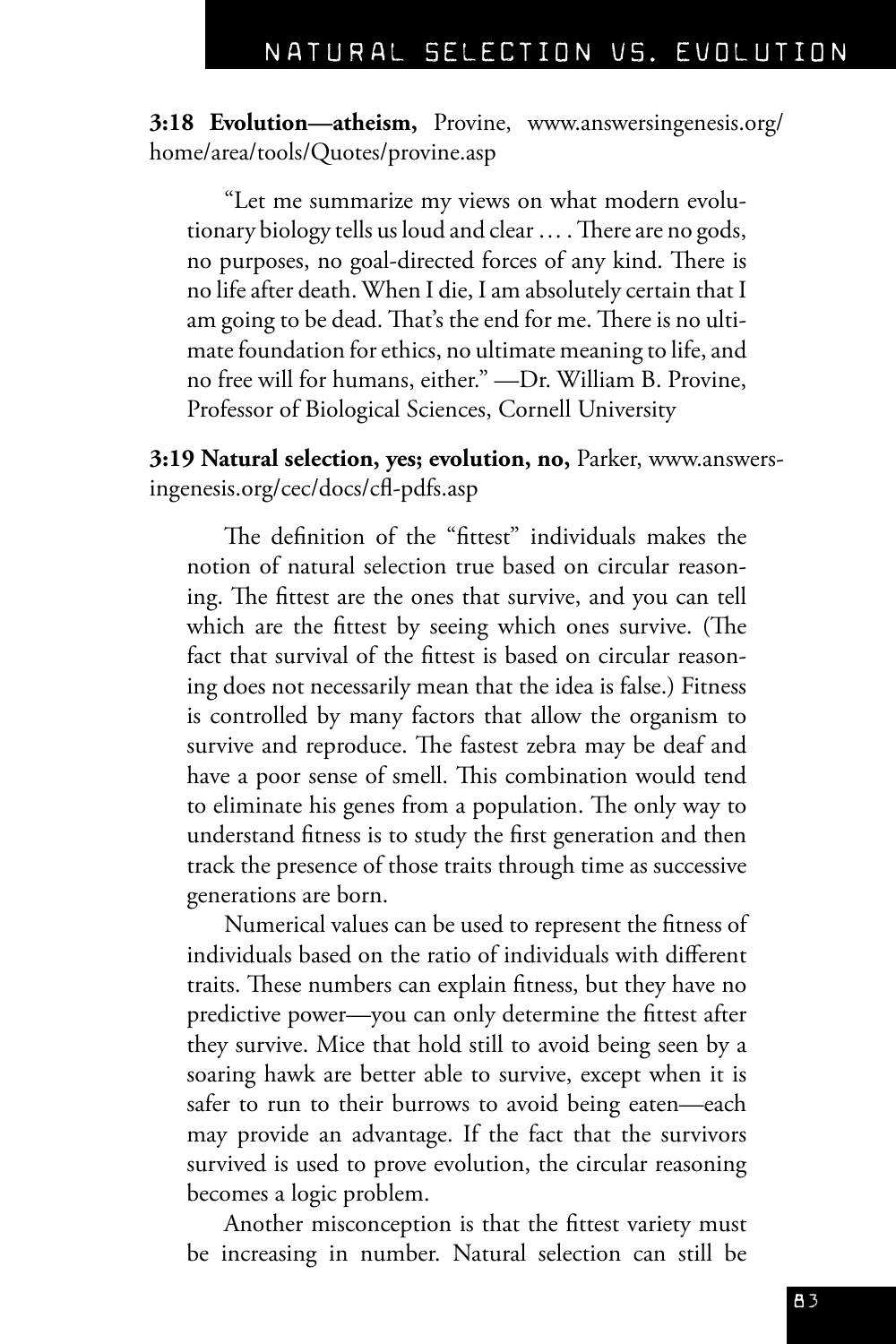acting on a population as its numbers are declining. There is no direction implied in natural selection—you can be the highest scorer (most fit) on the losing team. Competition happens between species (interspecific competition), but natural selection acts within species (intraspecific competition). The struggle for survival is not between lions and zebras, it is within the zebra population. This intraspecific struggle allows for change within kinds, but not from one kind to another.

One shortcoming is that natural selection cannot plan ahead—an advantage one day may become a hindrance as the environment changes. This can ultimately lead to the extinction of a population despite its current success in the environment. Natural selection favors specialization into distinct niches; when the environment changes, the specialization becomes a disadvantage. It seems impossible that this process of undirected elimination could lead to an increase in variety and complexity.

Adaptations are usually presented in a way that makes

them seem like a natural extension of natural selection. There is limited evidence to suggest that natural selection can lead to new adaptations, but ample evidence shows that adaptations can lead to natural selection. An adaptation must appear before natural selection can act on it. Evolution cannot explain the appearance of these traits, but the Creator provided the variety needed in the original created kinds.

The presence of irreducible complexity in biological systems is another



Figure 30-11 During clotting, fibrin threads (yellow) form a web that traps red blood cells and platelets.

The complex system of proteins involved in the blood-clotting reaction makes up an "irreducibly complex" system. If any one of the pieces is missing, the system fails. Evolution cannot adequately explain how such systems could arise.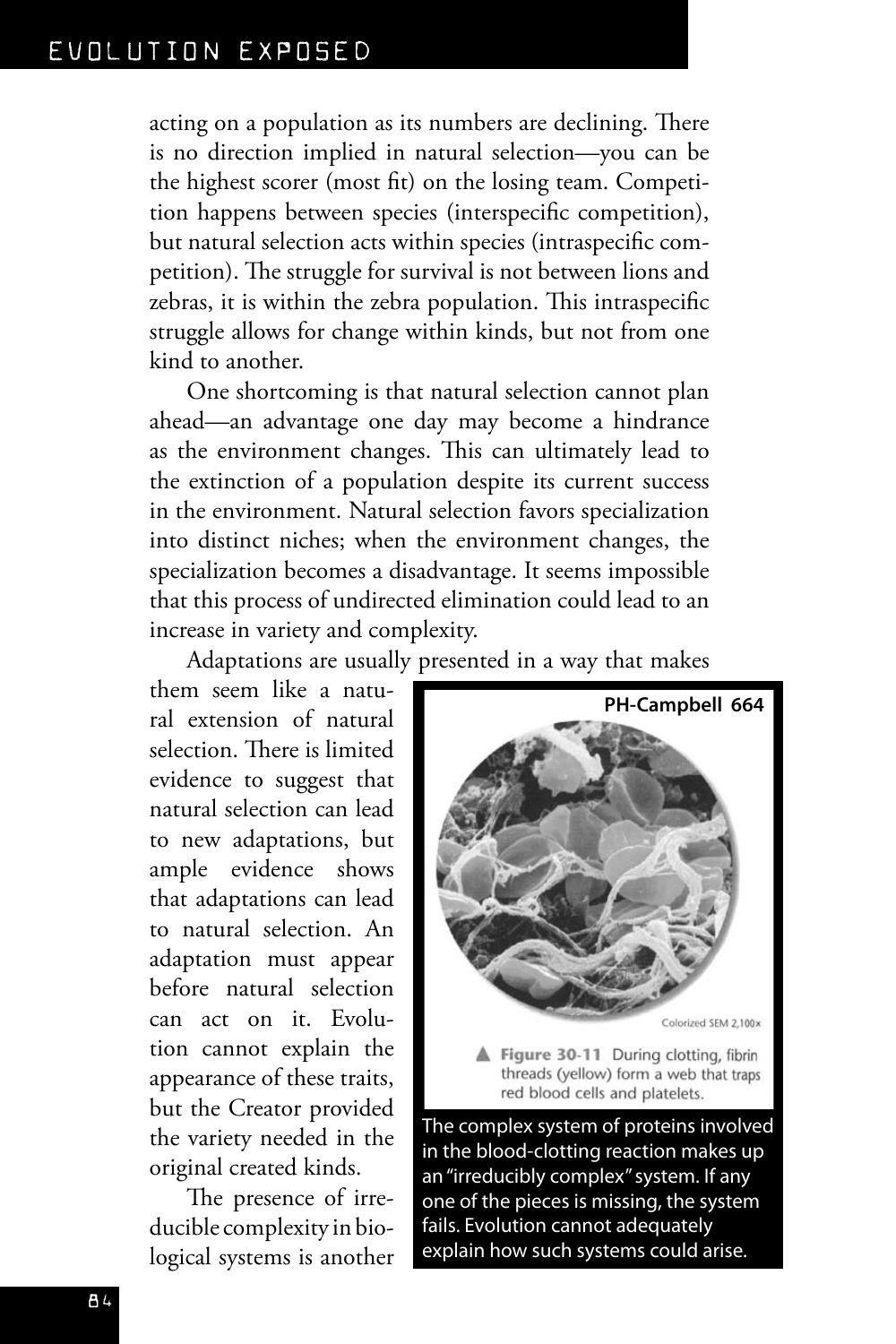roadblock for naturalistic theories of evolution. It is hard to imagine how you could get to the top of the Empire State Building if you had to jump, but the task becomes easier when you learn that there are stairs. This slow and gradual idea is how evolutionists explain the molecules-to-man idea that once seemed impossible to imagine. This works if all of the steps can be used to build on one another, but what if this were not the case?

Darwin recognized this limit and acknowledged it in *Origin of Species*. In his book *Darwin's Black Box,* Michael Behe describes the biochemical details of several systems that need all of their parts present to function. Since removing one of the proteins involved in blood-clotting causes catastrophic results, the system has irreducible complexity. This irreducible complexity is not only present within living organisms but also between them in ecological interactions. The interaction of fish and shrimp in cleaning symbiosis is one example. A large fish allows a small fish or shrimp to clean parasites from its mouth and then swims off without eating the cleaner. How could this relationship, and other irreducibly complex systems, have evolved one step at a time?

Even if Darwin's ideas can explain the maintenance of traits and variation within a kind, they do not address the actual origin of the traits in the first place. Darwin used the phrase "from use and disuse, from the direct and indirect actions of the environment" to describe the origin of traits. This is exactly the view held by Lamarck, who is often contrasted with Darwin. Using a trait does not mean it will be passed to the offspring in a different form (stretching giraffe necks is often used as an example). As science has gathered more information about heredity, the idea of use and disuse has been shown to be false.

The origin of this new information is thought by neo-Darwinists to occur by random mutation—random mutations are the raw material for evolution. The cases of fruit fly mutation and flu virus are often used as examples to support evolution. However, these mutations cannot explain the increase or origin of information in living systems. The creationist model—that information was created by the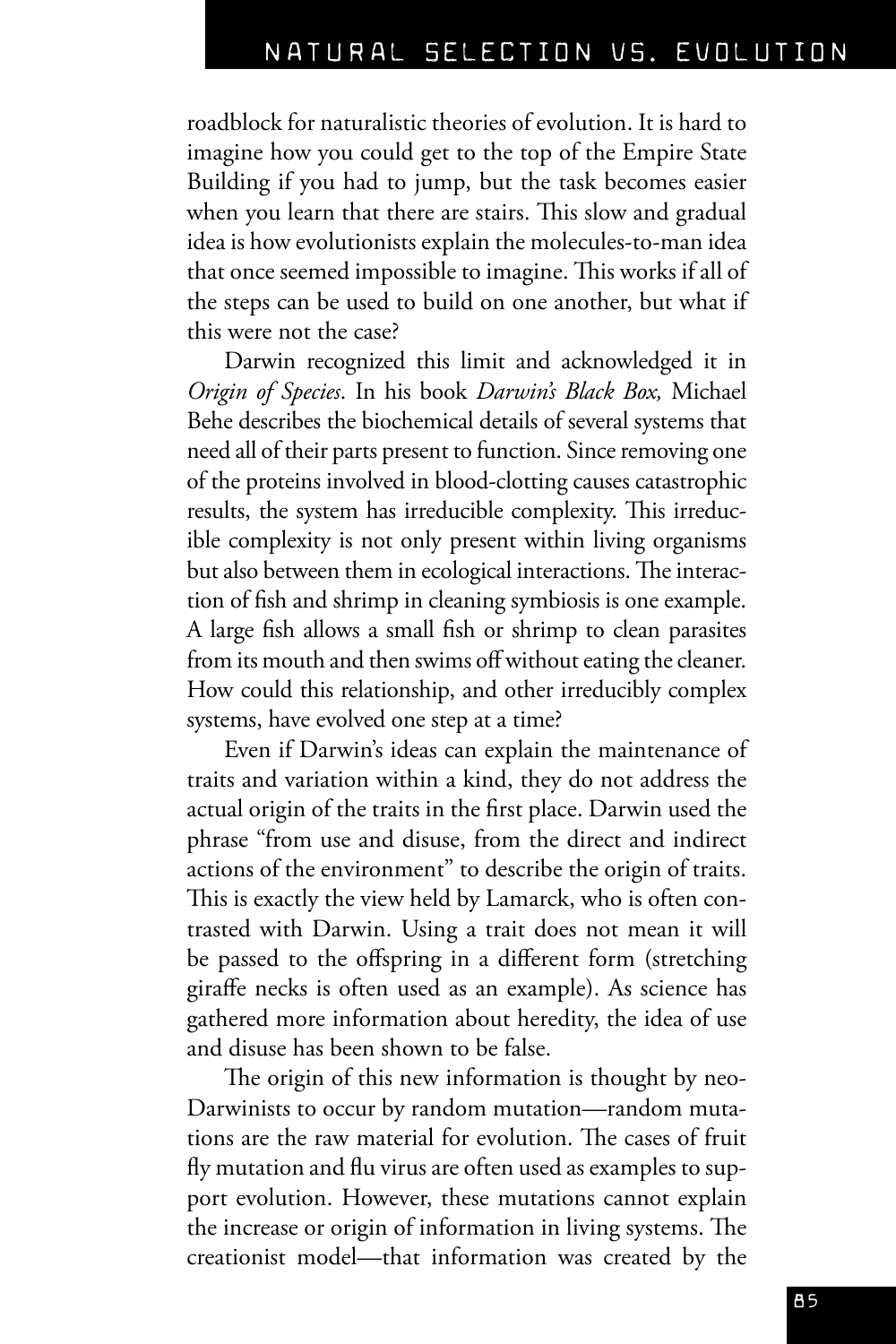Supreme Designer—fits the observations much better than naturalistic evolution.

**3:20 Learning the right tricks about life's origin,** www.answersingenesis.org/creation/v13/i4/tricks.asp

A *Scientific American* article admits (way back in 1991) that the "chicken and egg" problem of DNA and proteins has not been solved by the RNA hypothesis. DNA requires proteins to function, and proteins are made from DNA. The actual laboratory observations are highly artificial with a "great deal of help from the scientists." Miller's and Fox's experiments on the origin of proteins and proteinoids, which supposedly produced "protocells," are essentially dead ends. Clever attempts at producing life in the lab only demonstrate that life can be produced by intelligence. The stories of life originating in clay crystals and deep-ocean vents are just stories, with no observational data to confirm them. In all, much more research is needed to even begin to answer the question of the origin of life in a materialistic framework. Creationists need only accept that God has created life and study the changes that have occurred since the creation.

**3:21 Startling plant discovery presents problems for evolution,** DeWitt, www.answersingenesis.org/docs2005/0406mutation\_ fixing.asp

An amazing discovery in genetics has shown that a certain plant (*Arabidopsis thaliana*) can actually fix a mutation in a recessive allele even when it doesn't have a copy of the correct sequence in its genome. In a well-designed study, the mutation was shown to be corrected in a "templatedirected process," not by random mutations. Organisms that have a better DNA correction system would have a survival advantage, but the irreducible complexity of the system makes it highly improbable that it evolved. This correction mechanism has never been seen before and seems to defy evolution by natural selection. How do you select for the ability to fix a mutation that you don't have? This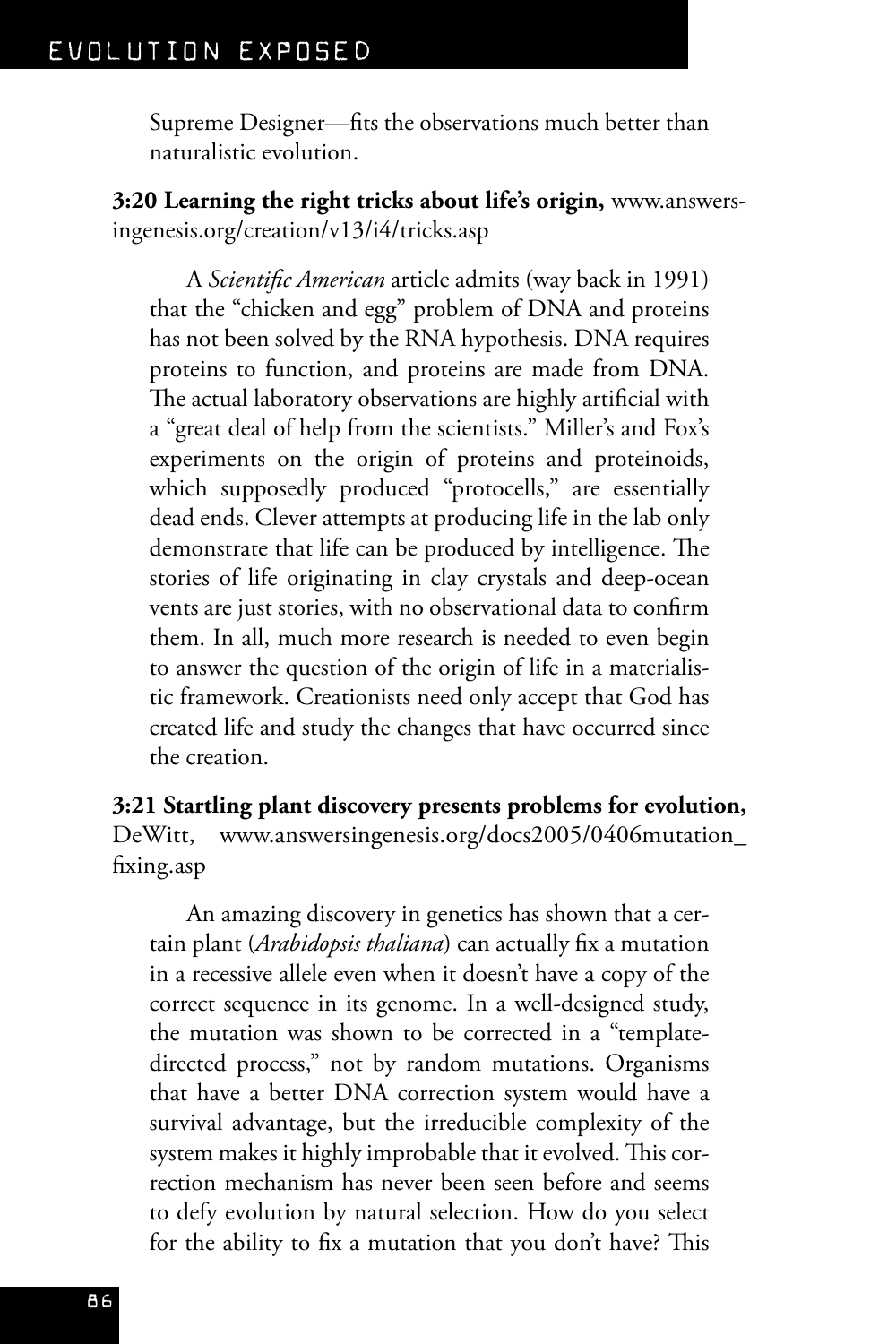

In order for DNA to be transcribed, many proteins must interact with the DNA. The problem is that DNA is needed to make the proteins that are used to transcribe the DNA—a classic example of the "chicken and the egg" dilemma. Evolution cannot explain how such a system could have evolved by random processes acting over time. DNA was created fully functional.

trait could easily be lost from the population by genetic drift or random mutation in organisms that lack the mutation (assuming it is a DNA-encoded trait). A system that fixes random mutations would stop, or at least slow down, the evolutionary process.

The authors of the study suggest stress induces the repair. Stress has been shown to change mutation rates in certain bacteria, but in the other direction—more mutations are produced to create a variant that can survive the stress. RNA is a candidate for the correction mechanism, but many properties of RNA make it improbable. The RNA may be acting with other proteins, but more research needs to be done. Evolution is such a plastic theory that a "just so" story will probably come about as a result of this correction mechanism. The problem is that it would be just as likely to fix beneficial mutations as it would harmful ones. A creationist can accept this new mechanism as another way of maintaining the created kinds in light of genetic variability.

### **3:22 Is bacterial resistance to antibiotics an appropriate example of evolutionary change?** Anderson, www.trueorigin.org/bacteria01.asp

[Summary quoted directly from the actual paper] Resistance to antibiotics and other antimicrobials is often claimed to be a clear demonstration of "evolution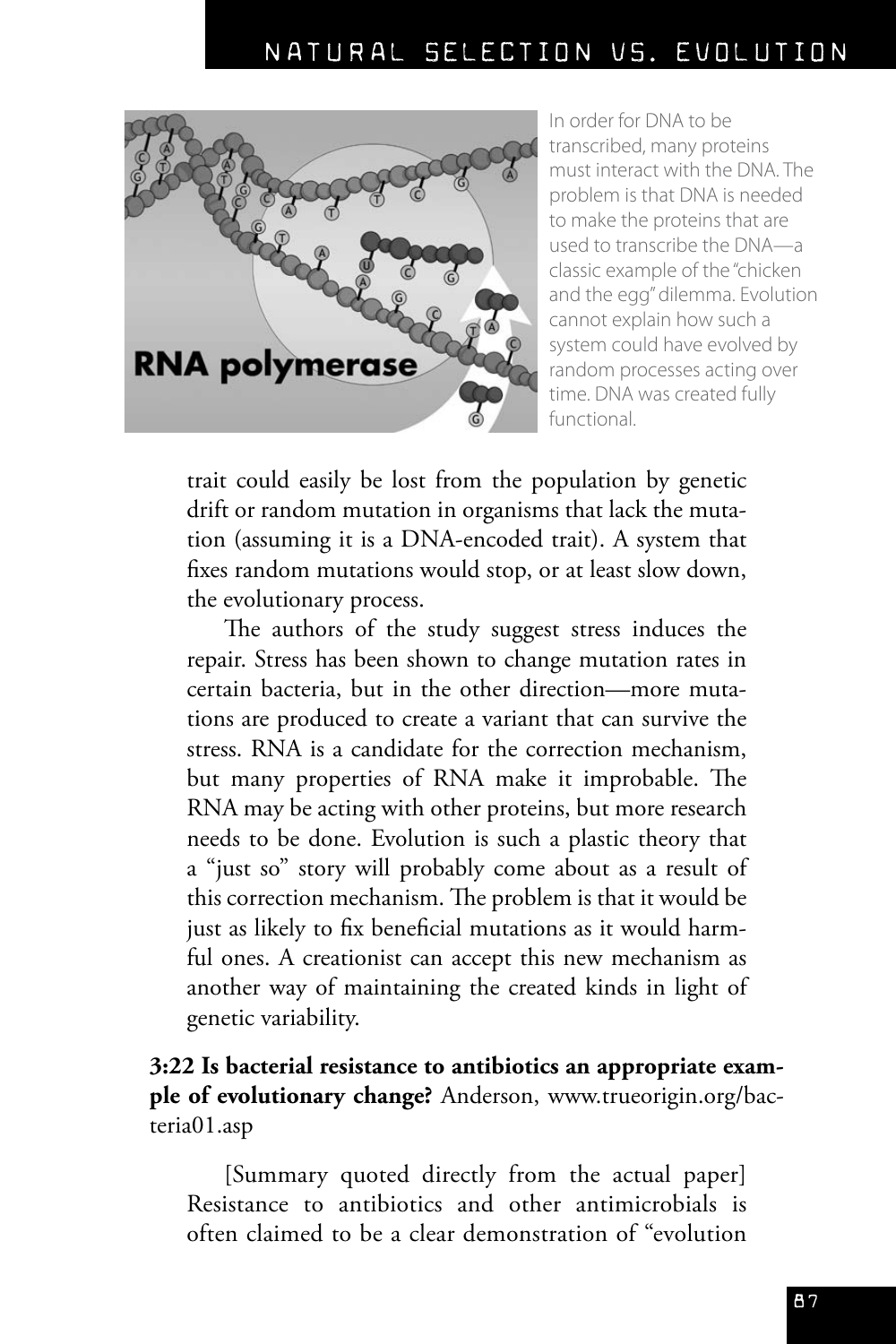in a Petri dish." However, analysis of the genetic events causing this resistance reveals that they are not consistent with the genetic events necessary for evolution (defined as common "descent with modification"). Rather, resistance resulting from horizontal gene transfer merely provides a mechanism for transferring pre-existing resistance genes. Horizontal transfer does not provide a mechanism for the origin of those genes. Spontaneous mutation does provide a potential genetic mechanism for the origin of these genes, but such an origin has never been demonstrated. Instead, all known examples of antibiotic resistance via mutation are inconsistent with the genetic requirements of evolution. These mutations result in the loss of pre-existing cellular systems/activities, such as porins and other transport systems, regulatory systems, enzyme activity, and protein binding. Antibiotic resistance may also impart some decrease of "relative fitness" (severe in a few cases), although for many mutants this is compensated by reversion. The real biological cost, though, is loss of pre-existing systems and activities. Such losses are never compensated, unless resistance is lost, and cannot validly be offered as examples of true evolutionary change.

**3:23 Can genetic mutations produce positive changes in living creatures?** Demick, www.christiananswers.net/q-eden/geneticmutations.html

Richard Dawkins used the idea of a "blind watchmaker" to describe how genetics can create new features in organisms through evolutionary processes. Actual observations show that natural selection acts more like a "blind gunman" as mutations occur. Mutations occur when the genetic code of DNA changes and come in many different forms. Only the mutations in the germ cells (eggs and sperm) can be considered in inherited diseases. In a large protein, a mutation at many positions in a gene may cause a defective protein to be formed. In one cholesterol disorder, 350 disease-producing mutations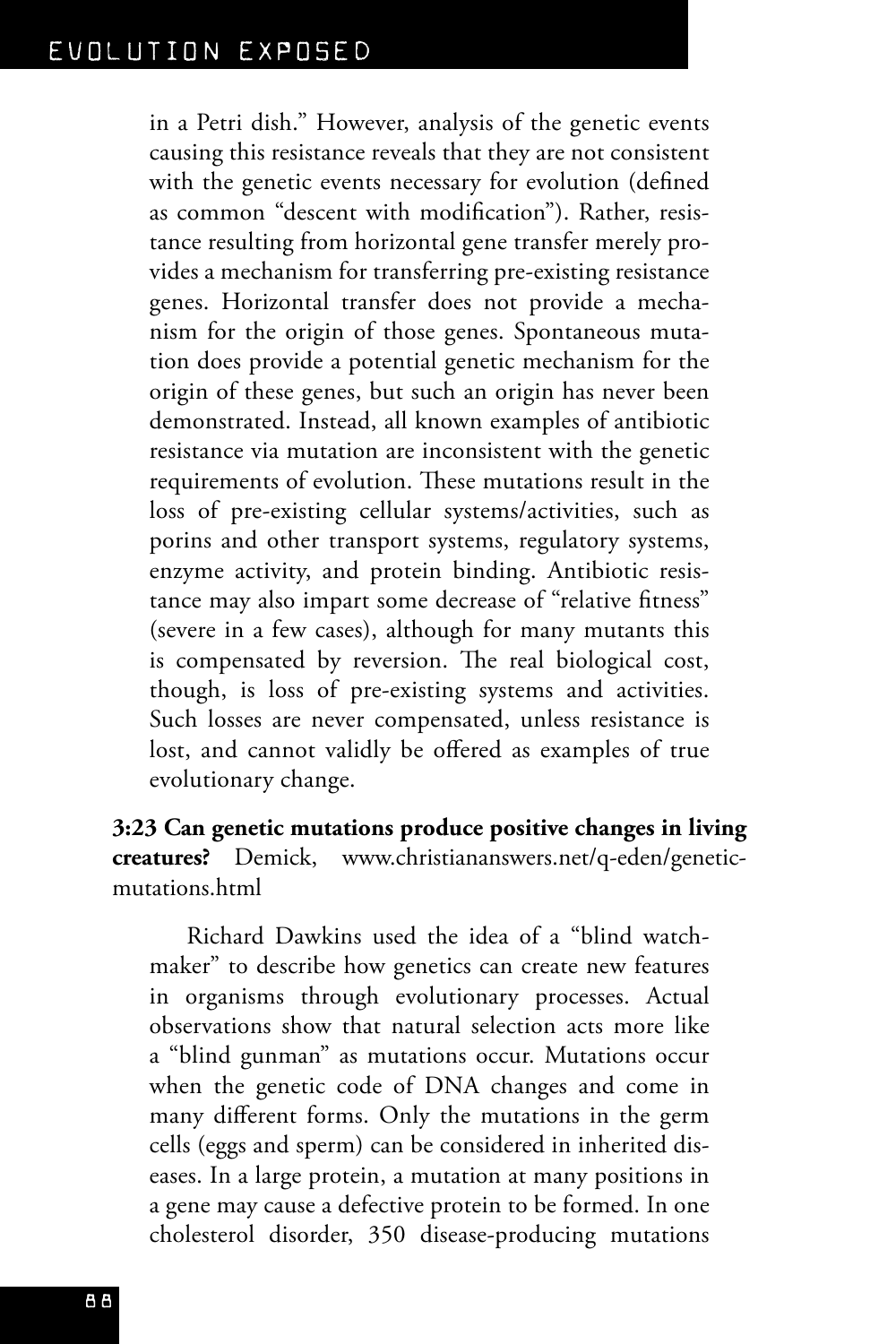### N A T U R AL SELECTION VS. EVOLUTION



have been documented to cause various problems with cell membrane receptors.

Cystic fibrosis (CF) is caused by a group of mutations in an ion pump in the cell membrane. The protein consists of 1,480 amino acids and the deletion of three bases at codon 508 causes most cases of CF. Nearly 200 other mutations have been shown to cause CF as well. Cancer is another disease that demonstrates the danger that mutations can cause to organisms. Many types of germ-line and somatic (body) cell mutations cause the cells to grow without the normal regulations on size and cell division.

If evolution has led from microbes to man, there should be some evidence that mutations can cause such an increase in information. Sickle-cell anemia is often used as an example to support Darwinian evolution, but the mutation clearly causes a loss of normal function with no new ability or information. Cancer cells are fitter than other cells around them but can hardly be considered as proof of evolution. The fact remains that observational science shows that mutations cause negative effects without a single example of a mutation that improves the function of a protein in support of evolution.

If we start from the Bible, the effects of mutations and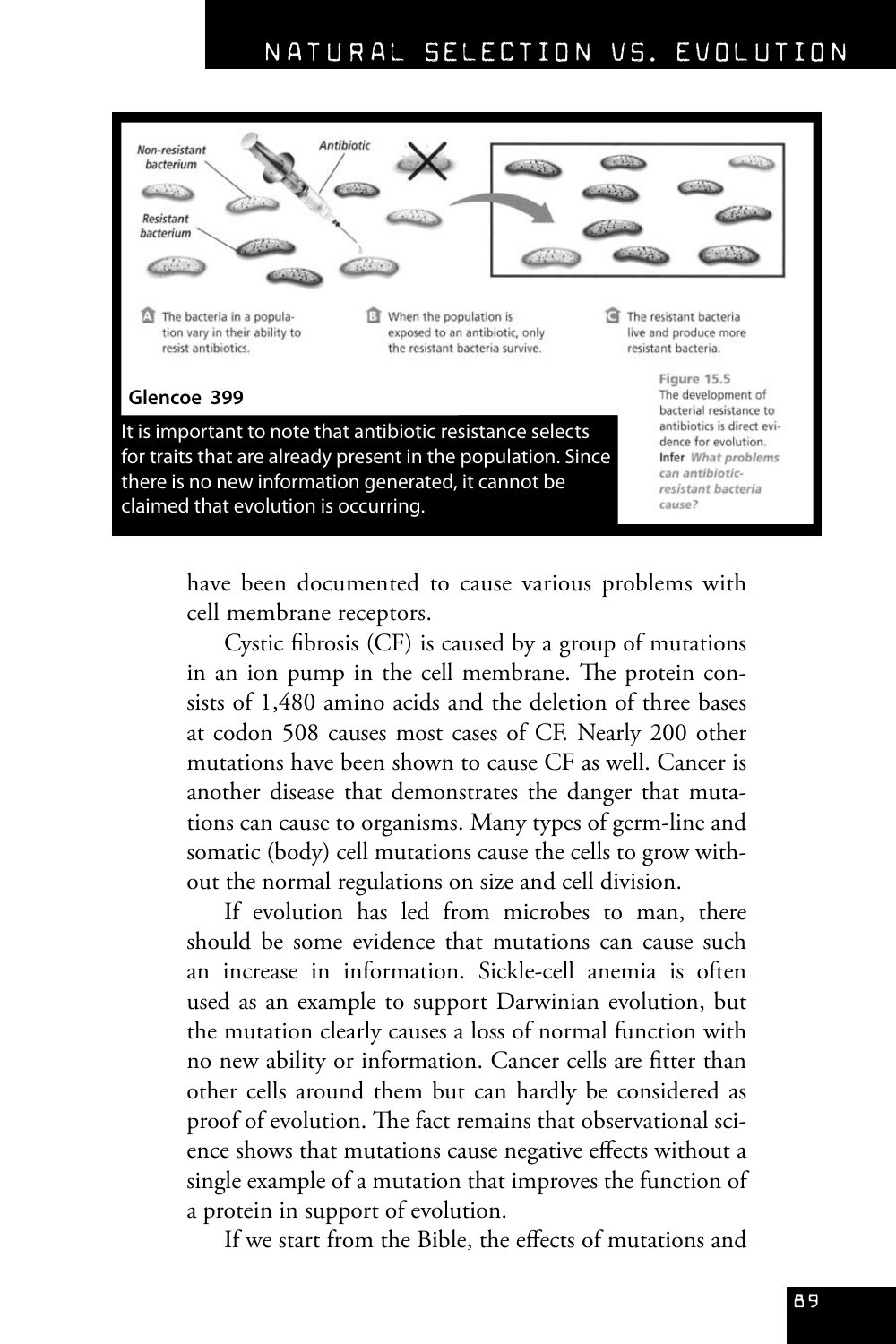the continued decay of the human genome is a clear example of the Curse that resulted from Adam's sin. The human genome will become increasingly corrupted as time passes. Christ's return and the fact that He conquered death offers the world hope for the future.

**3:24 What does the fossil record teach us about evolution?** Van Bebber and Taylor, www.christiananswers.net/q-eden/edn-c006. html

When deciding if the fossil record actually supports the evolution of life on earth, many factors need to be considered. Animals and plants appear very abruptly in the fossil record. Evolution would predict the fossils we find should show a vast array of transitional forms—few if any are found. Despite the extensive number of fossils found, it is believed that few new fossil types will be discovered. The lack of order in the geologic layers presents another challenge for evolutionists. The fossil record is much more consistent with the occurrence of a global Flood and special creation than with an evolutionary history.

**3:25 Evidence for a young world,** Humphreys, www.icr.org/article/1842

Many of the dating techniques that can be used to determine the age of the universe and the earth point to a maximum amount of time less than the billions of years required by naturalistic evolution. Galaxies wind themselves up much too fast to be billions of years old. There are too few visible supernova remnants. Comets disintegrate too rapidly and have no mechanism to reform. There is too little sediment on the sea floor to account for erosion and not enough sodium in the sea to account for billions of years. The earth's magnetic field is decaying too rapidly. Rock layers are bent to extreme degrees, suggesting they folded rapidly while still soft. DNA and other biologic materials should decay and not be found in fossils—bacteria alleged to be 250 million years old should have no intact DNA left, yet they were able to grow.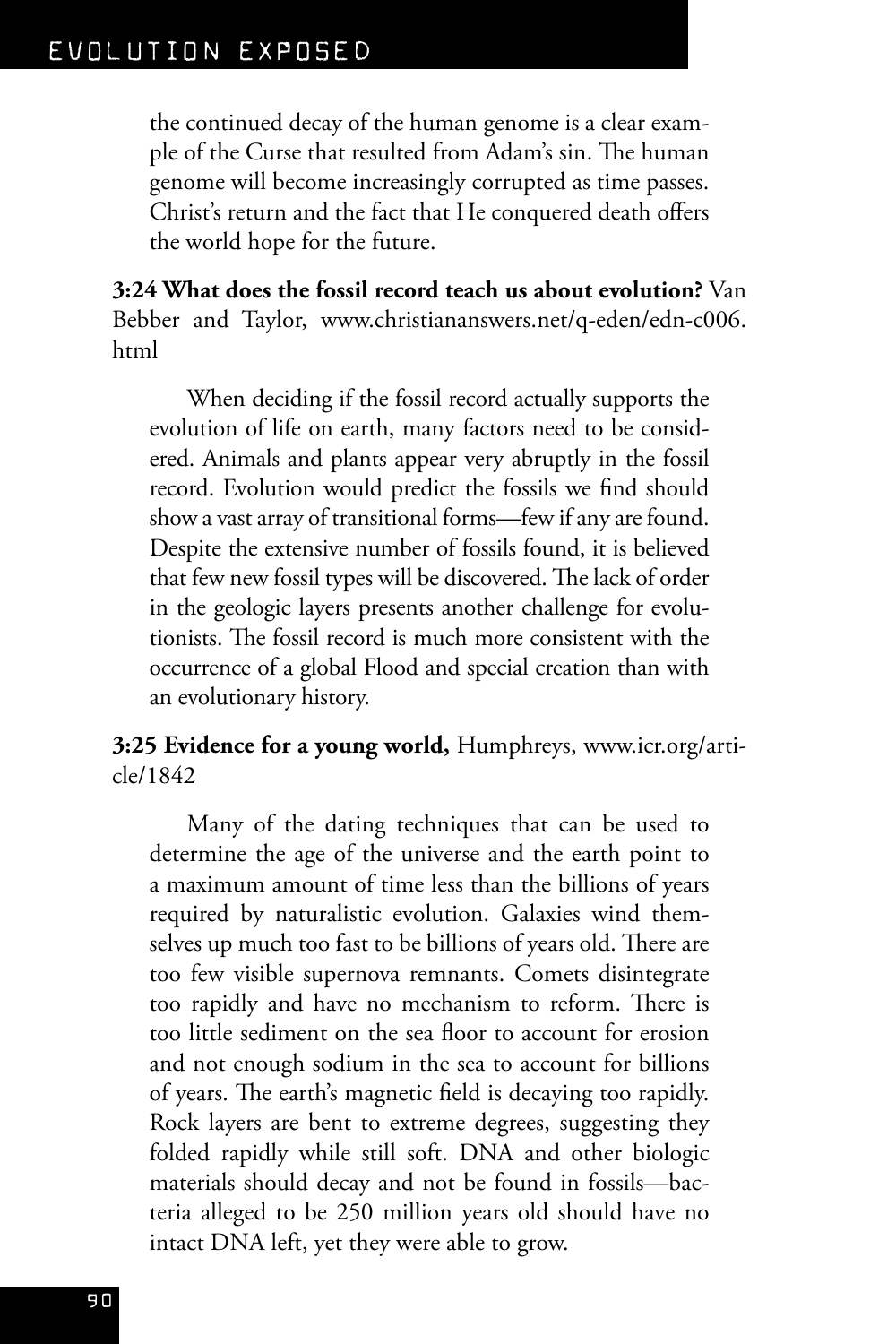Radioactive halos present in rocks show a time of rapid radioactive decay in the past. Too much helium resides in minerals that are supposed to be very old. Carbon-14 is found in diamonds and coal that are supposed to be millions or billions of years old. There are too few skeletons of Stone Age humans to support the alleged 200,000-year timespan. Agriculture and historical writings have been around for too short a period. In combination, this short list demonstrates that many dating methods defy the billions of years needed to support evolution's house of cards.

### **3:26 Gallup poll on creationism,** poll.gallup.com/content/ default.aspx?ci=18748

A poll conducted by the Gallup Organization in 2005 found that 29% of Americans believe that creationism (including life originating 6,000 years ago) is definitely true with respect to explaining the origin of life on earth. About 20% consider evolution definitely true, and only 8% believe intelligent design is definitely true. The results also indicate that many people still have mixed views on the compatibility of evolution and creation.

By 58% to 26%, a majority of Americans express their belief in creationism; by 55% to 34%, a majority also accept evolution. But 32% of Americans tend to reject intelligent design, while 31% say it is probably true. The statistics make it clear that many Americans are blending ideas of creation and evolution together in an attempt to make sense of the conflicting messages. (Standing on the authority of the Bible will lead to an acceptance of creationism as the only position consistent with Scripture.)

### **3:27 Natural selection,** Parker, www.answersingenesis.org/cec/ docs/cfl-pdfs.asp

Darwin based his idea of natural selection on the changes he observed in selective breeding by farmers and animal breeders. It can be observed that artificial selection can lead to the expression of hidden traits. Darwin suggested that if man can produce such changes in a short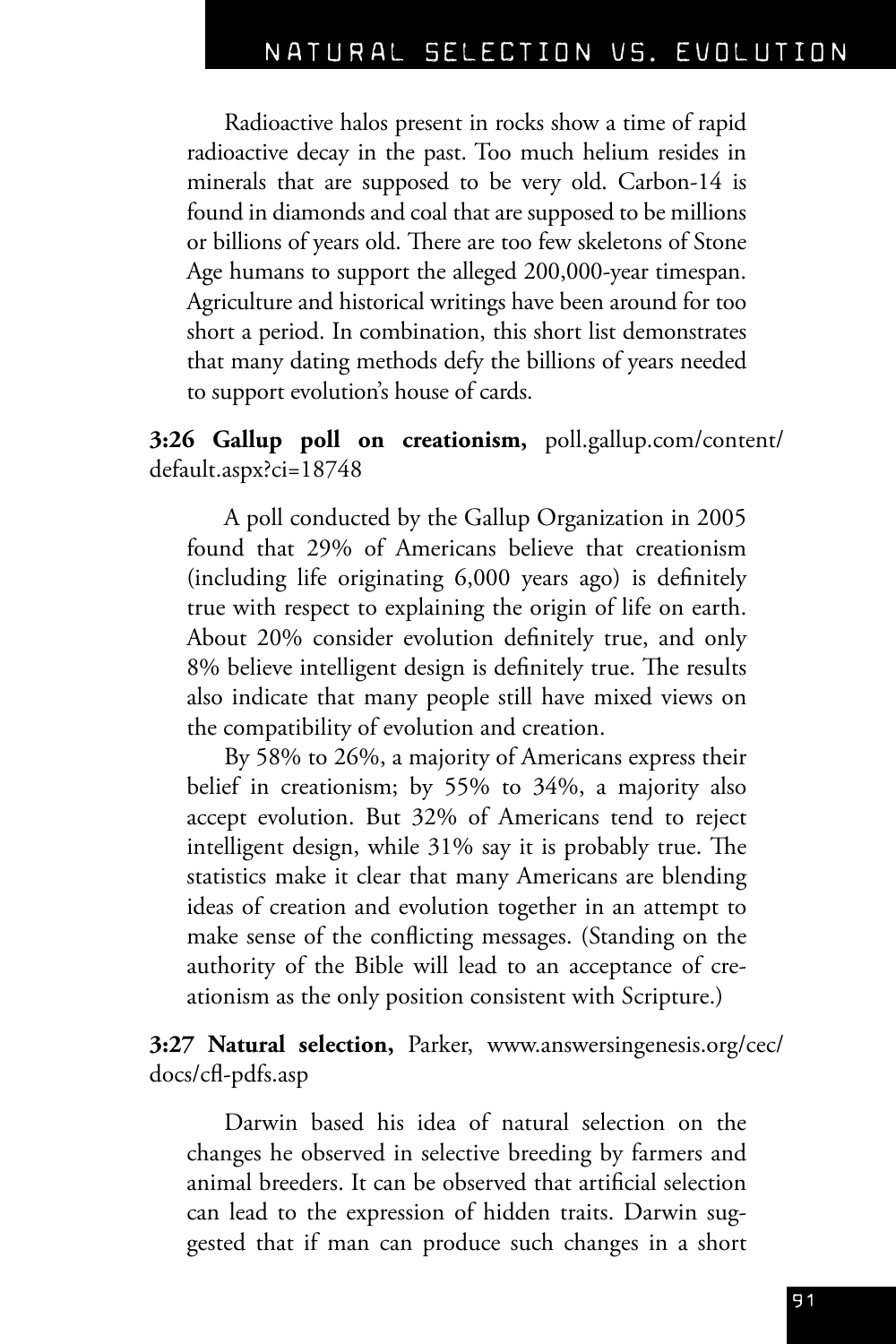# **Problem-Solving Lab 15**

### **Interpret Data**



The peppered moths used as an example in many textbooks have actually been exposed as a fraud. Dead and sedated moths were placed on tree trunks where the moths were never observed to rest. Despite the fraud, this is a clear example of natural selection, not evolution.

time, over millions of years natural selection could produce entirely new species. Darwin was right about the ability of natural selection to change populations, but he was wrong about the extent of change that could occur.

A popular example in textbooks is the case of the peppered moth. The proportion of moths of different color was shown to change as pollution changed the environment they lived in. It has also been recently revealed that the photos of moths showed dead or stunned moths glued to trees and that the moths do not land on the trunks. Despite the fraud, the concept still fails to prove evolution in the molecules-to-man sense.

**3:28 Mutation, yes; evolution, no,** Parker, www.answersingenesis. org/cec/docs/cfl-pdfs.asp

There are three limits to accepting mutations as a mechanism for molecules-to-man evolution. First, there are mathematical limits to the probability of evolution occurring. Mutations occur once in every 10 million duplications of DNA, so it is very likely that every cell in your body contains at least one mutation since you were born. The problem for evolution is that you need multiple, related mutations to cause a change in a structure. If mutations occur at a rate of one in  $10^7$ , the odds of getting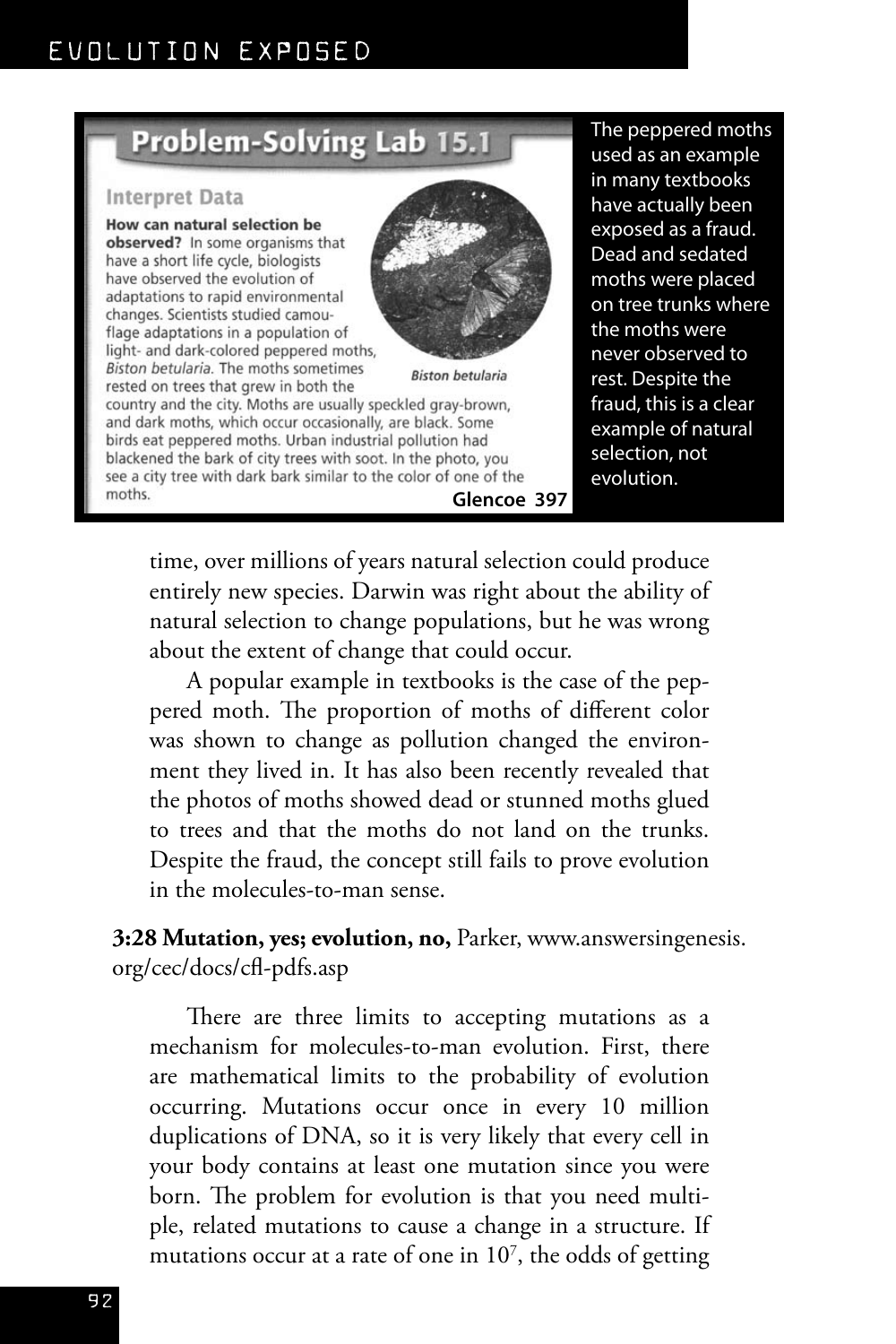two related mutations is 1014. The likelihood of evolution quickly becomes unreasonable. In bacteria that are resistant to four different antibiotics, the probability would be 1 in 1028. It has been shown that the bacteria already had the information for resistance built into them—the trait was selected for, not created by mutations. Those bacteria that do become resistant by mutation are less fit and don't survive outside relatively sterile environments. This is not evidence for evolution.

Second, mutations are moving in the wrong direction to support the advancement of complexity required by evolution. Almost every mutation we know of has been identified based on the disease it causes. Mutations explain the decline seen in genetic systems since the Fall of mankind in Adam. The time, chance, and random mutations simply serve to tear things apart. Shortly after creation, there would have been few genetic mistakes present in the human population, and marrying a close relative would not have been a problem. Today, the likelihood of a shared mutation causing a disease is too great a risk to allow close marriages.

The advantage of avoiding severe malaria symptoms by those with sickle-cell anemia is often given as evidence of beneficial mutations. The overall effect of the mutation is not beneficial to the human race, however, and will not lead to a more fit population.

Third, mutations can only act on genes that already exist. Natural selection cannot explain the origin of genes because there was no information for natural selection to act on. Mutation and natural selection simply produce variation within a kind—just as the biblical creation model suggests. No genetic mechanism can increase the amount of information that is needed to demonstrate evolution from particles to people. Mutations do not add information to an organism's genome. Thousands of mutations would need to add information to change even "simple" cells into more complex cells. Even when genes mutate, they still pair up with similar alleles and are controlled by the same regulators. Mutations may affect the degree of a trait, but they do not cause new traits.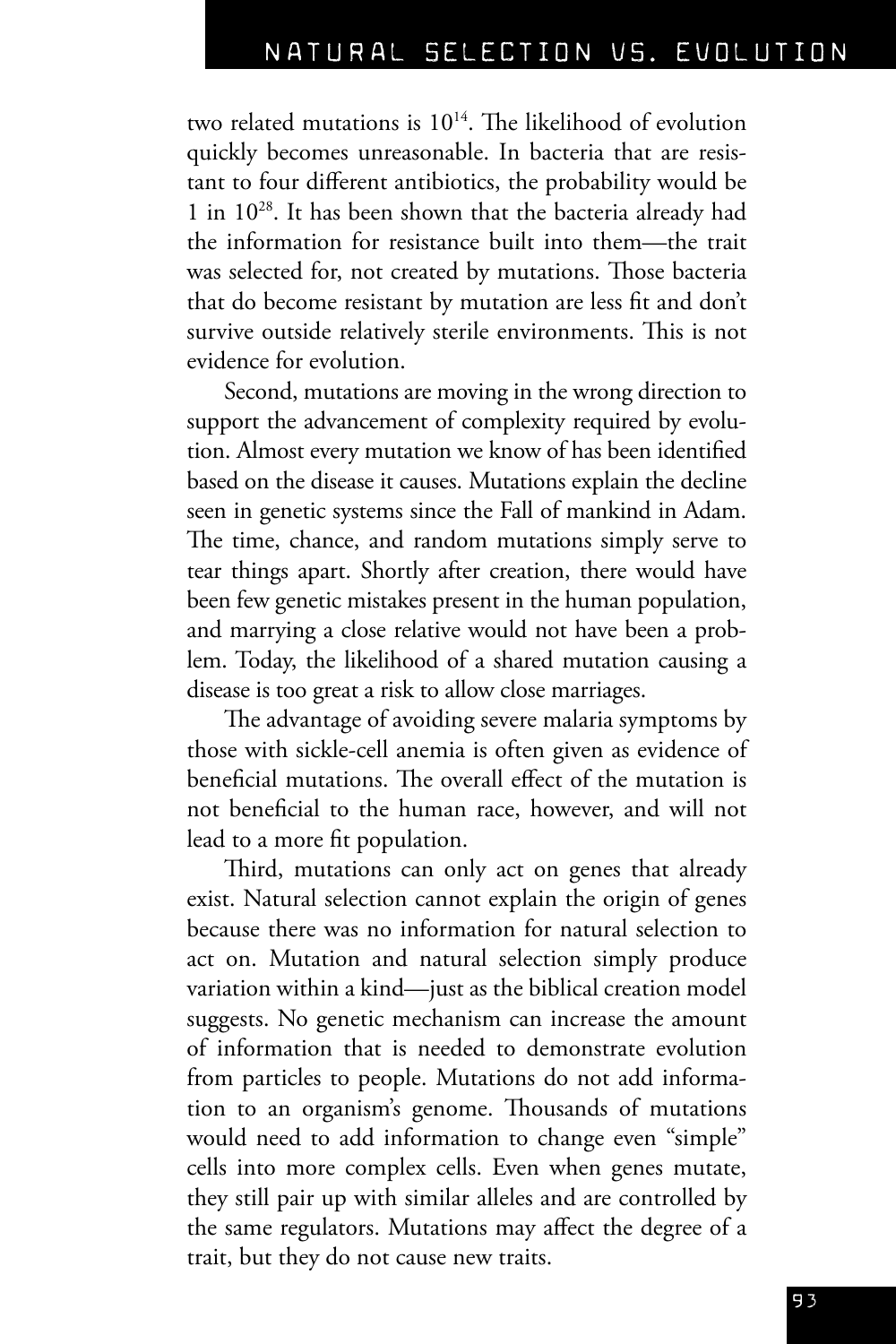It is not the amount of time or the number of mutations, but the direction of change and the origin of information that are the biggest stumbling blocks for evolution. All of the evidence continues to point to the design and information originally provided by the Creator.

### **3:29 Scientific roadblocks to whale evolution,** Sherwin, www. icr.org/article/433

One of the popular stories of evolution tells of how land animals evolved into whales and their cousins. Darwin suggested that a race of bears became more and more aquatic until they were whales. Other stories are full of details that have no basis in any facts. To produce whales from small land mammals would require countless changes. These gradual changes are not preserved in the fossil record to any degree.

There are many suggested ancestors to the whales, from wolf-like creatures to hippos. All require amazing changes that must have happened at an astonishing rate to fit the evolutionary timescale. Blubber, temperature regulation, special metabolism, countercurrent blood flow, and other functions would have to be present before natural selection could act on these traits. The development of one- or two-holed breathing structures stretches the limits of the evidence in fossils. Whale tails move up and down, while the alleged ancestors did not have this ability. The pelvis would have to be minimized while the flukes were expanded. The fossils to document these changes are absent.

The lack of consistency between molecular data and morphological data is a strike against evolution in general. The inconsistency is evident where certain proteins suggest whales and hippos should be grouped together, while the fossils suggest a carnivorous ancestor for whales. Neither natural selection nor mutations are sufficient to explain the alleged transformation from anything to a whale. The biblical model still provides the best explanation.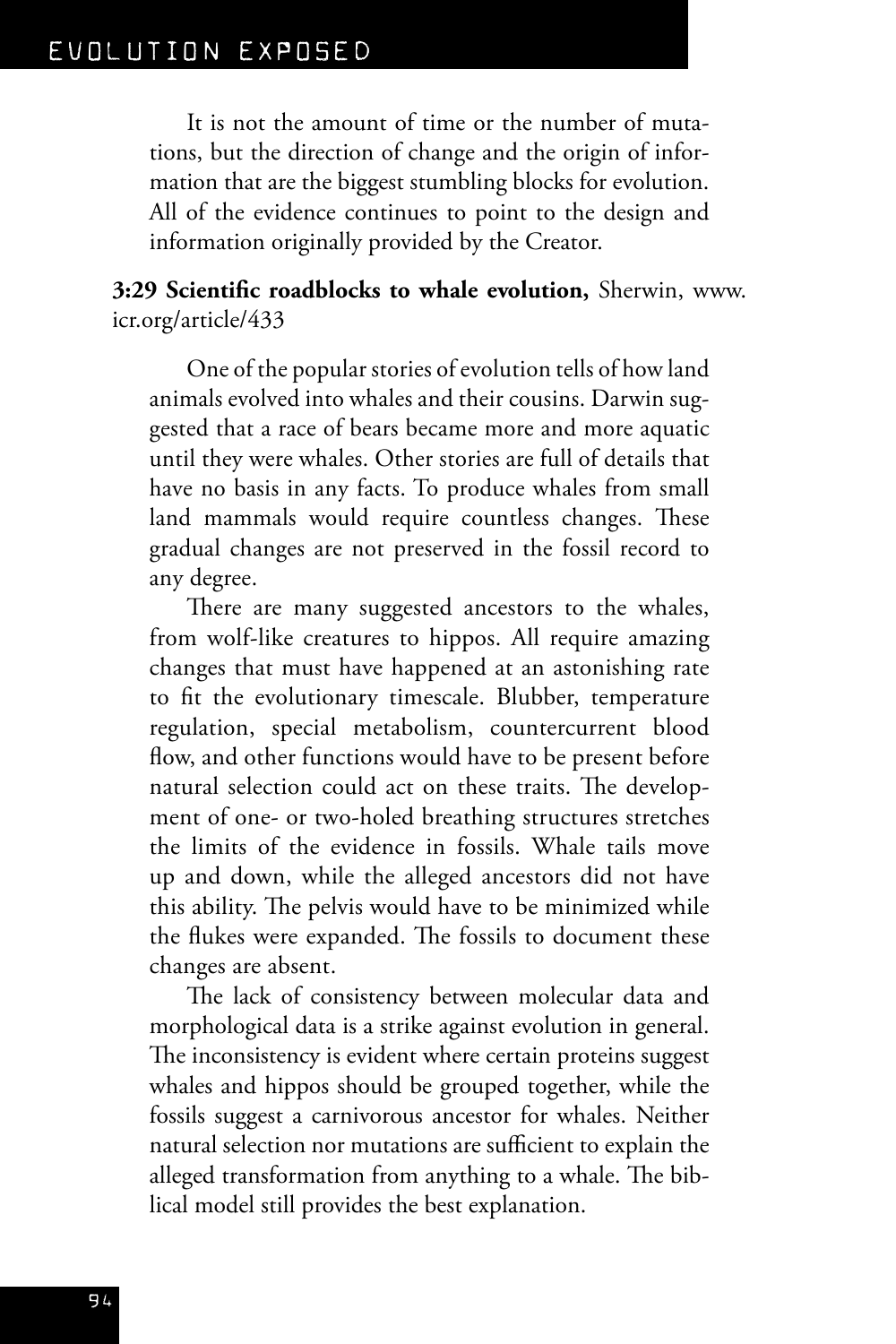The actual fossils evidence is not presented as support for the drawings. When you see a picture like this, ask yourself, "What did the bones look like and where did the details come from?" The striped fur and the hump are drawn to give the impression of progress, but the fossils do not support the drawings. Keep in mind that the artist has an objective when they are drawing the pictures. This series seems to replace the once-popular horse series that was shown to be false.

| Table 15.1                        |                                      | Fossils are used by scientists to understand how camels evolved. |                                      |                                           | Glencoe 400 |  |  |
|-----------------------------------|--------------------------------------|------------------------------------------------------------------|--------------------------------------|-------------------------------------------|-------------|--|--|
| <b>Table 15.1 Camel Evolution</b> |                                      |                                                                  |                                      |                                           |             |  |  |
| Age                               | Paleocene<br>65 million<br>years ago | Eocene<br>54 million<br>years ago                                | Oligocene<br>33 million<br>years ago | <b>Miocene</b><br>23 million<br>years ago | Present     |  |  |
| Organism                          |                                      |                                                                  |                                      |                                           |             |  |  |
| Skull and<br>teeth                |                                      |                                                                  |                                      |                                           |             |  |  |
| Limb bones                        |                                      |                                                                  |                                      |                                           |             |  |  |

**3:30 Camels—confirmation of creation,** Weston, www.answersingenesis.org/creation/v19/i4/camels.asp

Many features of the camel point to amazing design. The features include the ability to go without food and water for extended periods, to avoid sweating by increasing body temperature, and to consume large amounts of water to rehydrate. The alleged evolutionary series of the camel is only possible because we have living examples today. If assembling fossils in a sequence is like a puzzle, you need to know what the picture looks like before you start, or you are just randomly placing the pieces. The *Camelops* fossils of 3.5 million years ago are described as true camels, but even they haven't changed much in the supposed expanse of time.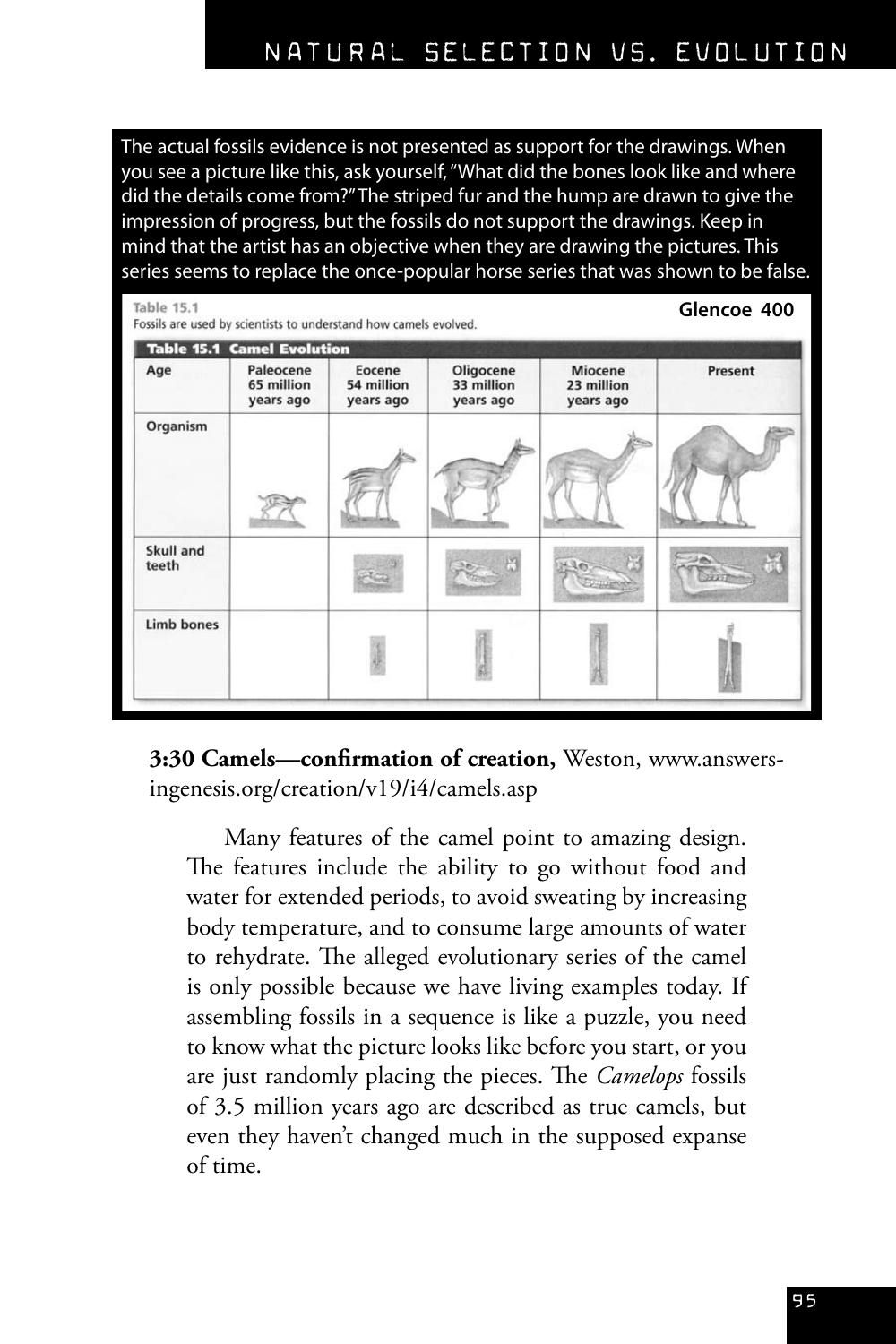### EVOLUTION EXPOSED

The presence of similar structures in human and bird embryos are supposed to be evidence for a common ancestor. However, a common designer using certain design features to accomplish different functions is also a legitimate explanation. Many embryologists have abandoned the idea of "embryonic recapitulation, " but it still remains in the textbooks as evidence for evolution.





It is commonly asserted and taught that human embryos go through various evolutionary stages during the first few months of development. This idea has been presented for decades and used to justify abortion of the "fish" growing in the womb. This idea, called embryonic recapitulation, was developed by Haeckel in the 1860s. He produced fraudulent drawings to show the imaginary similarities between vertebrate embryos at a certain stage of development. Most informed evolutionists in the past 80 years have realized that the recapitulation hypothesis is false. Despite this, the idea that embryos look similar is still used as evidence for evolution. The "common knowledge" of similarities rests on Haeckel's fraudulent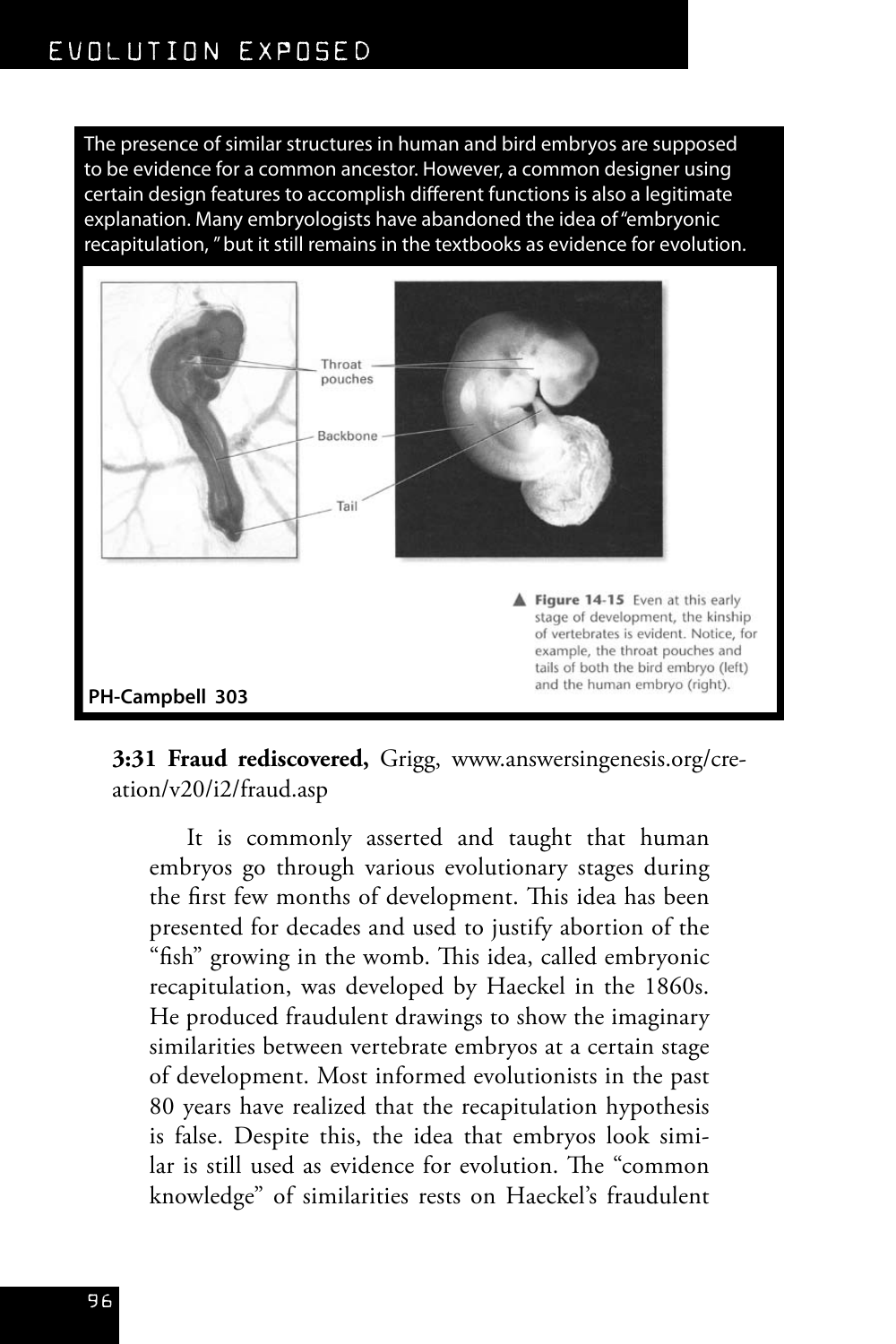drawings. A published study by Michael Richardson noted that no one had studied the similarities in detail. When the information was gathered in photographs, the stages shown by Haeckel are amazingly different from one another. The fraud of Haeckel has been exposed, but the idea is perpetuated in nearly every biology text produced. Is this continuation a fraud as well?

**3:32 Hox hype,** DeWitt, www.answersingenesis.org/docs2002/ 0215hox\_hype.asp

Homeobox (hox) genes are the switches that control where and when a feature develops. Evolutionists use hox genes to describe how major evolutionary changes could have occurred—six-legged insects could have evolved from shrimp if the genes that control leg development were mutated. A reduction in the number of legs over time fits within the creationist framework of loss of information, but it does not explain the origin of the legs in the first place. Hox gene mutations that cause flies to grow extra wings are not accompanied by the muscular and other changes needed to make those wings functional—the extra wings would actually hinder the fly from flying, and the defect would be eliminated from the population. No matter how dramatic the changes may seem, losing or misplacing parts cannot explain the gain of information needed for molecules-to-man evolution.

### **3:33 Living light,** Sherwin, www.icr.org/article/231

Those who have seen fireflies are familiar with bioluminescence—a phenomenon found throughout the biological world. The chemical reaction that produces this "living light" is found in algae, worms, insects, fungi, and genetically modified organisms. Evolutionists attempt to explain the broad array of living things that have this ability with convergent evolution. This ability, which involves at least two chemical reactions and several compounds, would have had to evolve independently at least 30 different times to explain its existence in living things.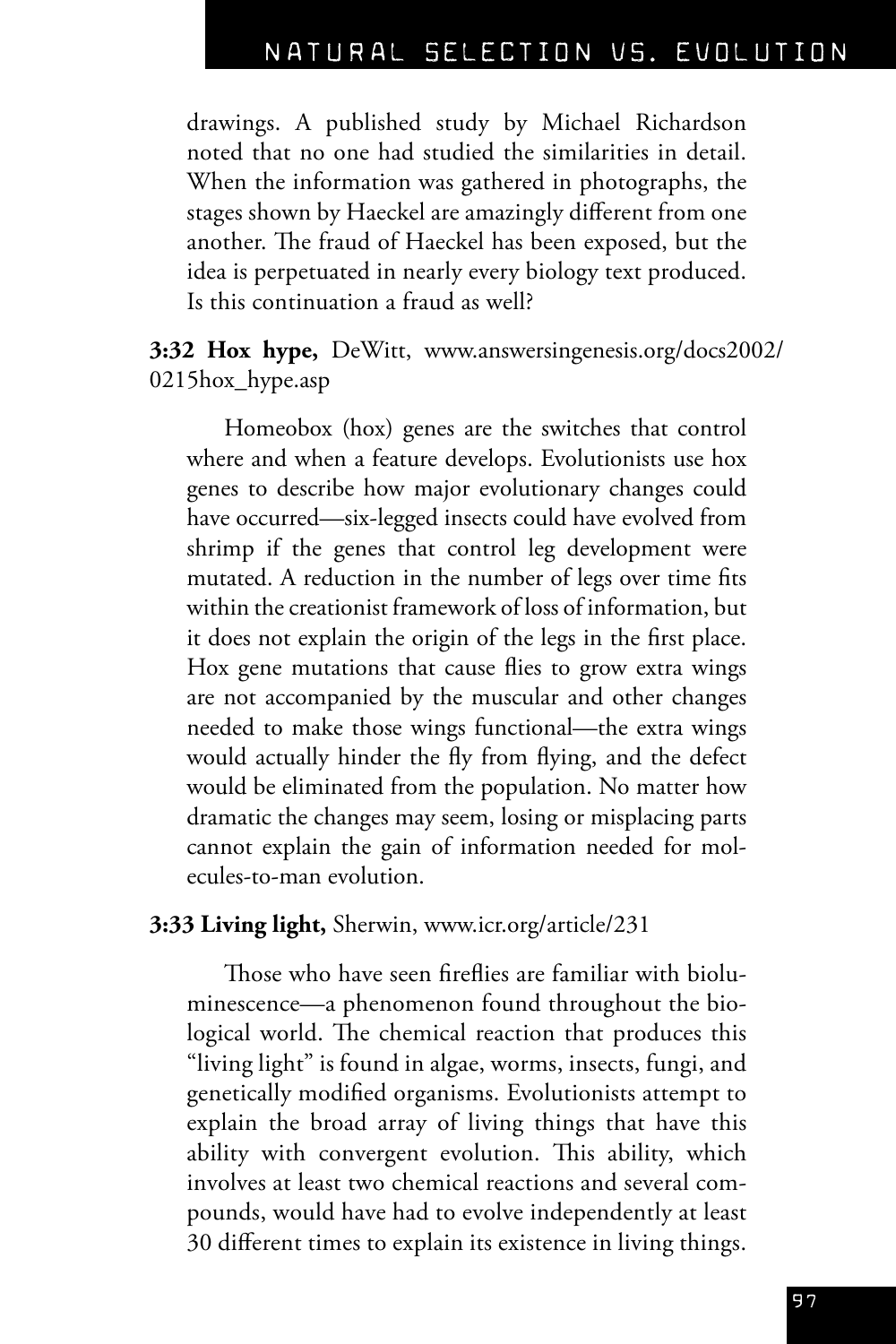### EVOLUTION EXPOSED

The separate lines of descent would have to have undergone the same random changes at hundreds of genetic steps—statistically impossible. The convergence of this and other traits is solid evidence for a Creator who used a common design.

### **3:34 Sickle-cell anemia does not prove evolution,** www.answersingenesis.org/go/sickle-cell

It is commonly believed that the abnormally high presence of sickle-cell anemia (SCA) in African populations

is evidence of evolution. It is true that individuals with SCA do not suffer as severely when they contract malaria because the blood cells are not as suitable for the malaria pathogen. This does not mean that there are not other factors (marriage customs, diet, viral infections, and social factors) that influence the occurrence of SCA in these populations. Using natural selection alone ignores the other social implications and leads to a misunderstanding of the true nature of the disease. Natural selection plays a part in the high frequency of those who carry the SCA gene, but it is not the only factor. Even though natural selection is shown to be a factor, it does not demonstrate the type of uphill evolution



**Holt 180**

The fact that sickle-cell anemia occurs at a higher rate in populations where malaria is common does not provide evidence for the type of changes required for molecules-to-man evolution.

required to validate evolutionary theory.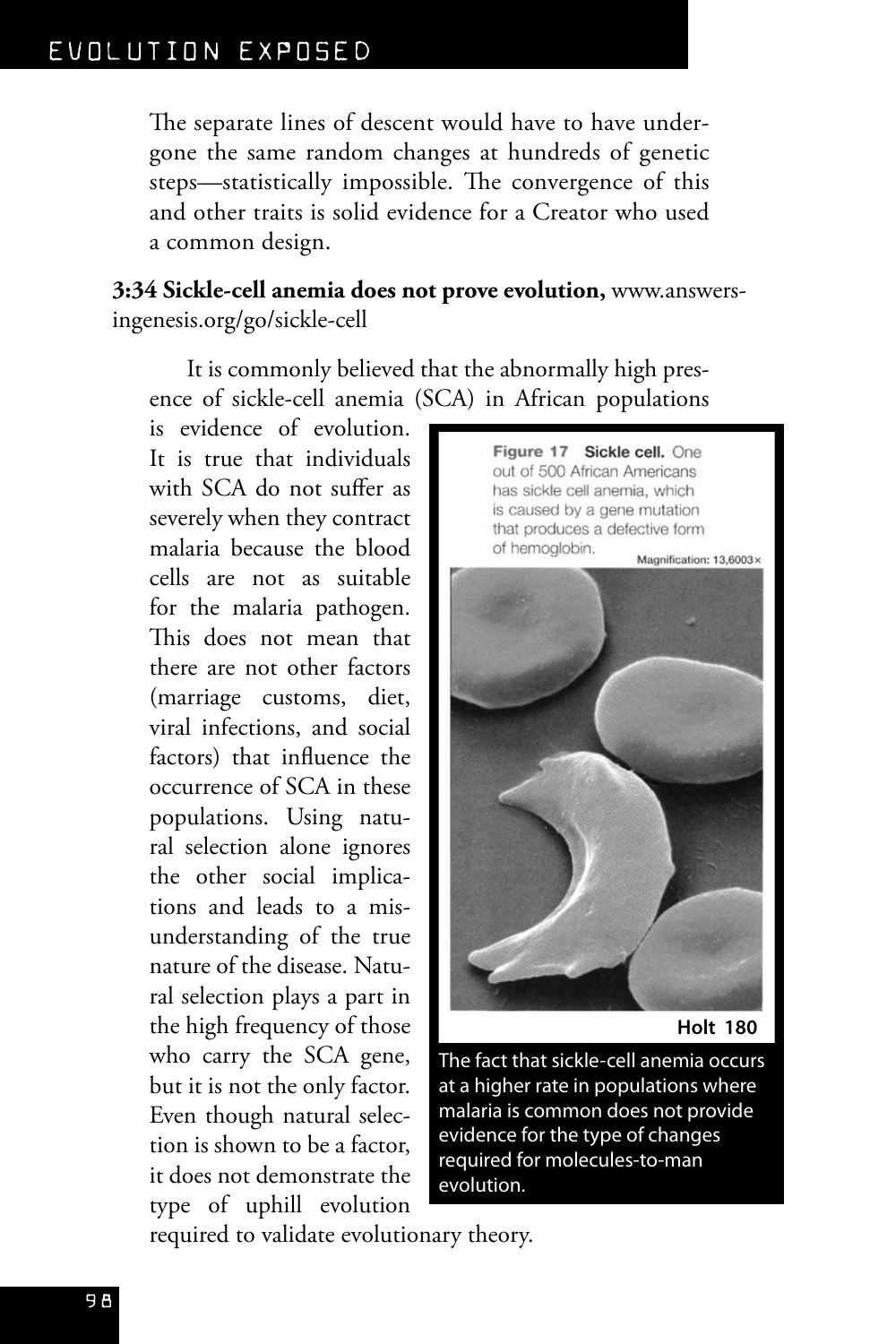**3:35 Vertebrates: animals with backbones,** Parker, www.answersingenesis.org/cec/docs/cfl-pdfs.asp

If animals have evolved from a common ancestor, there should be a multitude of missing links to demonstrate the gradual changes. One commonly cited example is *Archaeopteryx*. *Archaeopteryx* appears to have a blend of reptilian and bird characteristics—exactly what evolution would predict. The features of *Archaeopteryx* can be found in various birds, and the presence of wings and feathers doesn't tell you how—or if—they evolved from other structures. These complex features appear suddenly and fully formed in the fossil record. *Archaeopteryx* is a true bird with odd features, not a missing link.

The fraudulent "feathered dinosaur" (*Archaeoraptor*) that was published in *National Geographic* is another example of a missing link that has been abandoned. Many of the other Chinese fossils that are supposed to be the ancestors of birds actually occur too high in the rock layers. To be included as a transitional form, fossils must be in the right sequence and have intermediate features. Of the thousands upon thousands of transitional forms that must have existed, only a handful of fossils are possibilities.

Recognizing the failure of the fossil record to display the gradual nature of Darwinian evolution, Stephen J. Gould resurrected the idea of evolution in big jumps known as "punctuated equilibrium." Major remodeling of body plans could occur if regulator genes caused multiple changes at once. This would explain gaps in the fossil record, but it is not supported by observational science. Even if these creatures were born, what would they mate with? The exact mutations would have to occur simultaneously and in close proximity—a highly improbable situation. Those scientists who support this idea at least admit that the links are missing.

Gradualists say that punctuated equilibrium is absurd and evolution cannot happen that fast. Punctuational evolutionists point to genetic limits and fossil gaps and say that evolution didn't happen slowly. The creationist can simply agree that both are correct—life was designed by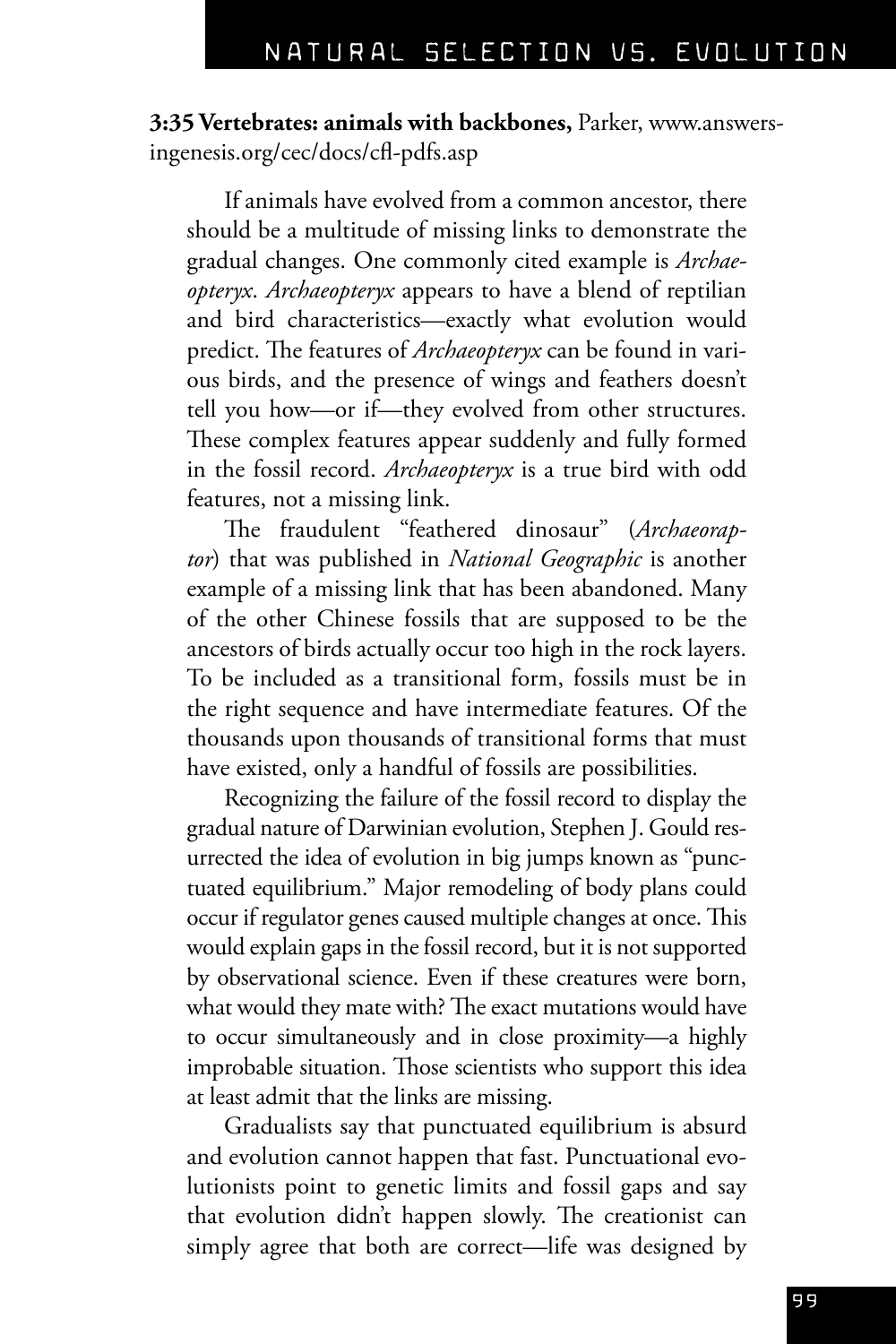the Creator. The variation that we see within created kinds supports this notion.

**3:36 Catching a kinkajou,** Catchpoole, www.answersingenesis. org/creation/v26/i3/kinkajou.asp

Vertebrates are classified as carnivores based on their skull and tooth structure. The problem with this classification is that many "carnivores" are not—they have diets of strictly or mainly plants. The kinkajou (*Potus flavus*) is one such "carnivore." Scientists tried to catch them in traps baited with chicken, assuming that they ate meat because of their tooth structure. Bananas were finally used and were successful. Kinkajous, as



The fruit bat has teeth that are designed for eating fruit, not meat. Evolution would say that the bat evolved from a meat-eating ancestor, but that is based on assumption. Many other animals that are predominantly herbivores have a similar tooth structure.

it was later found, are exclusively vegetarian, even with a vicious-looking set of teeth. Many other animals (including fruit bats, grizzly bears, and pandas) have teeth that appear to be designed for eating meat but are actually used to eat mainly plants. So if we find a dinosaur, *Velociraptor* for instance, that has teeth that appear to be designed for eating flesh, it may be that they were used to rend the flesh of melons rather than the flesh of other dinosaurs. We know that all animals were originally to eat only plants (Gen. 1:29–30). The teeth that today, in our fallen world, are used to rip flesh may have once been used to strip leaves from branches or shred plants to be eaten.

**3:37 Virus "evolution" benefits mankind?** Purdom, www. answersingenesis.org/docs2006/0222virus.asp

Humans have developed the technology to manipulate the genetic code of many different organisms, but is it evidence for evolution? The ability to change a virus used to deliver gene therapy was recently described as "directed evolution." By selecting for viruses that could evade the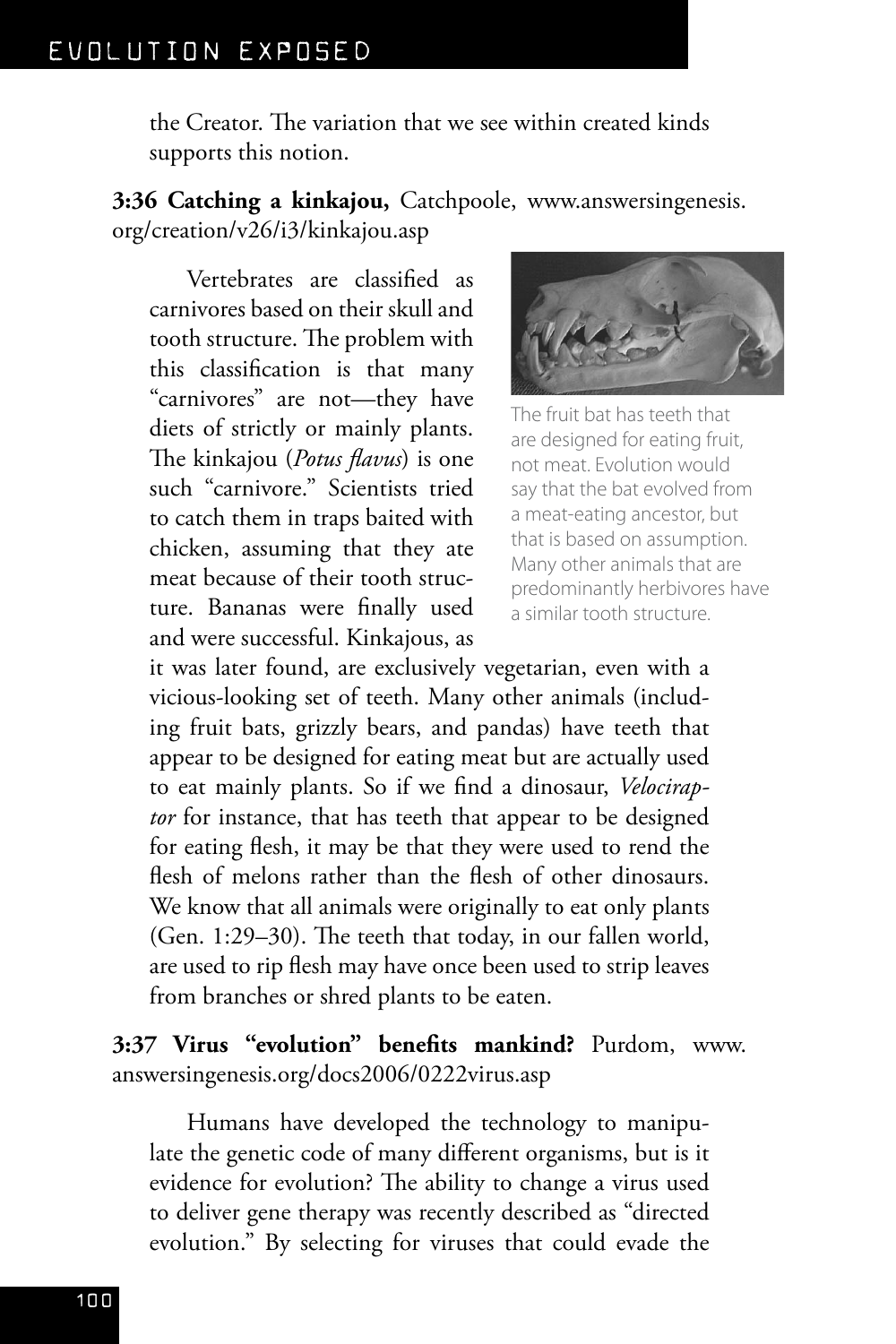immune system and then copying those with intentional mistakes, scientists produced a virus that avoided immune defenses. Since the viruses already had the information to avoid the immune system, this cannot be considered evidence for molecules-to-man evolution—no new information was produced. The advantage provided by genetic mistakes in viruses in nature does not demonstrate that new information is added but that the preexisting information is selected for or against by the environmental conditions. This research did not rely in any way on evolutionary principles but the observed properties of genetic information that fits consistently in the creationist model of life.

**3:38 Genetic variance of influenza type A avian virus and its evolutionary implications,** Kitner, www.answersingenesis.org/go/ bird-flu-evolving

The bird flu, caused by a type A influenza virus, has been in the media, and many are afraid that it will "evolve" into a form that will cause a pandemic in humans. The virus that causes disease is made up of eight RNA segments which code for its protein components. The bird flu spreads so rapidly because it is often present in migrating birds that show no symptoms. These birds pass the virus to domestic birds that do not have a natural immunity, which leads to outbreaks in the domestic populations. The ability of the virus to constantly change its protein coat makes vaccination virtually useless.The genetic variation within the virus is observable, but it does not support evolution in the molecules-to-man sense. The genes are simply slight variations that code for a protein that performs the same function. Viruses can change, but they cannot evolve to become anything other than viruses.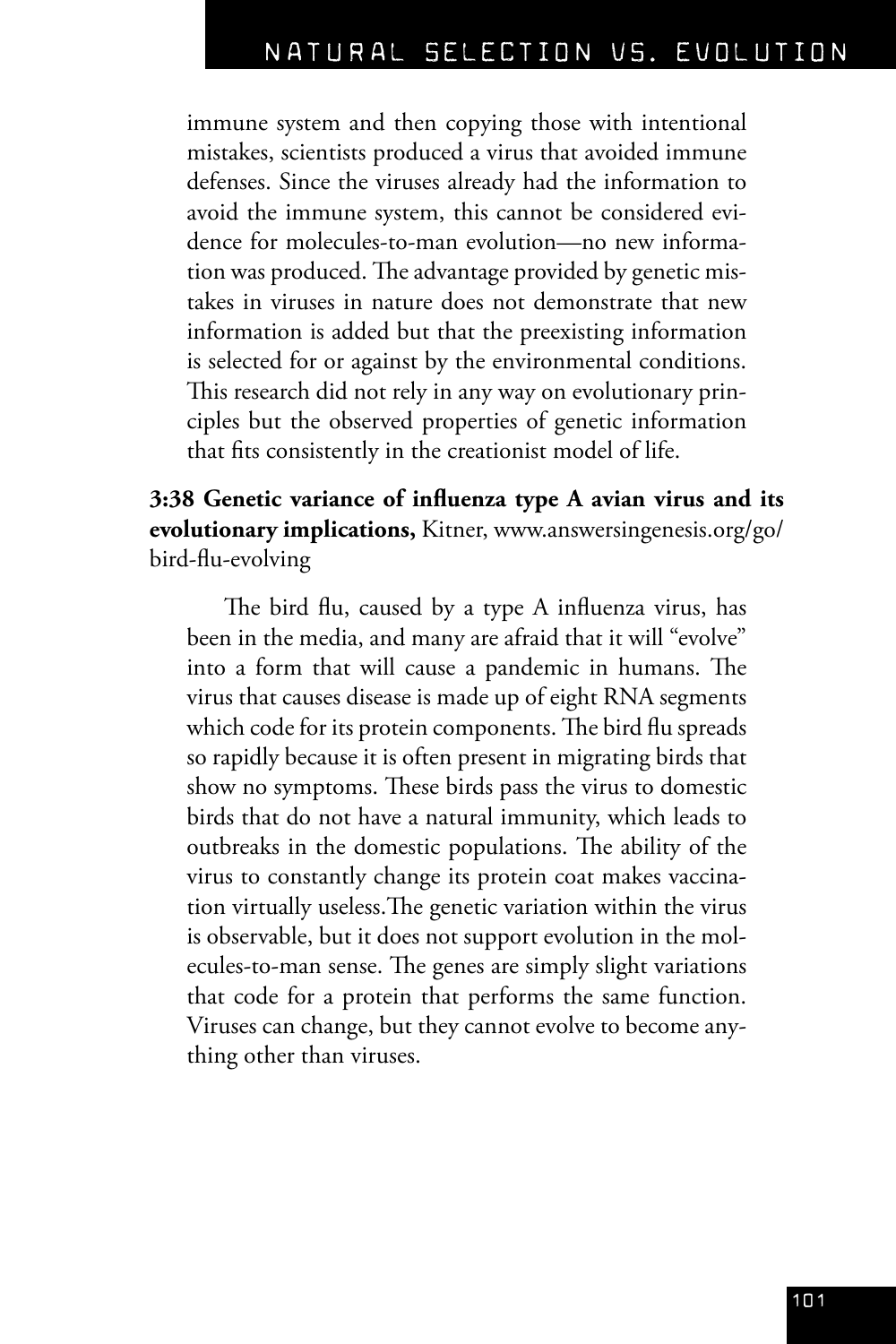# Questions to Consider

- What mechanisms do scientists use to explain how mutations 1. can produce new information to make organisms more complex, when virtually all mutations cause a loss of information or no change at all?
- 2. Since information cannot be created from matter by purely natural mechanisms and since it is not a part of the material universe, how did information originate? By what mechanism is new information added to genomes in evolutionary history? Can the information gain be demonstrated experimentally?
- What direct fossil evidence is there that fish could have evolved 3. into amphibians? Could the alleged transitional fossils be interpreted in multiple ways?
- When two lines of evidence contradict each other (e.g., if DNA 4. suggests one evolutionary relationship and anatomy suggests a different relationship), how do scientists decide which line of evidence is more compelling?
- Why is evolution the key to understanding biology? Why is it 5. necessary to know where the eye evolved from to understand how it works and how to treat it when it has a disease?
- Why do examples of natural selection get equated with evolu-6. tion when evolution is not observable and natural selection is?
- Why do biology textbooks include the photo of the peppered 7. moth when scientists have shown it to be a fraud?
- Should we accept everything that the text tells us about evo-8. lution when the textbooks are constantly being changed and updated?
- If evolution is not directed by a purpose, would it be safe to 9.say that human existence is purposeless? What is the basis for truth and morality if human life is a byproduct of evolutionary processes (random interactions of lifeless chemicals)?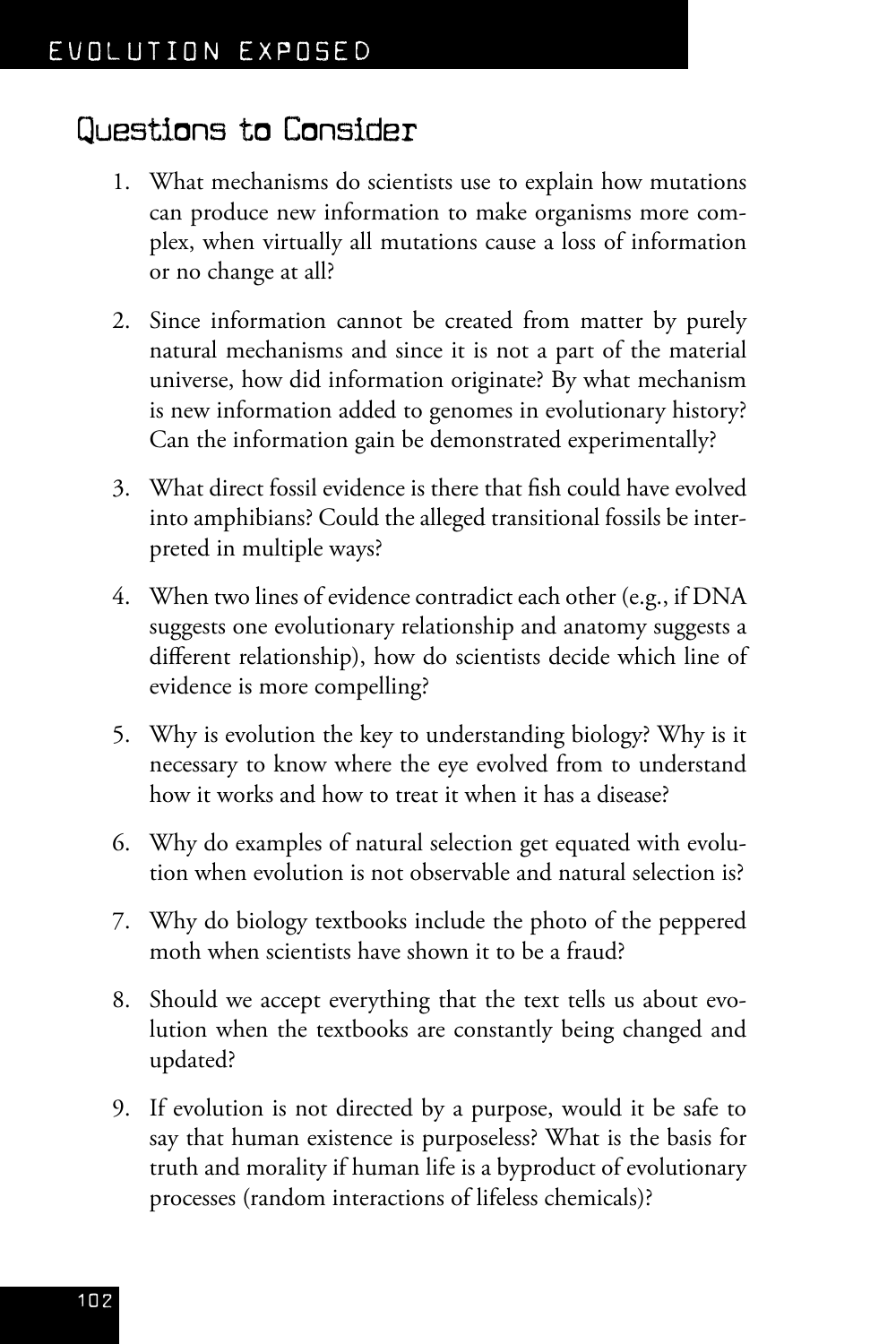- 10. Are humans more special or important than any other organism if there is no such thing as higher and lower animals in an evolutionary framework?
- 11. Is it possible to know the original function of an organ that is called vestigial, like the appendix, when most tissues are not preserved in fossils and the ancestor cannot be examined? It would seem that there are many assumptions involved in making such a claim.
- 12. Does evolution predict stasis or progress? Why are so many "living fossils" found that have remained the same for hundreds of millions of years while other species have evolved relatively rapidly?
- 13. There seem to be many different definitions of evolution; do all scientists agree on what evolution is? Which view of evolution is correct (punctuated equilibrium, neo-Darwinism, Darwinism, etc.)?
- Why do scientists consider homologous structures evidence of 14. a common ancestor when they seem to fit the expected pattern, but scientists call them examples of convergent evolution when they don't fit the pattern?
- What types of evidence would evolutionists accept as evidence 15.against evolution?